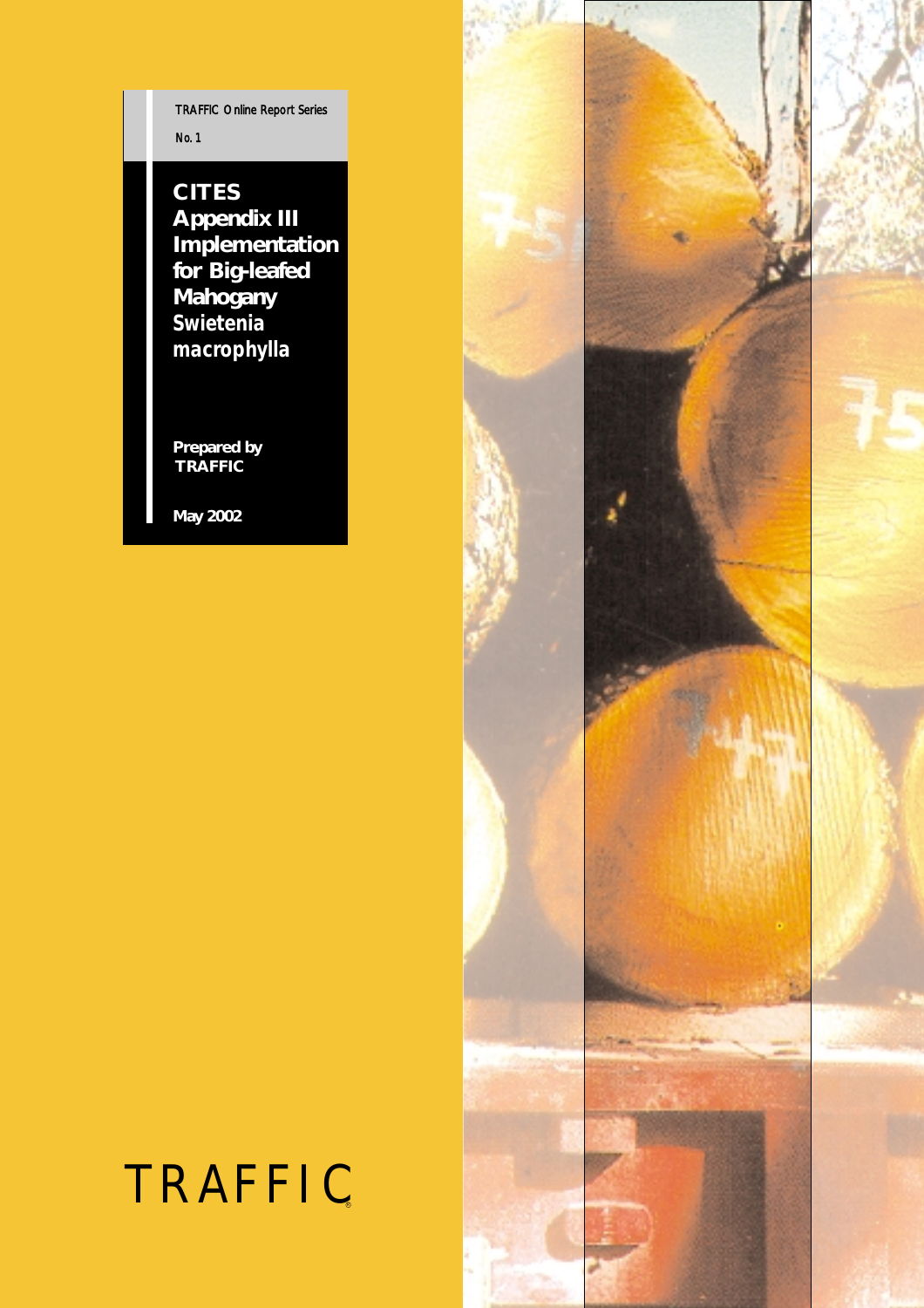Published by TRAFFIC International, Cambridge, UK.

© 2002 TRAFFIC International All rights reserved.

All material appearing in this publication is copyrighted and may be reproduced with permission. Any reproduction in full or in part of this publication must credit TRAFFIC International as the copyright owner.

The views of the author expressed in this publication do not necessarily reflect those of the TRAFFIC Network, WWF or IUCN.

The designations of geographical entities in this publication, and the presentation of the material, do not imply the expression of any opinion whatsoever on the part of TRAFFIC or its supporting organizations concerning the legal status of any country, territory, or area, or of its authorities, or concerning the delimitation of its frontiers or boundaries.

The TRAFFIC symbol copyright and Registered Trademark ownership is held by WWF. TRAFFIC is a joint programme of WWF and IUCN.

**Suggested citation**: (2002). *Appendix III Implementation for Big-leafed Mahogany* Swietenia macrophylla. TRAFFIC International.

**ISBN** 1 85850 192 x

**Front cover photograph**: Mahogany logs in transit.

**Photograph credit**: Jeff Hunt, Plywood and Lumber Sales, Inc.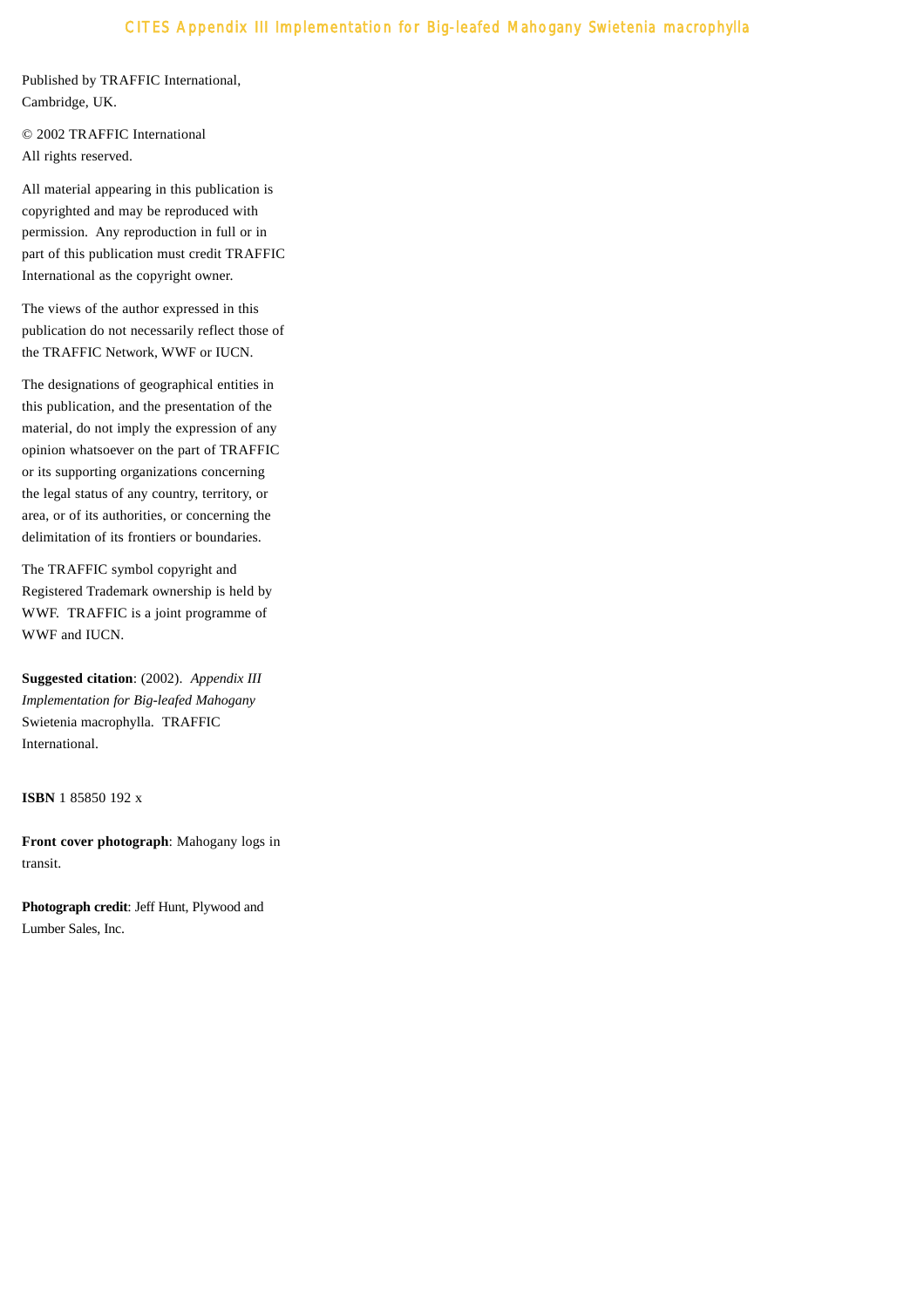Prepared by TRAFFIC

*May 2002*



**Impounded mahogany timber deposited with the National Forestry Superintendence (SIF) of Bolivia**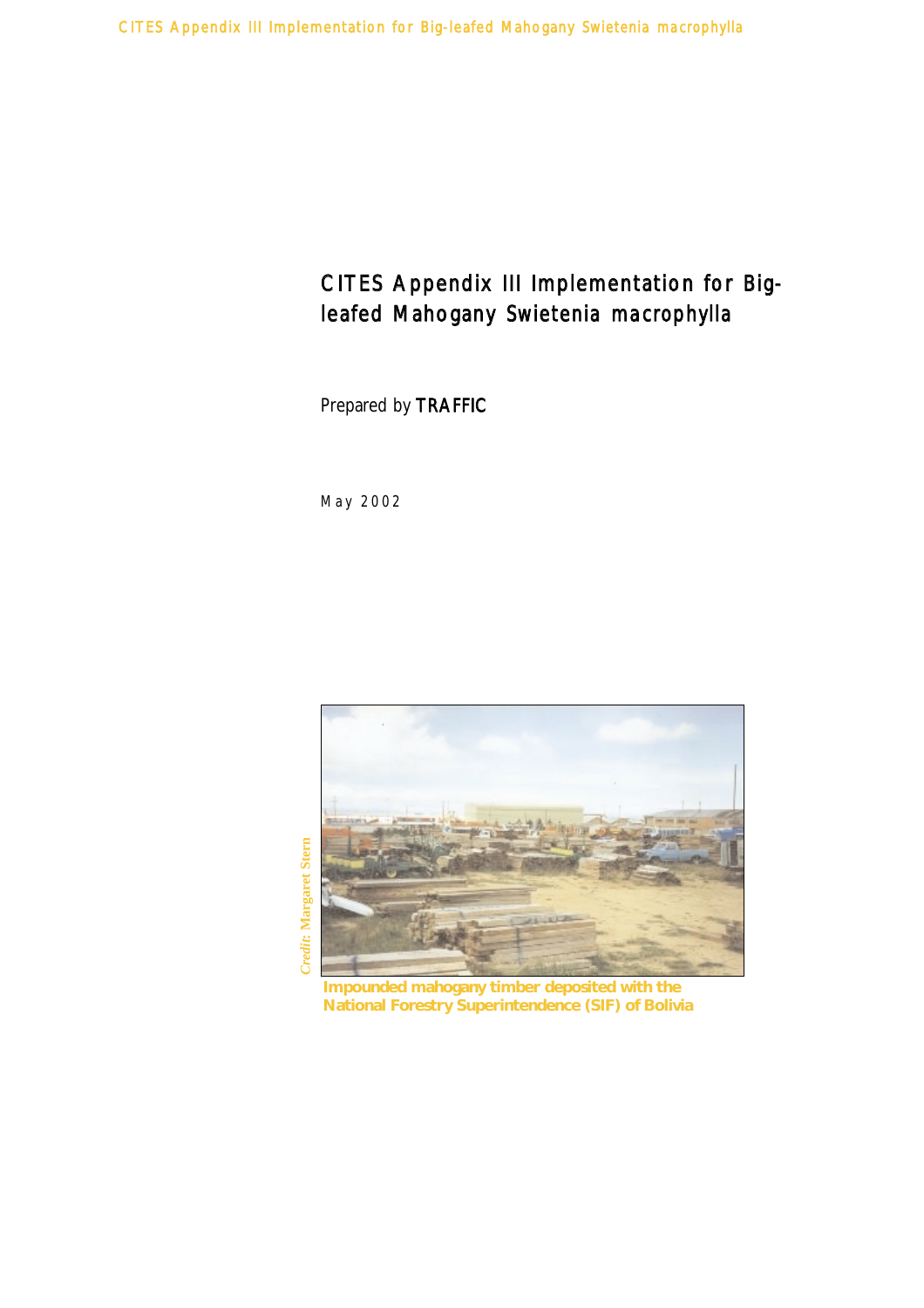# **TABLE OF CONTENTS**

| Acknowledgements                                                              | $\mathbf{ii}$  |
|-------------------------------------------------------------------------------|----------------|
| Introduction                                                                  | 1              |
| Methodology                                                                   | 3              |
| <b>CITES</b> annual reporting                                                 | $\overline{4}$ |
| <b>Implementation in key producer countries</b>                               | 8              |
| <b>Implementation in other range States</b>                                   | 25             |
| Implementation in major consumer countries                                    | 35             |
| <b>Implementation in Argentina, Chile and Cuba</b>                            | 43             |
| Conclusions and identification of areas meriting further review and/or action | 45             |
| <b>References</b>                                                             | 50             |
| <b>Appendix</b>                                                               | 52             |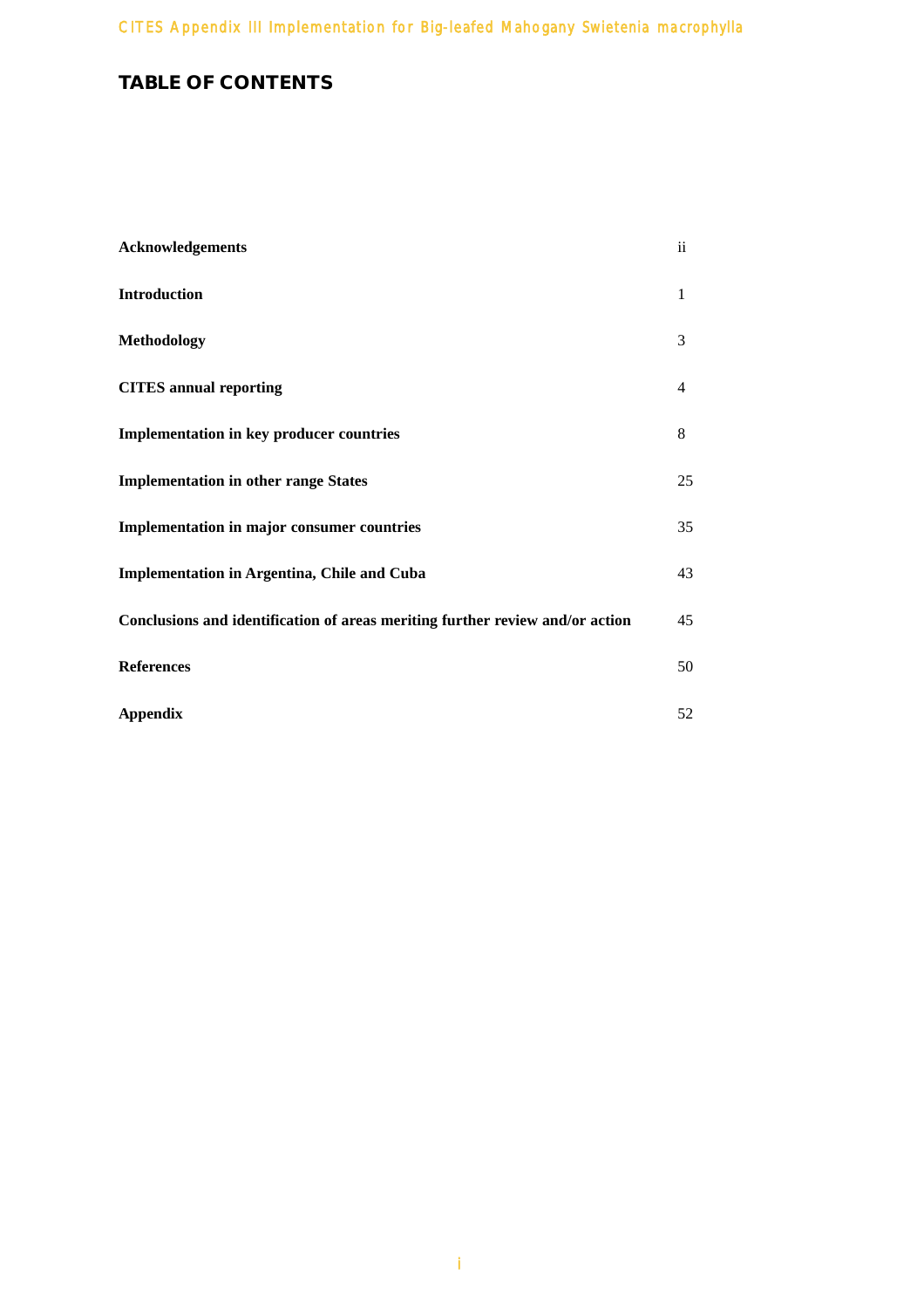# **ACKNOWLEDGEMENTS**

Numerous individuals generously gave their time in providing information and support for the preparation of this report. CITES Management Authority, Customs and other personnel in both range States and consumer countries responded to questionnaires and telephone queries. We appreciate their efforts to provide information regarding the status of both trade and trade controls in their respective countries.

The CITES Secretariat provided support for the preparation of this report, and also provided information on CITES implementation received from range States in advance of the Mahogany Working Group meeting. We are especially grateful to Ger van Vliet for his efforts in this regard.

Special thanks are due to John Caldwell, CITES Trade Database Manager, UNEP-WCMC, for assistance both in advising on and preparing various data requests and initiating and assisting with the analysis of EU permit data for shipments of *Swietenia macrophylla*. Thanks are also due to Chris Robbins of TRAFFIC North America and Ernie Cooper of TRAFFIC North America - Canada for their assistance with respect to Appendix III implementation in the USA and Canada, and to Julie Gray of TRAFFIC International, who assisted with editing and presentation of the final text.

TRAFFIC also gratefully acknowledges the support of the Rufford Foundation and WWF to TRAFFIC South America's research regarding legislation and trade controls for *S. macrophylla*, many of the results of which have contributed to the present report.

*The substance of this report was first presented as a document prepared by TRAFFIC under contract to the CITES Secretariat at the first meeting of the Mahogany Working Group, Santa Cruz de la Sierra, Bolivia, 3-5 October 2001.*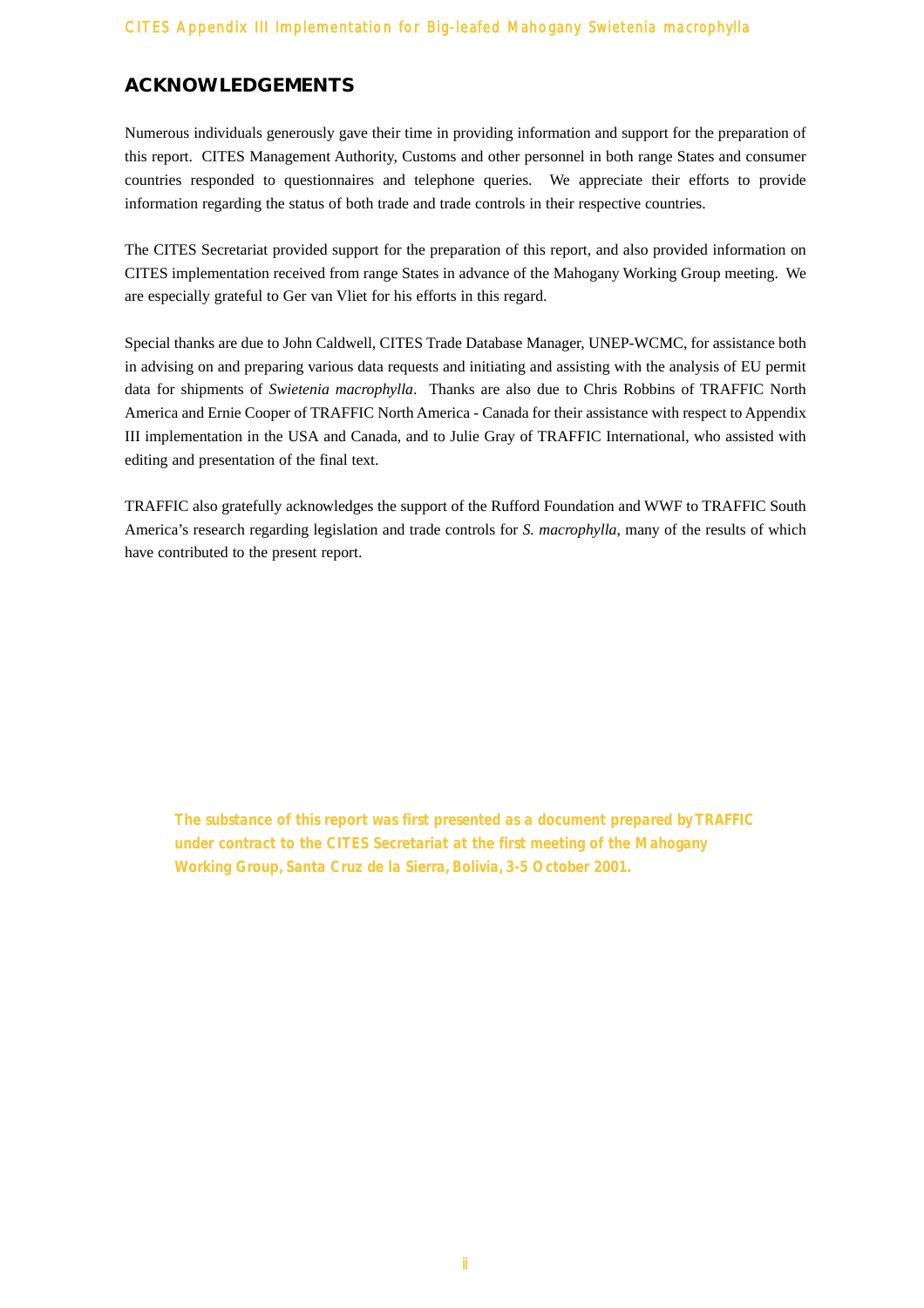## **INTRODUCTION**

The wood of the American mahoganies *Swietenia* spp. is renowned for its beauty and durability. Two species, Honduran Mahogany *S. humilis* and Caribbean Mahogany *S. mahagoni*, have been listed in Appendix II of the Convention on International Trade in Endangered Species of Wild Fauna and Flora (CITES), owing to concern regarding threats to the species posed by international trade. Proposals to list the third species in the genus, Big-leafed Mahogany *S. macrophylla*, in Appendix II were defeated in 1992 and 1994, prompting Costa Rica to list the neotropical populations of this species in Appendix III, with effect from 16 November 1995. The listing was annotated to include logs, sawn wood and veneer sheets, wood originating from countries outside the natural range of this species and finished products, such as furniture. These are therefore not covered by the terms of the Convention.

In 1997, TRAFFIC published a review of the implementation of the CITES Appendix III listing for *S. macrophylla* (Buitrón and Mulliken, 1997). This work was undertaken to contribute to consideration of the trade in this species and also the use of Appendix III as a tool to assist range States seeking to ensure that exports of native species were conducted in a legal and sustainable manner. It showed that while key range States and importing Parties had taken steps to implement the listing, implementation of CITES documentation requirements and border controls was far from universal. Specific concerns included the use and acceptance of certificates of origin that did not comply with CITES recommended formats, a lack of border controls between neighbouring range States, and the use of varying terms and units to describe timber in trade.

The status and trade of *S. macrophylla* has continued to be the subject of consideration by the Parties since 1997. An Appendix II listing proposal was considered and rejected during the ninth meeting of the Conference of the Parties to CITES (Harare, 1997), and the first meeting of a 'Mahogany Working Group' convened in 1998. Consideration of the outcomes of this meeting (*Doc. 11.38.2*) during the eleventh meeting of the Conference of the Parties (Nairobi, 2000) led to the establishment of a new CITES Mahogany Working Group. This meeting is scheduled to meet from 3-5 October in Santa Cruz, Bolivia.

At the request of and with support from the CITES Secretariat, TRAFFIC has undertaken a further review of CITES Appendix III implementation as a contribution to the October 2001 meeting of the Mahogany Working Group of the Conference of the Parties to CITES (Mahogany Working Group). This review focuses on the key exporting range States of Bolivia, Brazil and Peru, and on imports into the European Union (EU), the secondlargest consumer of *S. macrophylla* in international trade. Readily available information was also collected for other range States as well as for consumer countries in Latin America, and CITES trade data, which was not available at the time of the 1997 review, was analysed for all Parties. Appendix III implementation in the USA, which imports the vast majority of *S. macrophylla* traded internationally, was reviewed by TRAFFIC North America and reported in Robbins (2000), and therefore was not a subject of the present study.

CITES Appendix III implementation requirements have been discussed in detail in Wijnstekers (2001), Buitrón and Mulliken (1997) and elsewhere, and will be summarised briefly here. Changes in implementing procedures recommended by Resolutions agreed by the tenth meeting of the Conference of the Parties to CITES will also be noted as relevant.

All *Swietenia macrophylla* range States are required to issue either a CITES export permit, if they have listed their populations in Appendix III, or a CITES certificate of origin if they have not, prior to the export of *S. macrophylla* logs, sawn timber and veneer. Products that have undergone further processing, e.g. plywood and furniture, are exempt from the listing under the current annotation. *Resolution Conf. 10.2 (Rev.)* recommends the information to be included in certificates of origin and that such certificates be issued by CITES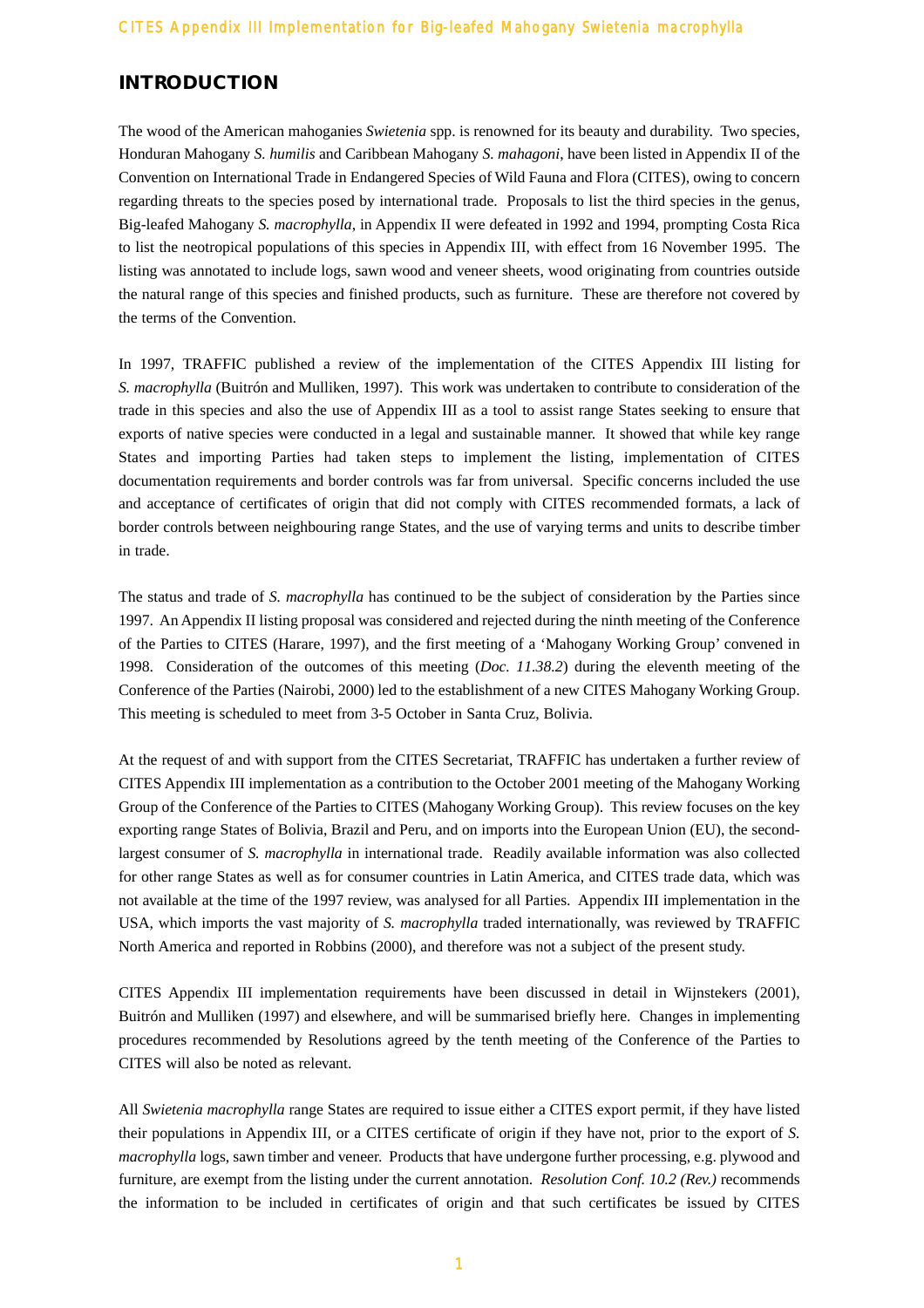Management Authorities. Certificates of origin are only to be considered valid if presented within 12 months of the date of issuance. This Resolution also provides for the extension of the validity of export permits and re-export certificates of up to 12 months for trade in timber species included in Appendix II and Appendix III. Importing Parties are required to ensure that such documentation accompanies shipments at the time of import. All Parties are required to include information on imports and exports of Appendix III species in their CITES annual reports. A review of annual reporting of the trade in *S. macrophylla* is provided below, followed by a more detailed examination of Appendix III implementation by individual Parties.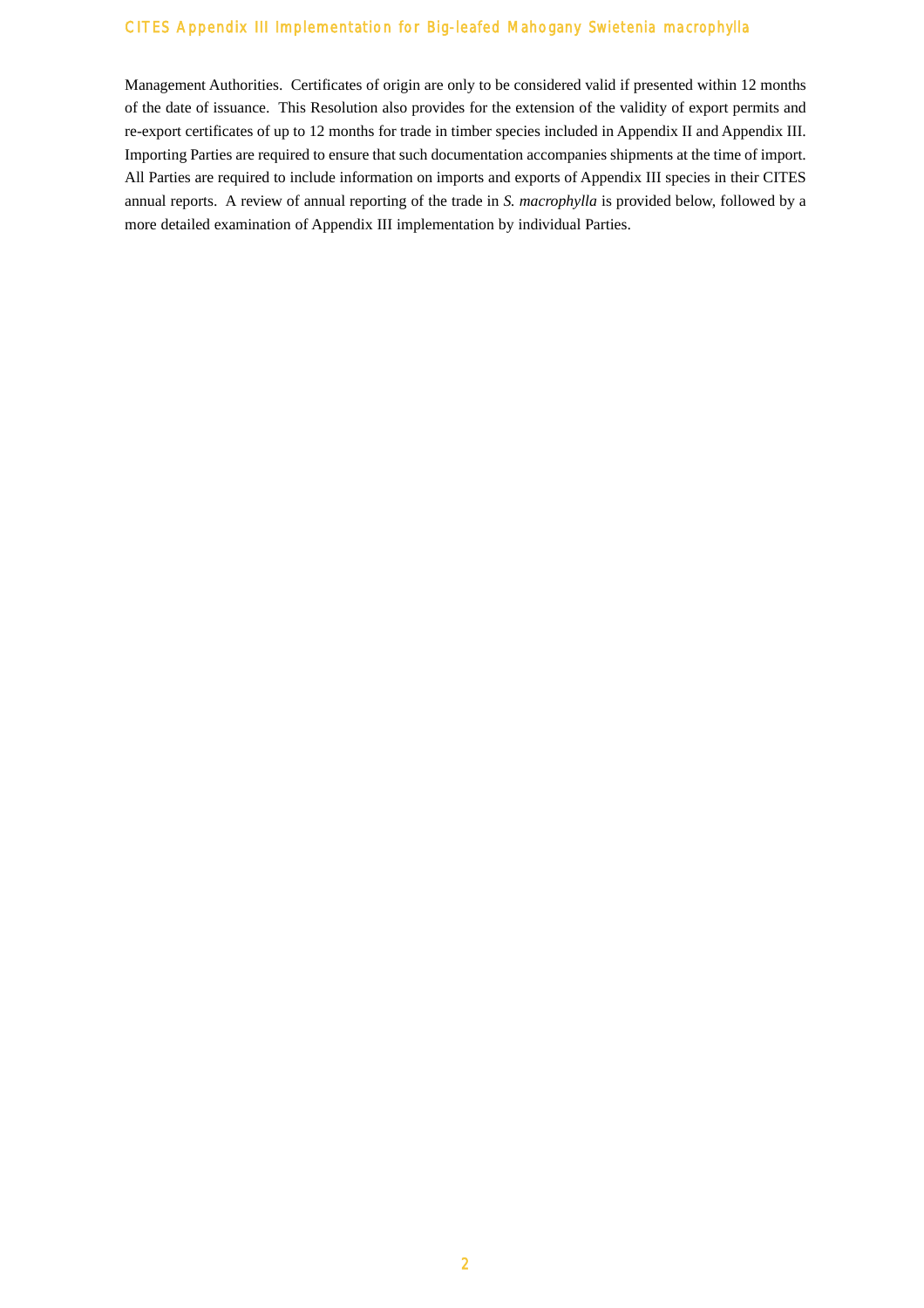# **METHODOLOGY**

This review was undertaken by TRAFFIC South America, TRAFFIC Europe and TRAFFIC International on behalf of the TRAFFIC Network. Information provided on CITES implementation in range States and other Latin American and Caribbean countries was compiled by Ximena Buitrón of TRAFFIC South America with assistance from Susana Cárdenas, consultant to TRAFFIC South America. Information provided on CITES implementation in the EU as a whole, and in the Netherlands and Spain, was compiled by Karin Berkhoudt, TRAFFIC Europe, and such information for the UK was provided by Stephanie Pendry, TRAFFIC International. Analysis of CITES data and annual reporting was provided by Teresa Mulliken, TRAFFIC International and Donna Harris, consultant to TRAFFIC International, with assistance from John Caldwell, UNEP-WCMC.

Information provided in this report came from several sources. Questionnaires were sent to the CITES Management Authorities of all *Swietenia macrophylla* range States and to other Latin American and Caribbean countries (21 Parties), in August 2001. Responses were received from 18 recipients (**Annex 1**). Follow-up correspondence and telephone communications were undertaken with Management Authority staff in cases where clarification was required. Range State reports submitted to the CITES Secretariat in preparation for the October 2001 Mahogany Working Group meeting were also reviewed on receipt from the Secretariat. CITES Management Authority and Customs staff were contacted in the Netherlands, Spain and the United Kingdom, as was the European Commission and UNEP-WCMC. Information and trade data compiled during related TRAFFIC South America research regarding *S. macrophylla* trade and harvest and trade controls has also been included where relevant.

CITES trade data in several forms were compiled and provided by UNEP-WCMC staff. Analysis predominantly focused on the years 1997-1999, the most recent years for which relatively comprehensive data were available.

Unless otherwise stated, the CITES trade data presented in this report were manipulated as follows prior to further compilation and analysis:

- All records for which trade was reported in board feet were converted to cubic metres using the following conversion rate: one board foot (bf) equals  $0.0023597$  cubic metres (m<sup>3</sup>);  $1m^3 = 424$  board feet. This conversion rate is that used by the CITES Secretariat and UNEP-WCMC for all timber shipments.
- All records for which data were reported by weight were converted into cubic metres using the following conversion rate:  $1m^3 = 0.73$  t = 730 kg. This is the conversion rate used by Brazil (Buitrón and Mulliken, 1997), from which the majority of timber reported by weight originated.
- All records for which data were not reported by weight, volume or in board feet (e.g. carvings, square metres, etc.) were deleted from the dataset.
- · All remaining records were considered equivalent to 'timber' regardless of the original term reported (e.g. logs, sawn wood, timber pieces, veneer, etc.).
- Owing to the relatively poor reporting of purpose and source information in CITES annual reports, reported purpose and source were not taken into account when further compiling the data.
- · Analysis of trade reporting for re-exports was treated separately from the analysis of trade reporting for exports.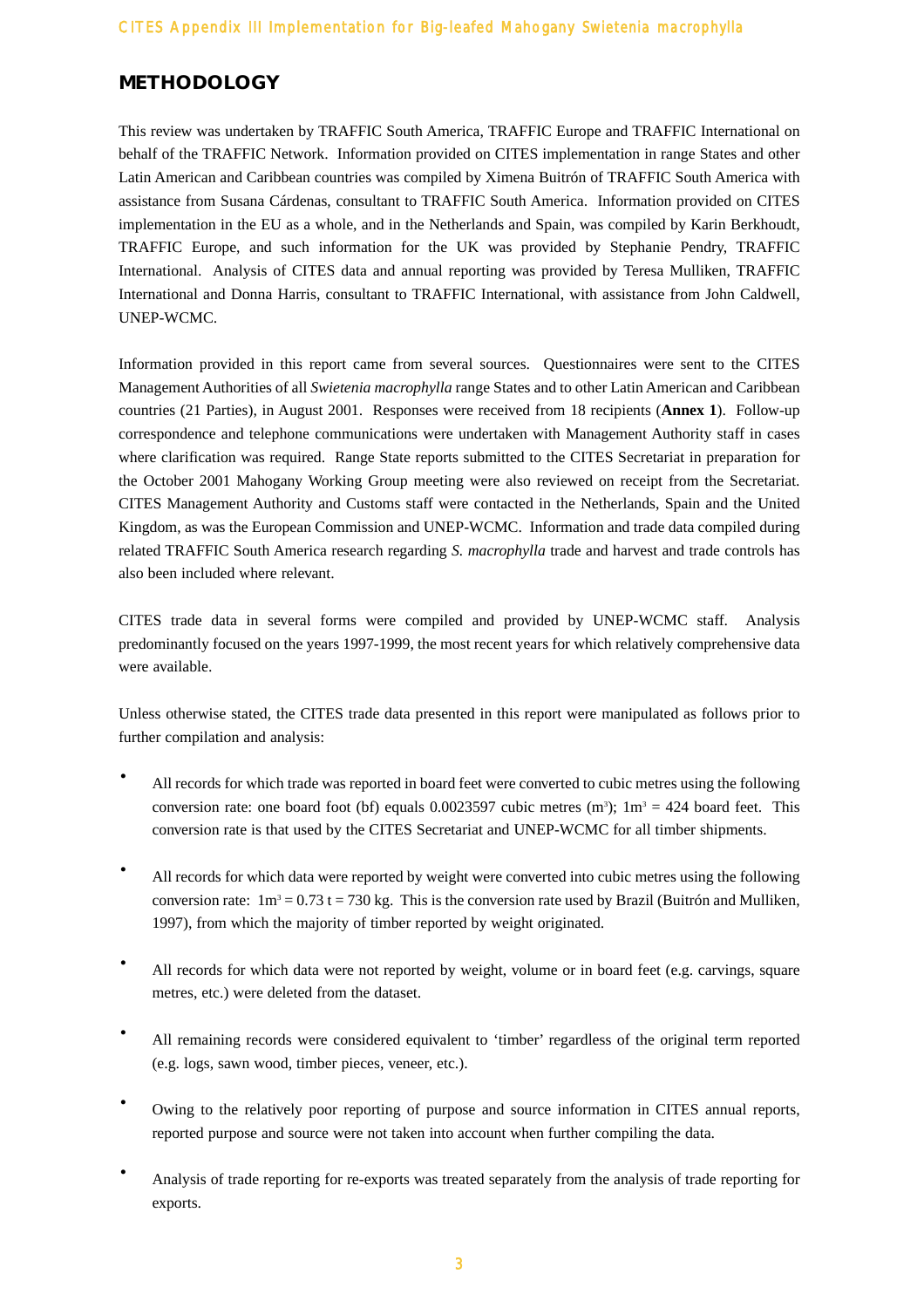Gross trade reports and comparative tabulation data were then compiled as normal as the basis for subsequent analysis.

Gross trade data (gross imports and exports) are provided in several tables throughout the text. These data are compiled automatically by summing and then comparing reported exports with reported imports on a countryby-country basis, the larger number being considered the gross trade figure. Gross trade data give a rough idea of maximum reported trade volumes, but do not necessarily reflect actual trade volumes. The accuracy of gross trade figures is limited by several factors, including the facts that:

- · Export permits may be issued in one year, and reported in the annual report of the issuing country in that year, but not presented for import until the following year, at which time they are reported in the annual report of the importing Party. This can result in shipments being counted twice, once in each year, inflating gross trade figures as well as indicating reporting problems where none may exist.
- Many Parties report on the basis of permits issued rather than on actual trade. As not all those permits issued may be used, this can result in reported export figures exceeding actual exports, and, as a result, reported imports. Information available to UNEP-WCMC, which compiles CITES trade data from annual reports on behalf of the CITES Secretariat, is provided in trade tables below.

More detailed information on compilation and analysis of gross trade data can be found in the CITES Data Users Guide prepared by UNEP-WCMC.

By combining all timber in trade under a single term (timber), it was possible to compare total reported trade volumes for *S. macrophylla* regardless of the reported form of individual shipments in trade (e.g. 'timber' versus 'sawn wood'). This reduced problems of 'double counting' that would have arisen in cases where exporting and importing Parties used different terms to describe timber in the same shipment. However, it is possible that in some cases this has resulted in failure to account properly for what were in fact separate shipments. A further result was the loss of detail regarding the forms of wood reported in trade, e.g. veneer.

# **CITES ANNUAL REPORTING**

CITES annual report data for *Swietenia macrophylla* were not available for review at the time of publication of Buitrón and Mulliken (1997), the Appendix III listing for this species having only gone into effect 18 months before. A review of CITES data available as of August 2001 indicates that annual reporting for *S. macrophylla* has improved significantly over the years since the listing took effect in late 1995. The majority of exporting range States and key importing Parties were providing data on the trade in this species as of 1997. The following analysis, therefore, concentrates on the period from 1997 to 1999: CITES data are not yet available for 2000. As shown below, however, several reporting problems remain, particularly with respect to non-reporting of trade by numerous Parties, especially importing Parties. The more detailed sections on CITES implementation by individual countries highlight additional annual reporting problems.

#### **ANNUAL REPORTING BY RANGE STATES**

A total of 11 range States were recorded in CITES trade data as having exported *Swietenia macrophylla* from 1997-1999 and this trade is summarised in **Table 1**, which compares gross trade figures with trade reported by exporting and importing Parties. **Table 1** also shows the availability of CITES annual reports from range States and information on the basis of annual reporting (e.g., permits issued, actual trade). Very few exports were reported as 'logs'. No exports were reported from countries that are not a range State for this species.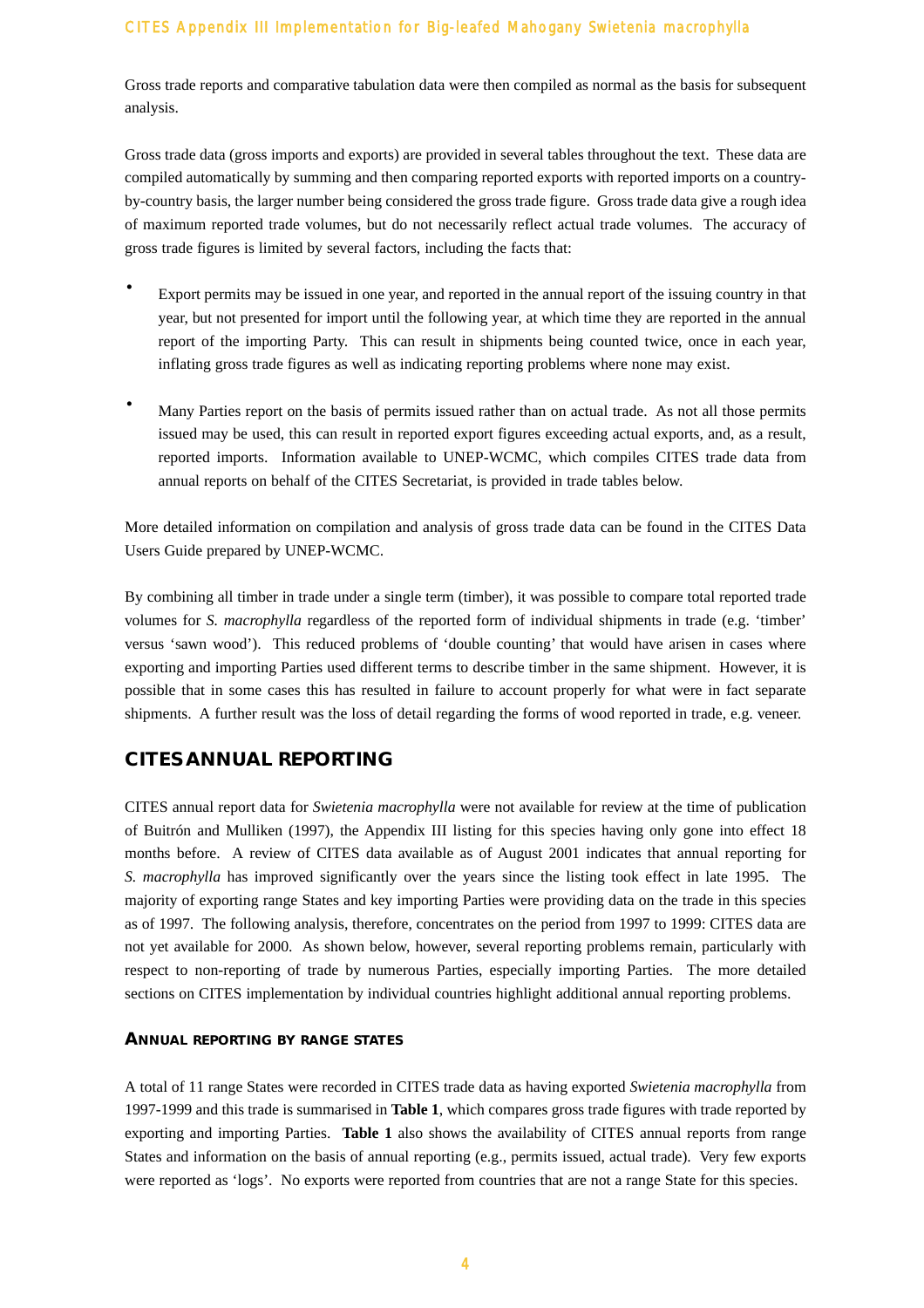#### **Table 1**

**CITES-reported trade in** *Swietenia macrophylla* **(m3 ): gross exports, exports reported by range States, and imports from range States, reported by importing Parties, 1997-1999**

| <b>Exporter</b> |           | G        | E              |                | G        | E        |         | G       | E        | I        | G       | E            |         |
|-----------------|-----------|----------|----------------|----------------|----------|----------|---------|---------|----------|----------|---------|--------------|---------|
|                 | <b>AR</b> |          | 1997           |                |          | 1998     |         |         | 1999     |          |         | <b>Total</b> |         |
| Ecuador         | <b>NS</b> | $\Omega$ | $\overline{0}$ | $\overline{0}$ | $\Omega$ | $\Omega$ |         | 77      | $\Omega$ | 77       | 77      | $\Omega$     | 77      |
| Panama          | <b>NS</b> |          | $\Omega$       | $\theta$       | 71       |          | 71      | 23      | $\Omega$ | 23       | 94      |              | 94      |
| Mexico          | А         | 521      | 521            | 188            | 271      | 271      |         | 212     | 212      | $\Omega$ | 1 004   | 1 0 0 4      | 188     |
| Belize          | <b>NS</b> | 233      | $\mathbf{0}$   | 233            | 125      | $\Omega$ | 125     | 2 3 2 6 | 2 3 2 6  | 409      | 2 6 8 4 | 2 3 2 6      | 1767    |
| Honduras        | <b>NS</b> | 885      | 885            | $\Omega$       | 880      | 880      | 28      | 1 324   | 1 3 1 2  | 12       | 3 0 8 9 | 3 0 7 7      | 40      |
| Guatemala       | <b>NS</b> | 1687     | $\Omega$       | 1687           | .098     | $\Omega$ | 1 0 9 8 | 406     | 24       | 406      | 3 1 9 1 | 24           | 3 1 9 1 |
| Nicaragua       | $A$ ?     | 19 029   | 19 028         | 5 0 1 2        | 5 7 7 3  | 5 708    | 1 3 0 2 | 5 1 6 5 | 5 1 6 4  | 1882     | 29 967  | 29 900       | 8 1 9 6 |
| Bolivia         | <b>NS</b> | 27 963   | 27 914         | 21 5 20        | 20 15 9  | 14 4 94  | 19 25 1 | 8 5 20  | 8 5 2 0  | 6 6 6 3  | 56 642  | 50 928       | 47 434  |
| Peru            | P         | 10893    | $\Omega$       | 10893          | 20 720   | $\Omega$ | 20 719  | 35 170  | $\Omega$ | 35 171   | 66 783  | $\Omega$     | 66 783  |
| <b>Brazil</b>   | P         | 116916   | 63 4 20        | 53 4 96        | 46816    | 38 28 9  | 40 877  | 59 758  | 59 312   | 39 18 6  | 223 490 | 161 021      | 133 559 |
| <b>Total</b>    |           | 178 127  | 111 768        | 93 029         | 95 948   | 59 677   | 83 471  | 112 981 | 76 870   | 84 829   | 387 056 | 248 315      | 261 329 |

Notes: G = Gross exports; E = Exports reported by range States; I = imports from range States, as reported by importing Parties;  $AR =$  basis for annual reporting by each country during the three-year period  $(A =$  actual trade;  $P =$  permits issued;  $NS =$  not stated). Years for which annual reports were submitted by countries of export are shaded in grey; grey shading in the 'Total' column indicates that annual reports were submitted for all three years.

*Source*: CITES annual report data provided by UNEP-WCMC

Nine of the 11 range States reported exports of significant quantities of *S. macrophylla* in their annual reports during one or more of the three years. The two remaining range States are Ecuador and Peru. In the case of the former, a CITES annual report has not yet been received by UNEP-WCMC for 1999, the year in which exports are reported to have taken place according to importing Parties. Annual reports from Peru for 1997 and 1998 have been submitted but these did not list any exports, while the annual report for 1999 had not been received by UNEP-WCMC at the time of writing. Problems with regard to annual reporting by Peru are discussed in more detail below.

Reported exports from Panama were limited to 25 timber pieces in 1999, which do not appear in **Table 1** as this contains only mahogany reported by weight or volume. This could correspond with the US-reported import of 23m3 from Panama during that same year, and reflect a discrepancy with regard to the reporting of units by one or both Parties. UNEP-WCMC had not received an annual report for Panama for either 1997 or 1998 at the time of writing.

In several cases, export volumes reported by range States significantly exceeded imports reported by importing Parties. This is particularly true for Mexico and the Central American countries of Honduras and Nicaragua. Quite the opposite was the case for Guatemala, with reported exports limited to  $24m<sup>3</sup>$  in 1999, compared with reported imports from Guatemala of over 3000m3 from 1997-1999.

Trade reporting from the three main countries of export, all in South America, varied widely. The problems with trade reporting for Peru were noted above. In contrast, reported exports from Bolivia are relatively close to reported imports from Bolivia for 1997-1999, overall trade figures varying by approximately 7% during this period. Reported exports from Brazil exceeded reported imports from that country in 1997 and 1999, but were lower than reported imports in 1998, potentially a reflection of the issuance of permits in one year but their use in the next. Brazil's unusually large gross export total for 1997 reflects a lack of information on countries of import in Brazil's CITES annual report for that year. Brazil's reported export of 63 420m<sup>3</sup> to undeclared destinations in 1997 could not be compared to imports from Brazil reported by Parties during that year, the gross trade figure therefore potentially being double actual trade volumes.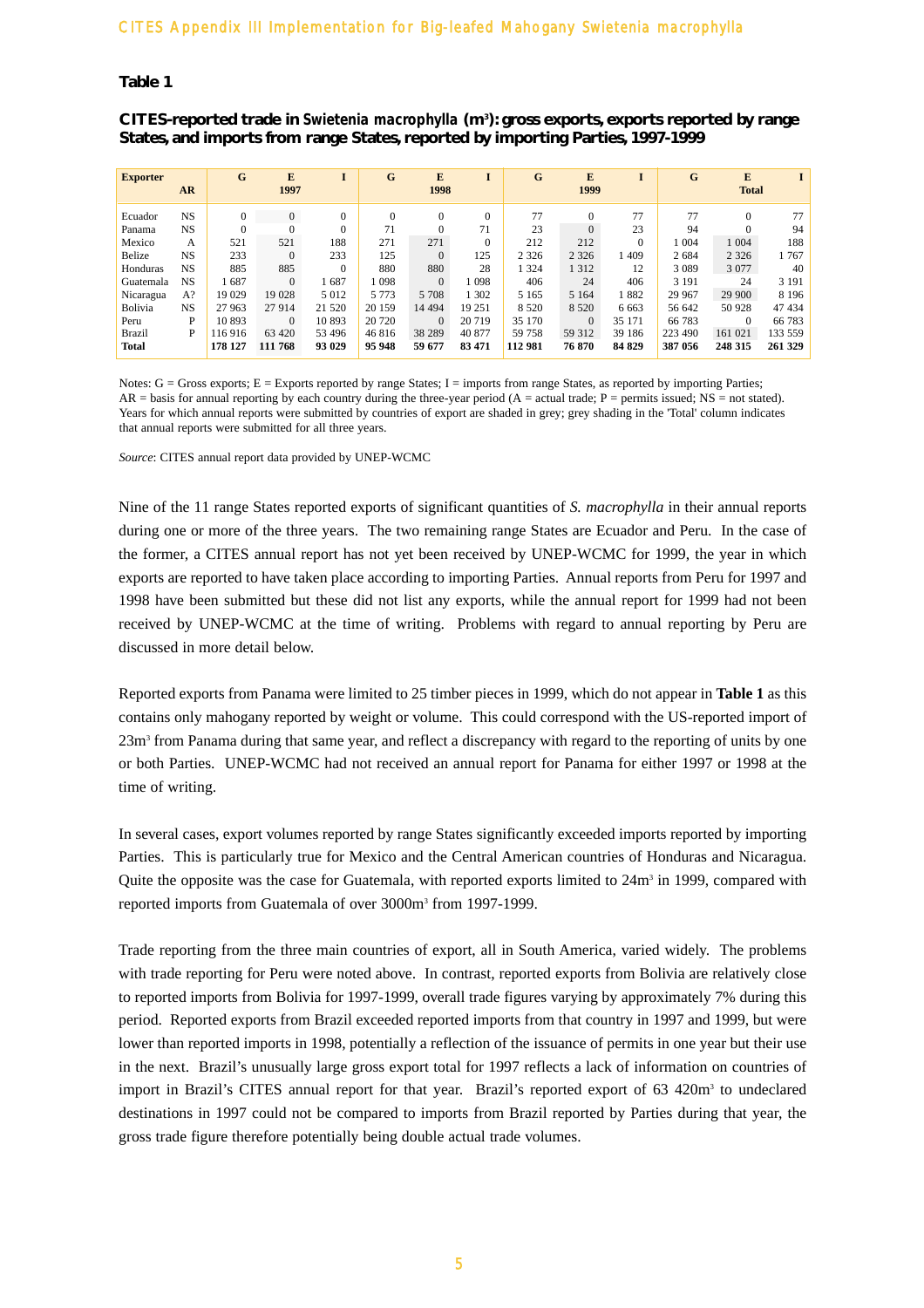# **Table 2**

**CITES-reported trade in** *Swietenia macrophylla* **(m3 ): gross imports; imports reported by importing Parties and exports reported by range States, 1997-1999**

| <b>Importer</b>     | <b>AR</b>    |                  | 1997             |                  | <b>AR</b>    |                  | 1998             |                  | <b>AR</b>   |                  | 1999             |                |             | <b>Total</b>     |         |
|---------------------|--------------|------------------|------------------|------------------|--------------|------------------|------------------|------------------|-------------|------------------|------------------|----------------|-------------|------------------|---------|
|                     |              | G                | $\bf{I}$         | E                |              | G                | I                | E                |             | G                | I                | E              | $\mathbf G$ | $\bf{I}$         | E       |
|                     |              |                  |                  |                  |              |                  |                  |                  |             |                  |                  |                |             |                  |         |
| Antigua/<br>Barbuda | $\mathbf{P}$ | $\mathbf{0}$     | $\boldsymbol{0}$ | $\boldsymbol{0}$ | P            | $\mathbf{0}$     | $\boldsymbol{0}$ | $\overline{0}$   | P           | 31               | $\overline{0}$   | 31             | 31          | $\boldsymbol{0}$ | 31      |
| Argentina           | $\mathbf P$  | 220              | $\overline{0}$   | 220              | P            | 1 0 3 2          | $\boldsymbol{0}$ | 1 0 3 2          | $\mathbf P$ | 227              | $\boldsymbol{0}$ | 226            | 1479        | $\boldsymbol{0}$ | 1478    |
| Australia           | А            | $\boldsymbol{0}$ | $\overline{0}$   | $\boldsymbol{0}$ | А            | 176              | $\boldsymbol{0}$ | 176              | A           | 301              | $\boldsymbol{0}$ | 301            | 477         | $\boldsymbol{0}$ | 477     |
| Austria             | NS           | $\mathbf{0}$     | $\overline{0}$   | $\theta$         | <b>NS</b>    | $\mathbf{0}$     | $\boldsymbol{0}$ | $\overline{0}$   | <b>NS</b>   | 54               | $\mathbf{0}$     | 54             | 54          | $\boldsymbol{0}$ | 54      |
| <b>Barbados</b>     | <b>NS</b>    | $\mathbf{0}$     | $\overline{0}$   | $\overline{0}$   | <b>NS</b>    | 227              | $\boldsymbol{0}$ | 227              | <b>NS</b>   | 150              | $\mathbf{0}$     | 150            | 377         | $\mathbf{0}$     | 377     |
| Belgium             | А            | 582              | 582              | $\overline{0}$   | А            | 361              | 127              | 361              | A           | 89               | 53               | 89             | 1 0 3 2     | 762              | 450     |
| Canada              | $\mathbf{P}$ | 28               | $\boldsymbol{0}$ | 28               | NR           | 470              | $\boldsymbol{0}$ | 470              | NR          | 1 2 3 1          | $\boldsymbol{0}$ | 1 2 3 1        | 1729        | $\mathbf{0}$     | 1729    |
| Chile               | A?           | 43               | $\overline{0}$   | 43               | <b>NS</b>    | 77               | $\boldsymbol{0}$ | 77               | <b>NS</b>   | 59               | $\boldsymbol{0}$ | 58             | 179         | $\boldsymbol{0}$ | 178     |
| Costa Rica          | NS           | 96               | $\boldsymbol{0}$ | 96               | <b>NS</b>    | 11               | $\boldsymbol{0}$ | 11               | <b>NS</b>   | $\,$ 8 $\,$      | $\boldsymbol{0}$ | 8              | 115         | $\boldsymbol{0}$ | 115     |
| Cuba                | <b>NS</b>    | 832              | $\overline{0}$   | 832              | $_{\rm NS}$  | 458              | $\overline{0}$   | 458              | $\mathbf P$ | 225              | $\overline{0}$   | 225            | 1515        | $\overline{0}$   | 1515    |
| Denmark             | <b>NS</b>    | 687              | 687              | 34               | А            | 207              | $\overline{0}$   | 207              | A           | 412              | 412              | 47             | 1 3 0 6     | 1 0 9 9          | 288     |
| Dominican           |              |                  |                  |                  |              |                  |                  |                  |             |                  |                  |                |             |                  |         |
| Republic            | $\mathbf P$  | 10 643           | $\mathbf{0}$     | 10 643           | P            | 5 1 6 3          | $\boldsymbol{0}$ | 5 1 6 4          | $\mathbf P$ | 11 634           | $\boldsymbol{0}$ | 11 635         | 27 440      | $\boldsymbol{0}$ | 27 442  |
| El Salvador         | <b>NS</b>    | 29               | $\boldsymbol{0}$ | 29               | <b>NS</b>    | $\mathbf{0}$     | $\boldsymbol{0}$ | $\theta$         | <b>NS</b>   | $\boldsymbol{0}$ | $\mathbf{0}$     | $\mathbf{0}$   | 29          | $\boldsymbol{0}$ | 29      |
| Finland             | A            | $\mathbf{0}$     | $\overline{0}$   | $\overline{0}$   | A            | 34               | $\overline{0}$   | 34               | A           | 182              | $\overline{0}$   | 182            | 216         | $\overline{0}$   | 216     |
| France              | A?           | 201              | $\boldsymbol{0}$ | 201              | A?           | 32               | 32               | 32               | $A$ ?       | 32               | $\overline{0}$   | 32             | 265         | 32               | 265     |
| Germany             | А            | 254              | $\boldsymbol{0}$ | 254              | A            | 871              | 708              | 871              | A           | 522              | 522              | 522            | 1 647       | 1 2 3 0          | 1 647   |
| Guadeloupe          | A            | $\boldsymbol{0}$ | $\overline{0}$   |                  | NR           | 33               | $\mathbf{0}$     | 33               | <b>NR</b>   | 94               | $\mathbf{0}$     | 94             | 127         | $\mathbf{0}$     | 127     |
| Guatemala           | NS           | 80               | $\boldsymbol{0}$ | 80               | <b>NS</b>    | $\mathbf{0}$     | $\boldsymbol{0}$ | $\theta$         | <b>NS</b>   | 32               | $\boldsymbol{0}$ | 32             | 112         | $\boldsymbol{0}$ | 112     |
| Honduras            | <b>NS</b>    | 143              | $\overline{0}$   | 143              | <b>NS</b>    | $\mathbf{0}$     | $\mathbf{0}$     | $\overline{0}$   | <b>NS</b>   | $\boldsymbol{0}$ | $\mathbf{0}$     | $\mathbf{0}$   | 143         | $\overline{0}$   | 143     |
| Ireland             | А            | 1 1 4 6          | 1 1 4 6          | $\theta$         | A            | 310              | 134              | 269              | А           | 145              | 28               | 117            | 1 601       | 1 3 0 8          | 386     |
| Italy               | A            | $\boldsymbol{0}$ | $\boldsymbol{0}$ | $\theta$         | А            | 140              | $\mathbf{0}$     | 140              | A           | 129              | 121              | 129            | 269         | 121              | 269     |
| Japan               | $\mathbf P$  | $\boldsymbol{0}$ | $\boldsymbol{0}$ | $\boldsymbol{0}$ | <b>NR</b>    | 38               | $\overline{0}$   | 38               | NR          | 86               | $\boldsymbol{0}$ | 86             | 124         | $\mathbf{0}$     | 124     |
| Lebanon             | N/A          | $\boldsymbol{0}$ | $\boldsymbol{0}$ | $\theta$         | N/A          | 5                | $\mathbf{0}$     | 5                | N/A         | $\boldsymbol{0}$ | $\mathbf{0}$     | $\theta$       | 5           | $\mathbf{0}$     | 5       |
| Malta               | А            | 66               | 66               | $\overline{0}$   | А            | 98               | 98               | 18               | A           | 35               | 35               | 35             | 199         | 199              | 53      |
| Martinique          | А            | $\mathbf{0}$     | $\boldsymbol{0}$ | $\mathbf{0}$     | <b>NR</b>    | 35               | $\mathbf{0}$     | 35               | NR          | 68               | $\mathbf{0}$     | 68             | 103         | $\mathbf{0}$     | 103     |
| Mexico              | А            | 107              | 12               | 107              | <b>NS</b>    | 201              | 150              | 51               | <b>NS</b>   | 47               | $\boldsymbol{0}$ | 47             | 355         | 162              | 205     |
| Netherlands         | Α            | 537              | 537              | $\boldsymbol{0}$ | А            | 1685             | 511              | 1685             | A           | 2819             | 1 9 0 9          | 2819           | 5 0 4 1     | 2957             | 4 5 0 4 |
| Norway              | A/P          | 5                | 5                | $\theta$         | A/P          | 19               | 19               | $\theta$         | A/P         | 206              | $\mathbf{0}$     | 206            | 230         | 24               | 206     |
| Peru                | $\mathbf{P}$ | $\boldsymbol{0}$ | $\overline{0}$   | $\mathbf{0}$     | P            | $\overline{0}$   | $\overline{0}$   | $\overline{0}$   | $\mathbf P$ | 16               | $\mathbf{0}$     | 16             | 16          | $\mathbf{0}$     | 16      |
| Philippines         | <b>NS</b>    | 66               | $\boldsymbol{0}$ | 66               | P            | $\mathbf{0}$     | $\boldsymbol{0}$ | $\overline{0}$   | $_{\rm NS}$ | $\boldsymbol{0}$ | $\boldsymbol{0}$ | $\mathbf{0}$   | 66          | $\boldsymbol{0}$ | 66      |
| Portugal            | A            | $\mathbf{0}$     | $\mathbf{0}$     | $\mathbf{0}$     | А            | 315              | $\overline{0}$   | 315              | A           | $\overline{c}$   | $\overline{c}$   | $\overline{2}$ | 317         | $\overline{c}$   | 317     |
| Puerto Rico         |              |                  |                  |                  |              |                  |                  |                  |             |                  |                  |                |             |                  |         |
| (USA)               | NR           | 327              | $\boldsymbol{0}$ | 327              | <b>NR</b>    | 105              | $\boldsymbol{0}$ | 105              | NR          | 573              | $\boldsymbol{0}$ | 573            | 1 0 0 5     | $\boldsymbol{0}$ | 1 0 0 5 |
| Saudi Arabia        | NR           | $\boldsymbol{0}$ | $\boldsymbol{0}$ | $\theta$         | <b>NR</b>    | $\boldsymbol{0}$ | $\overline{0}$   | $\overline{0}$   | <b>NR</b>   | 205              | $\mathbf{0}$     | 205            | 205         | $\mathbf{0}$     | 205     |
| Singapore           | $\mathbf P$  | $\mathbf{0}$     | $\boldsymbol{0}$ | $\boldsymbol{0}$ | P            | $\mathbf{0}$     | $\boldsymbol{0}$ | $\theta$         | P           | 23               | $\overline{0}$   | 23             | 23          | $\overline{0}$   | 23      |
| South Africa        | $\mathbf{P}$ | $\Omega$         | $\overline{0}$   | $\Omega$         | P            | 45               | $\mathbf{0}$     | 45               | P           | 377              | $\overline{0}$   | 377            | 422         | $\overline{0}$   | 422     |
| Republic            |              |                  |                  |                  |              |                  |                  |                  |             |                  |                  |                |             |                  |         |
| of Korea            | $\mathbf P$  | $\boldsymbol{0}$ | $\mathbf{0}$     | $\boldsymbol{0}$ | P            | $\boldsymbol{0}$ | $\boldsymbol{0}$ | $\theta$         | P           | 8                | $\boldsymbol{0}$ | 8              | 8           | $\boldsymbol{0}$ | 8       |
| Spain               | A            | 825              | 30               | 794              | A            | 2 3 9 2          | 1991             | 1993             | A           | 2 0 3 4          | 1 3 3 3          | 1 5 3 1        | 5 2 5 1     | 3 3 5 4          | 4 3 1 8 |
| St. Vincent         | NR           | $\mathbf{0}$     | $\mathbf{0}$     | $\boldsymbol{0}$ | <b>NR</b>    | 32               | $\boldsymbol{0}$ | 32               | <b>NR</b>   | $\boldsymbol{0}$ | $\mathbf{0}$     | $\mathbf{0}$   | 32          | $\mathbf{0}$     | 32      |
| Sweden              | А            | 115              | 115              | $\theta$         | A            | 18               | $\overline{0}$   | 18               | A           | 205              | 205              | 56             | 338         | 320              | 74      |
| Taiwan,             |              |                  |                  |                  |              |                  |                  |                  |             |                  |                  |                |             |                  |         |
| Province            |              |                  |                  |                  |              |                  |                  |                  |             |                  |                  |                |             |                  |         |
| of China            | N/A          | $\boldsymbol{0}$ | $\mathbf{0}$     | $\boldsymbol{0}$ | N/A          | 5                | $\boldsymbol{0}$ | 5                | N/A         | 54               | $\mathbf{0}$     | 54             | 59          | $\mathbf{0}$     | 59      |
| Trinidad and        |              |                  |                  |                  |              |                  |                  |                  |             |                  |                  |                |             |                  |         |
| Tobago              | $\mathbf P$  | 16               | $\boldsymbol{0}$ | 16               | $\, {\bf P}$ | $\boldsymbol{0}$ | $\overline{0}$   | $\boldsymbol{0}$ | P           | $\boldsymbol{0}$ | $\overline{0}$   | $\mathbf{0}$   | 16          | $\overline{0}$   | 16      |
| USA                 | A            | 90 870 83 224    |                  | 34 168           | А            | 77 066           | 75 534           | 42 471           | A           | 85 307           | 76 571           | 50 302         | 253 243     | 235 329 126 941  |         |
| <b>United Arab</b>  |              |                  |                  |                  |              |                  |                  |                  |             |                  |                  |                |             |                  |         |
| Emirates            | $\mathbf P$  | $\boldsymbol{0}$ | $\mathbf{0}$     | $\boldsymbol{0}$ | $\mathbf P$  | 91               | $\boldsymbol{0}$ | 91               | ${\bf P}$   | 165              | $\boldsymbol{0}$ | 165            | 256         | $\boldsymbol{0}$ | 256     |
| UK                  | P?           | 1676             | 1512             | 267              | P?           | 4 1 6 7          | 4 1 6 7          | 3 1 8 1          | $P$ ?       | 5 0 78           | 3 6 3 8          | 5 0 20         | 10 921      | 9 3 1 7          | 8468    |
| Venezuela           | NS           | $\boldsymbol{0}$ | $\boldsymbol{0}$ | $\boldsymbol{0}$ | NS           | 27               | $\boldsymbol{0}$ | 27               | NS          | 114              | $\overline{0}$   | 114            | 141         | $\mathbf{0}$     | 141     |
| Total               |              | *178 127 93 029  |                  | 111768           |              | 95 946           | 83 471           | 59 677           |             | 112979           | 84 829           | 76 870         | *387 052    | 261 329          | 248 315 |

Notes: Years of annual report submission are shaded in grey. G = Gross exports; E = Exports reported by range States; I = imports from range States, as reported by importing Parties; AR = basis for annual reporting by each country during the three-year period (A = actual trade; P = permits issued; NS = not stated; N/A = not applicable). \*Gross export volumes for 1997 (and therefore the total for 1997-1999) are inflated as a result of the double counting of exports from Brazil; country of import information was not provided in Brazil's 1997 annual report and therefore could not be compared with reported imports.

*Source*: CITES annual report data compiled by UNEP-WCMC.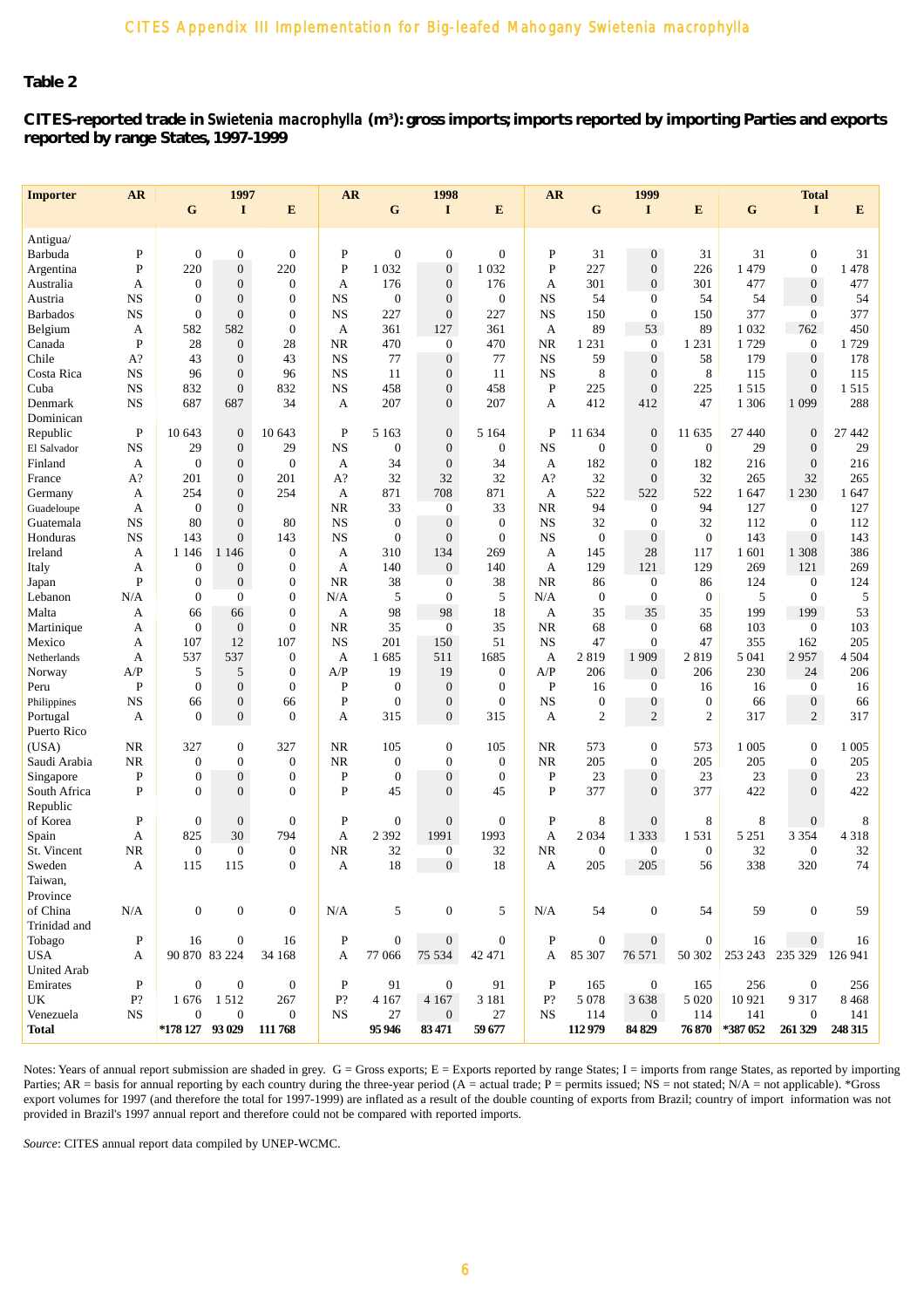#### **ANNUAL REPORTING BY IMPORTING PARTIES**

A total of 45 export destinations were reported in the annual reports of exporting range States from 1997-1999 (**Table 2**). Of these, 39 were Parties, 4 were European or US territories located in the Caribbean, and 3 were non-Parties. Of the 39 Parties reported as export destinations for *Swietenia macrophylla*, only 15, or 38%, recorded imports in their CITES annual reports. Ireland, a non-Party, provided annual report information in accordance with *Council Regulation (EC) No. 338/97.*

The USA was by the far the largest reported importer of *S. macrophylla*, with gross imports totalling over 253 000m<sup>3</sup> from 1997-1999. Comparison with reported exports to the USA is hindered by the absence of reporting of *S. macrophylla* exports by Peru and the lack of information on destination countries for Brazil's exports for 1997, as noted above. Further information on US reporting of trade in this species can be found in Robbins (2000).

Based on gross trade figures, the EU is the second-largest importer of *S. macrophylla*, with gross imports totalling over 28 000m3 from 1997-1999 (see **Table 11).** Within the EU, the most significant countries of import according to CITES trade data were the UK, the Netherlands and Spain. However, as discussed in the section on Appendix III implementation in the EU, EU trade control procedures complicate analysis of the trade volumes of individual EU Member States. The EU was followed closely by the Dominican Republic, with exports reported to this country of over 27 000m<sup>3</sup> during this same period. No imports were reported by the Dominican Republic, however, as discussed in more detail in the section on this country below.

**Table 3** shows exports of *S. macrophylla* to the 24 Parties and Party territories for which no corresponding imports were reported. Most significant among these was the Dominican Republic, as indicated above. No other 'non-reporting' importing Party was reported as the destination for anything close to these trade volumes, the only others to be reported as the destination of over  $1000m<sup>3</sup>$  during this time being Canada (1729m<sup>3</sup>), Cuba (1515m3) and Argentina (1478m<sup>3</sup>). Puerto Rico, a US commonwealth territory, was reported as the export destination for 1005m3 . These should have been identified separately in US annual reports.

Eight of the 'non-reporting' importing countries/territories listed in **Table 3** had not yet submitted annual reports for the years in which exports to them were reported as having taken place, and three had not yet submitted annual reports for any of the years during this period.

CITES permit data for *S. macrophylla* confirm that shipments for which export permits or certificates of origin are issued in one year may not be used until the next, with a resulting impact on CITES trade data, and specifically gross trade figures.

This may be more the case with timber, which is routinely shipped by sea, than with other products, e.g. live animals, which are more commonly shipped by air. The ability to issue export permits for Appendix II and III timber shipments and for certificates of origin with a validity of up to 12 months might be expected to exacerbate this problem. Based on research conducted for this study, range States do not appear to be making use of the provision for such an extended validity, however. Permit data available for Germany, for example, indicate that nine export permits issued by Brazil in 1998 were not reported as imported until 1999, with total import volumes of approximately 239m<sup>3</sup>. Two shipments were similarly imported into the Netherlands in 1999 based on Brazil export permits issued in 1998, with a total import volume of 280m3 . A. Blundell (*in litt*. to J. Caldwell, UNEP-WCMC, 2001) noted that over a third of the 1999 US imports for which corresponding export records could not be identified in the same year took place in January, indicating that exports took place and were reported in the preceding year. As noted in the methodology section, this may result in 'double counting' of the same shipments in two separate years.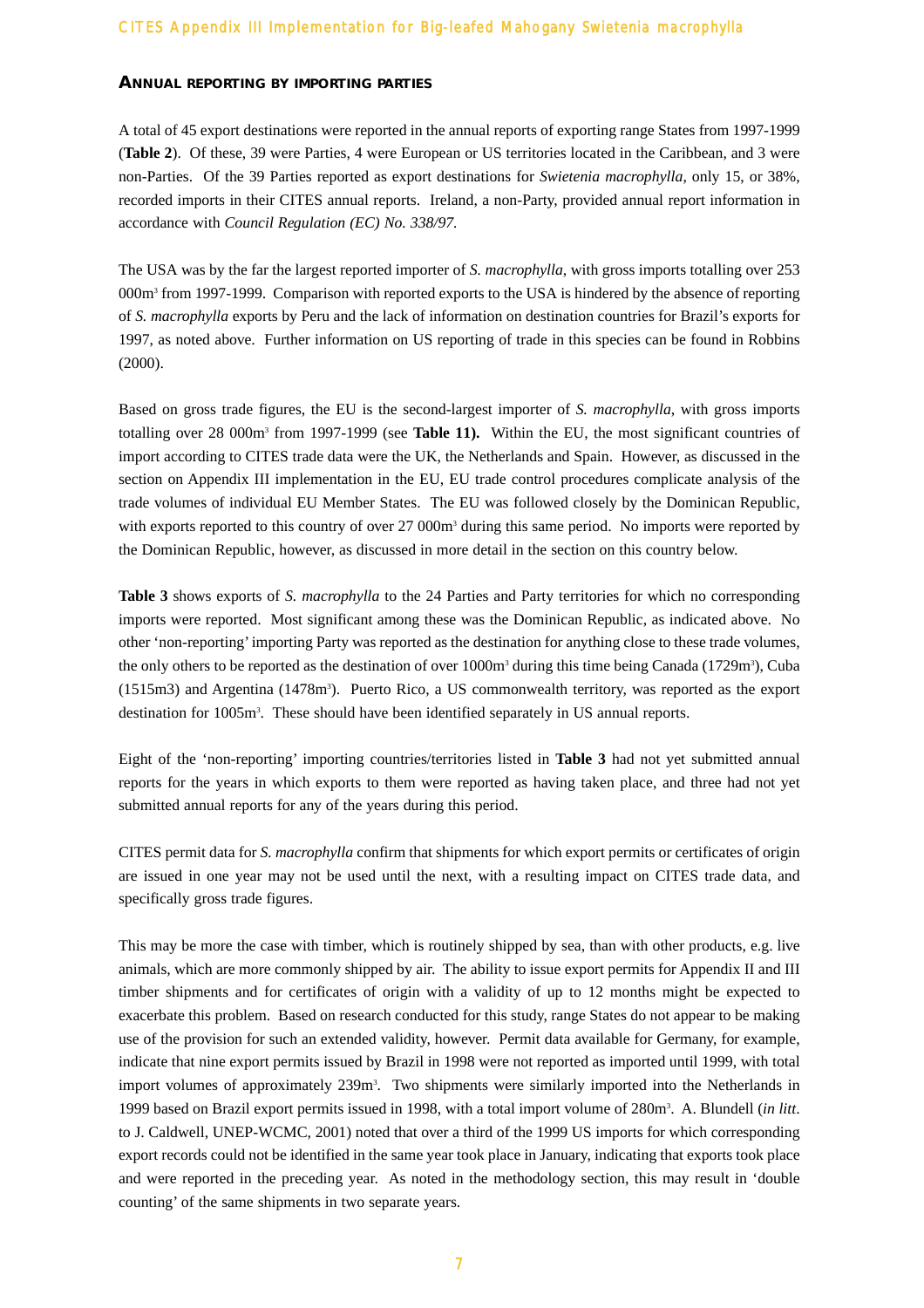#### **Table 3**

#### **CITES-reported exports of** *Swietenia macrophylla* **(m3 ) to Parties for which no imports were recorded in corresponding CITES annual reports, 1997-1999**

| <b>Destination country</b>  | 1997             | 1998           | 1999           | <b>Total</b> |
|-----------------------------|------------------|----------------|----------------|--------------|
| Antigua/Barbuda             | $\Omega$         | $\Omega$       | 31             | 31           |
| Argentina                   | 220              | 1 0 3 2        | 226            | 1478         |
| Australia                   | $\Omega$         | 176            | 301            | 477          |
| Austria                     | $\overline{0}$   | $\Omega$       | 54             | 54           |
| <b>Barbados</b>             | $\overline{0}$   | 227            | 150            | 377          |
| Canada                      | 28               | 470            | 1 2 3 1        | 1729         |
| Chile                       | 43               | 77             | 58             | 178          |
| Costa Rica                  | 96               | 11             | 8              | 115          |
| Cuba                        | 832              | 458            | 225            | 1515         |
| Dominican Republic          | 10 643           | 5 1 6 4        | 11 635         | 27 442       |
| El Salvador                 | 29               | $\Omega$       | $\overline{0}$ | 29           |
| Finland                     | $\overline{0}$   | 34             | 182            | 216          |
| Guadeloupe (France)         | $\overline{0}$   | 33             | 94             | 127          |
| Guatemala                   | 80               | $\overline{0}$ | 32             | 112          |
| Honduras                    | 143              | $\mathbf{0}$   | $\overline{0}$ | 143          |
| Japan                       | $\overline{0}$   | 38             | 86             | 124          |
| Martinique (France)         | $\overline{0}$   | 35             | 68             | 103          |
| Peru                        | $\theta$         | $\Omega$       | 16             | 16           |
| Philippines                 | 66               | $\Omega$       | $\overline{0}$ | 66           |
| Puerto Rico (USA)           | 327              | 105            | 573            | 1 0 0 5      |
| Republic of Korea           | $\overline{0}$   | $\Omega$       | 8              | 8            |
| Saudi Arabia                | $\Omega$         | $\Omega$       | 205            | 205          |
| Singapore                   | $\overline{0}$   | $\Omega$       | 23             | 23           |
| South Africa                | $\mathbf{0}$     | 45             | 377            | 422          |
| St. Vincent                 | $\Omega$         | 32             | $\theta$       | 32           |
| Trinidad and Tobago         | 16               | $\theta$       | $\overline{0}$ | 16           |
| <b>United Arab Emirates</b> | $\boldsymbol{0}$ | 91             | 165            | 256          |
| Venezuela                   | $\Omega$         | 27             | 114            | 141          |
| <b>Total</b>                | 12 5 23          | 8055           | 15862          | 36 440       |

Note: The year(s) of annual report submission are shaded in grey. *Source*: CITES annual report data compiled by UNEP-WCMC.

# **IMPLEMENTATION IN KEY PRODUCER STATES**

#### **B OLIVIA**

#### **Introduction**

Until recently, Bolivia was the second-largest source of *Swietenia macrophylla* in international trade. Annual exports have declined in the last three years, however, with Bolivia now exporting lower volumes of mahogany than either Brazil or Peru. Serious concerns have been expressed regarding the declining status of *S. macrophylla* in Bolivia in the past owing to overexploitation, illegal logging, and forestry legislation not conducive to sustainable forest management (Visinoni and Silva 1994; M.J. Levy, MDSMA, *in litt.* to M. Jones, USFWS, 1996, in Buitrón and Mulliken, 1997; Mansilla, 1999; Robbins 2000). It seems likely that declining export volumes reflect, in part, a decline in wild stocks. Increased harvest and trade controls are also likely to have been a factor influencing these declines (M. Bernabet, DGB/VMARNDF pers. comm. to X. Buitrón, TRAFFIC South America, 1999; R. Mansilla, pers. comm. to X. Buitrón, TRAFFIC South America, 2001).

The Government of Bolivia announced its intention to include its population of *S. macrophylla* in Appendix III during the tenth meeting of the Conference of the Parties (Harare, 1997), following the defeat of the Appendix II listing proposal for this species. Bolivia's Appendix III listing of its *S. macrophylla* population listing became effective on 29 March 1998 and several important changes with respect to implementing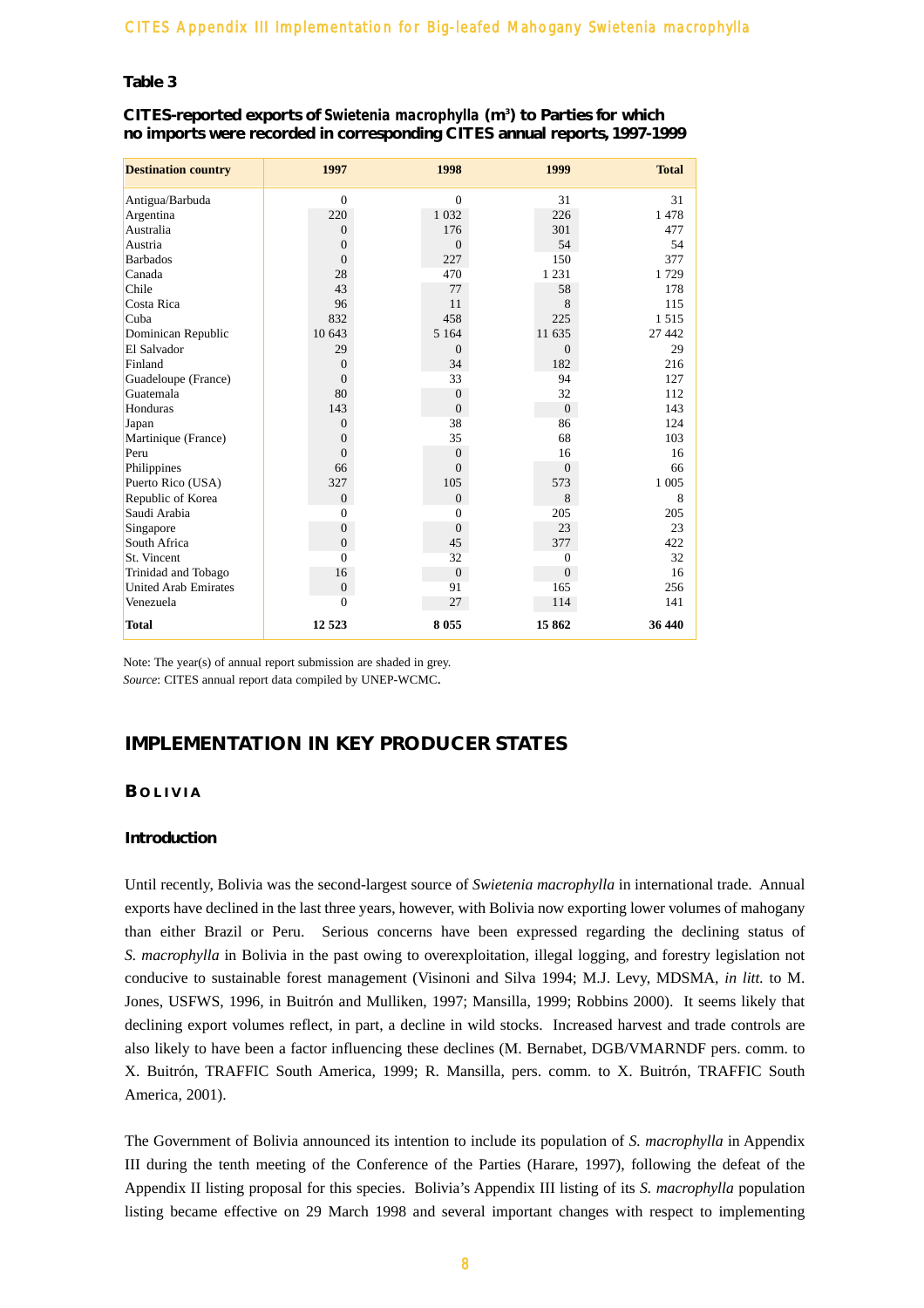harvest and trade controls have been made since then. These are summarised below, in conjunction with a review of current implementation of CITES Appendix III requirements and recent trade volumes.

#### **Legislation and authorities responsible for implementation**

The main legislation regulating *S. macrophylla* harvests and trade is *Forestry Law 1700*, agreed in 1996, which is implemented *via Supreme Decree # 24453*, agreed the same year. The Decree establishes a framework for sustainable and efficient use of forest resources and the protection of forests, in order to achieve harmonisation between social, economic and ecological interests. Implementation of *Forestry Law 1700* has resulted in positive changes in forestry harvest and trade controls through prompting modifications in forestry user rights and modifying the structures and functions of implementing agencies (Buitrón *et al.,* in prep.).

CITES is implemented in Bolivia in accordance with Art. XI of *Forestry Law 1700*, which relates to implementation of international agreements. *Ministerial Resolution No. 70* (April 9, 1998) designated the Vice Ministry of the Environment, Natural Resources and Forestry Development (VMARNDF) as the CITES Management Authority. Administrative *Resolution VMARNDF 009-98* allocated responsibility for issuing CITES export permits to the General Biodiversity Department of VMARNDF. Permits must be obtained from the General Biodiversity Department office in La Paz, and are no longer issued in Santa Cruz.

The CITES Co-ordination Office of the General Biodiversity Department collaborates with several other government offices in controlling the use and trade of *S. macrophylla* and other timber products in Bolivia, including:

- the National Forestry Superintendence (SIF), established in 1997, with responsibility for overall implementation of *Forestry Law 1700*. This independent agency, with technical and financial autonomy from government ministries, is not directly influenced by political considerations (E. Aguilera, pers. comm., in Buitrón *et al.,* in prep.; A. Bowles, CNF, pers. comm., to X. Buitrón, TRAFFIC South America, 1999);
- · the Single Counter System for Exports (SIVEX), which operates under the Secretary of Industry and Commerce, which is responsible for supervising implementation of trade and export regulations, a main function being to register export companies; and
- National Customs and the Forestry Police officers, who collaborate with the Management Authority through a special Customs Operative Command (COA) (M. Baudoin, DGB/VMARNDF, *in litt* to TRAFFIC South America, 15 August 2001.

#### **Procedures**

Applications for CITES export permits must be made to the CITES Co-ordinator of the General Biodiversity Department and include:

- a letter from the applicant requesting the permit;
- a notarised power of attorney (for exporting companies);
- · a receipt documenting payment of a USD20 application fee. This flat fee was introduced in July 1998, and replaced a fee based on export volumes of USD25/m3
- a copy of the certificate of origin provided by SIVEX, certified by a notary; and
- a Forestry Certificate of Origin for Wood Products Exports (CFO), a document proving the legal origin of the timber.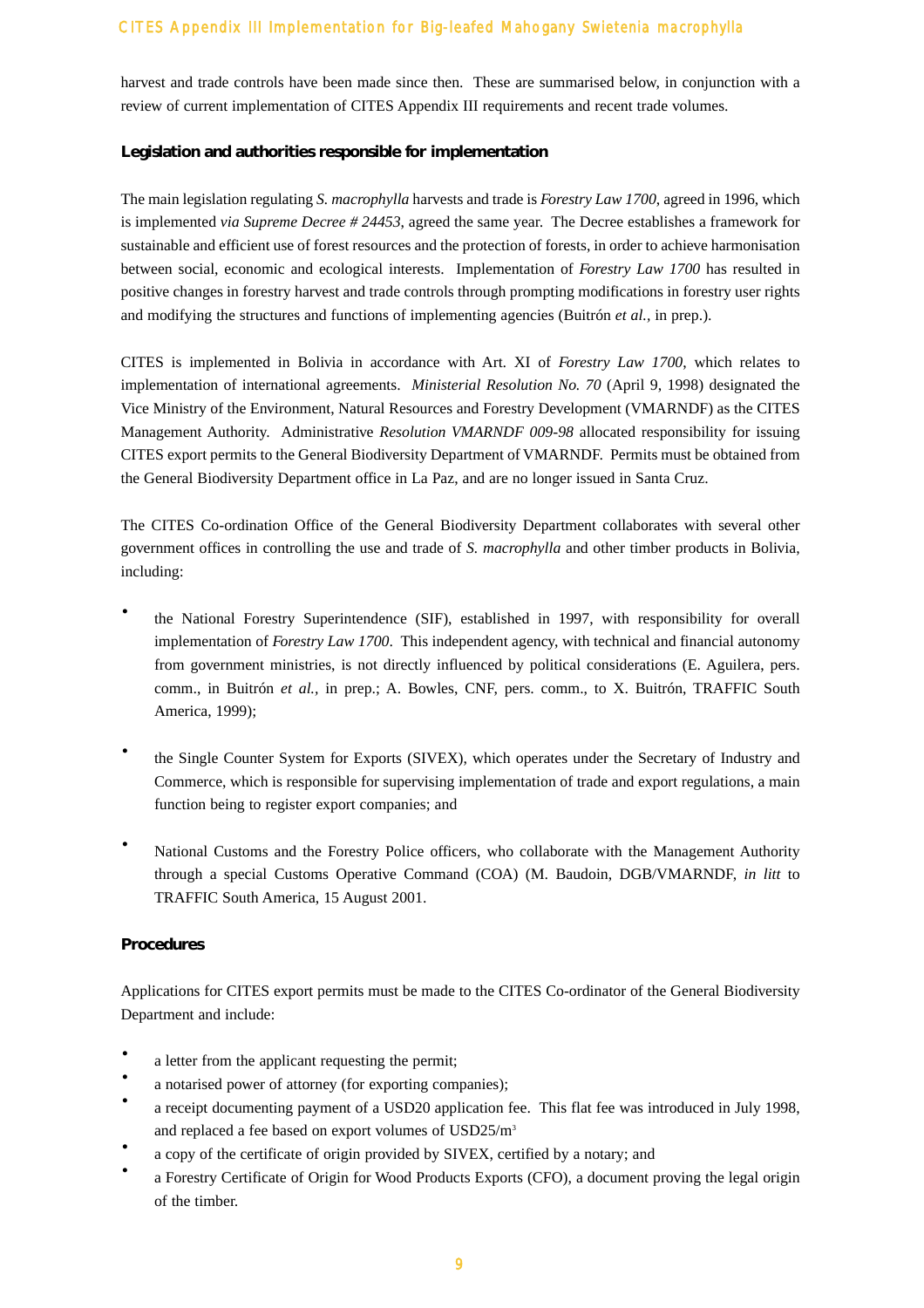Additional documentation may also be required (M. Baudoin, DGB/VVMARNDF, *in litt.* to TRAFFIC South America, 15 August 2001).

Upon receipt of an application, the CITES Co-ordinator forwards it, together with a report to the CITES Scientific Authority, which reviews the information and returns the applications with a new report and the decision on the application within 24 hours, unless additional information is needed. Upon completion of the



**Live mahogany tree**

Scientific Authority review, a CITES export permit form is completed, signed and sealed the details registered with both the CITES Scientific and Management Authorities (M. Bernabet, pers. comm. to X. Buitrón, TRAFFIC South America, 1999). The time required for issuing CITES permits is five days (M. Baudoin, DGB/VMARNDF, *in litt.* to TRAFFIC South America, 15 August 2001). CITES export permits are valid for six months, and have a security stamp affixed.

Unlike the CITES certificates of origin previously in use, CITES export permits contain a CITES logo, and indicate both the level of processing and volumes expressed in cubic metres (Buitrón and

Mulliken 1997; M. Baudoin, DGB/VMARNDF, *in litt.* to TRAFFIC South America, 15 August 2001). In addition, punctuation of trade data (i.e. the use of commas and full stops to indicate thousands) has been standardised, reducing confusion regarding export volumes.

A Forestry Certificate of Export (CFO4), a SIVEX certificate of origin, a commercial invoice and a Customs departure certificate are also required to accompany exports.

As of 2000, all *S. macrophylla* shipments are required to be inspected at the port of exit prior to export (M. Baudoin, DGB/VMARNDF, *in litt.* to TRAFFIC South America, 15 August 2001). Such regular inspections are considered necessary to enforce the requirements of a listing in Appendix III (M. Bernabet, pers. comm. to X. Buitrón, TRAFFIC South America, 1999). There are no designated ports of exit, but the vast majority (96%) of *S. macrophylla* is exported *via* Tambo Quemado Port in Arica, near the Chilean border (M. Baudoin, DGB/VMARNDF, *in litt.* to TRAFFIC South America, 15 August 2001).

SIF, Customs, and the Forestry Police undertake inspections and controls during various points in the trade chain including on export. Inspections are based on harvest and export authorisation documents issued by SIVEX (SIVEX Certificates of Origin), SIF (Forestry Certificate of Origin) and VMARNDF (CITES Export Permits). There is no physical inspection by CITES Authorities at the time of export, however there is permanent communication and co-ordination with Customs authorities (Baudoin, DGB/VMARNDF, *in litt.* to TRAFFIC South America, 15 August 2001; M. Bernabet, DGB/VMARNDF, pers. comm. to S. Cárdenas, TRAFFIC South America, 6 September 2001).

#### **Information management**

Recent mechanisms established to assist with trade controls include the National Forestry Information System (SIFOR/BOL) and the CITES database for recording export permits issued. SIFOR/BOL operates under the Ministry of Agriculture, Livestock and Rural Development and began operations in 1998. Among its goals are compilation, analysis and diffusion of relevant information related to the use, transport and trade of forest products (Buitrón *et al.* in prep.; M. Baudoin, DGB/VMARNDF, *in litt.* to TRAFFIC South America, 15 August 2001).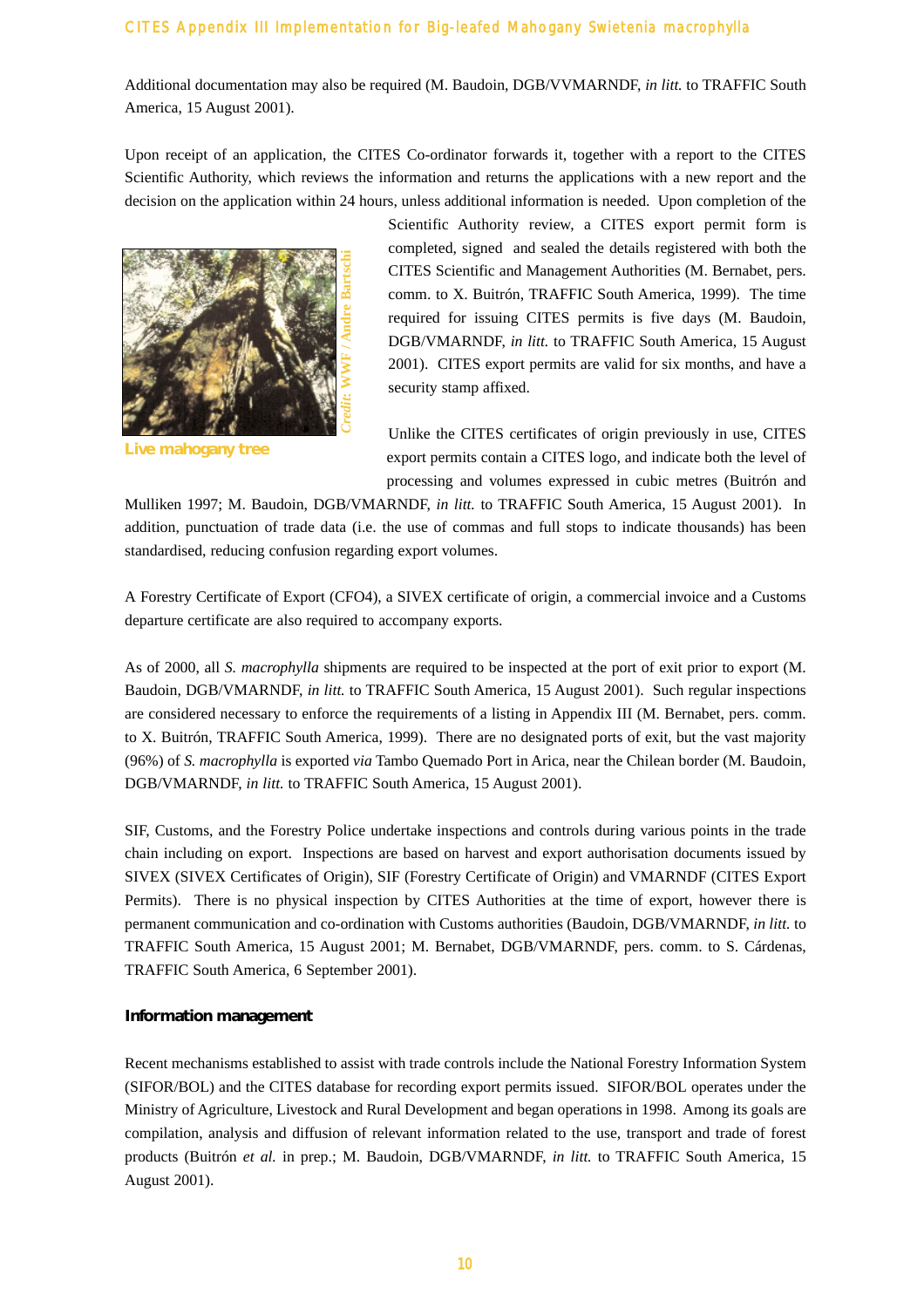Co-ordination and communication among institutions managing information relevant to *S. macrophylla* harvests and trade was not effective during the late 1990s, as is indicated by the discrepancies in export data reported by the CITES Management Authority, SIF and SIVEX, especially for 1997 and 1998 (M. Bernabet, DGB/VMARNDF, pers. comm. to X. Buitrón, TRAFFIC South America, 1999; Mansilla 2001). This situation could have been the result in part of restructuring, SIF not having been created until 1997, and has improved recently through increased co-ordination of the Management Authority with SIF and Customs and Forestry Police officers (M. Bernabet, DGB/VMARNDF, pers. comm. to X.

Buitrón, TRAFFIC South America, 2001).

According to the recent Customs law and the related Customs General Regulation (2000), specific export tariffs are being developed for *S. macrophylla* and other forest products. This will assist in the management of trade information about this species (M. Bernabet, DGB/VMARNDF, pers. comm. to S. Cárdenas, TRAFFIC South America, 6 September 2001).



**A farmer uses a mechanical saw and tractor to process mahogany**

#### **Trade volumes**

Bolivia was the world's second-largest mahogany exporter from 1978 to 1995, export volumes averaging approximately 120 000m3

per year during this period. Average annual export volumes have declined dramatically, to approximately 11 000m3 per year from 1998-2000 (**Table 4**). The number of export certificates and permits issued has fluctuated considerably, but the number of exporters has remained relatively stable.

CITES trade data compiled by UNEP-WCMC show that exports reported by Bolivia do not differ significantly from data reported by importing countries for the years 1997 to 1999 (see **Table 4**). The discrepancy during this time averaged seven per cent, with reported exports higher than reported imports.

Export data recently provided to TRAFFIC South America by CITES Authorities for 1997 (M. Baudoin, DGB/VMARNDF, *in litt.* to TRAFFIC South America, 15 August 2001) are significantly lower than CITES annual report data recorded in the CITES trade data compiled by UNEP-WCMC, 12 051m<sup>3</sup> compared to 27 914m<sup>3</sup>. VMARNDF re-examined their trade records in response to a query from TRAFFIC regarding this discrepancy and confirmed the accuracy of their figure, suggesting that the problem could lie in the misinterpretation of the meaning of punctuation used to separate thousands and indicate decimal points for

#### **Table 4**

**Summary of Bolivia's export volumes, permits issued and exporters for** *S. macrophylla***, 1998-2000**

|                                                                                | 1998          | 1999                | <b>2000</b>         |
|--------------------------------------------------------------------------------|---------------|---------------------|---------------------|
| Export volumes $(m^3)$<br>Permits/certificates issued (no.)<br>Exporters (no.) | 14 478<br>218 | 8 8 4 1<br>74<br>28 | 10 570<br>116<br>28 |

*Sources*: Mansilla, 2001; M. Baudoin, DGB/VMARNDF, *in litt*. to TRAFFIC South America, 15 August 2001.

some shipments (M. Bernabet, DGB/VMARNDF *in litt.* to S. Cárdenas, TRAFFIC South America, 31 August 2001). Imports from Bolivia reported by other CITES Parties during that year totalled 21 520m<sup>3</sup> according to CITES trade data. Further review is required to determine actual trade volumes.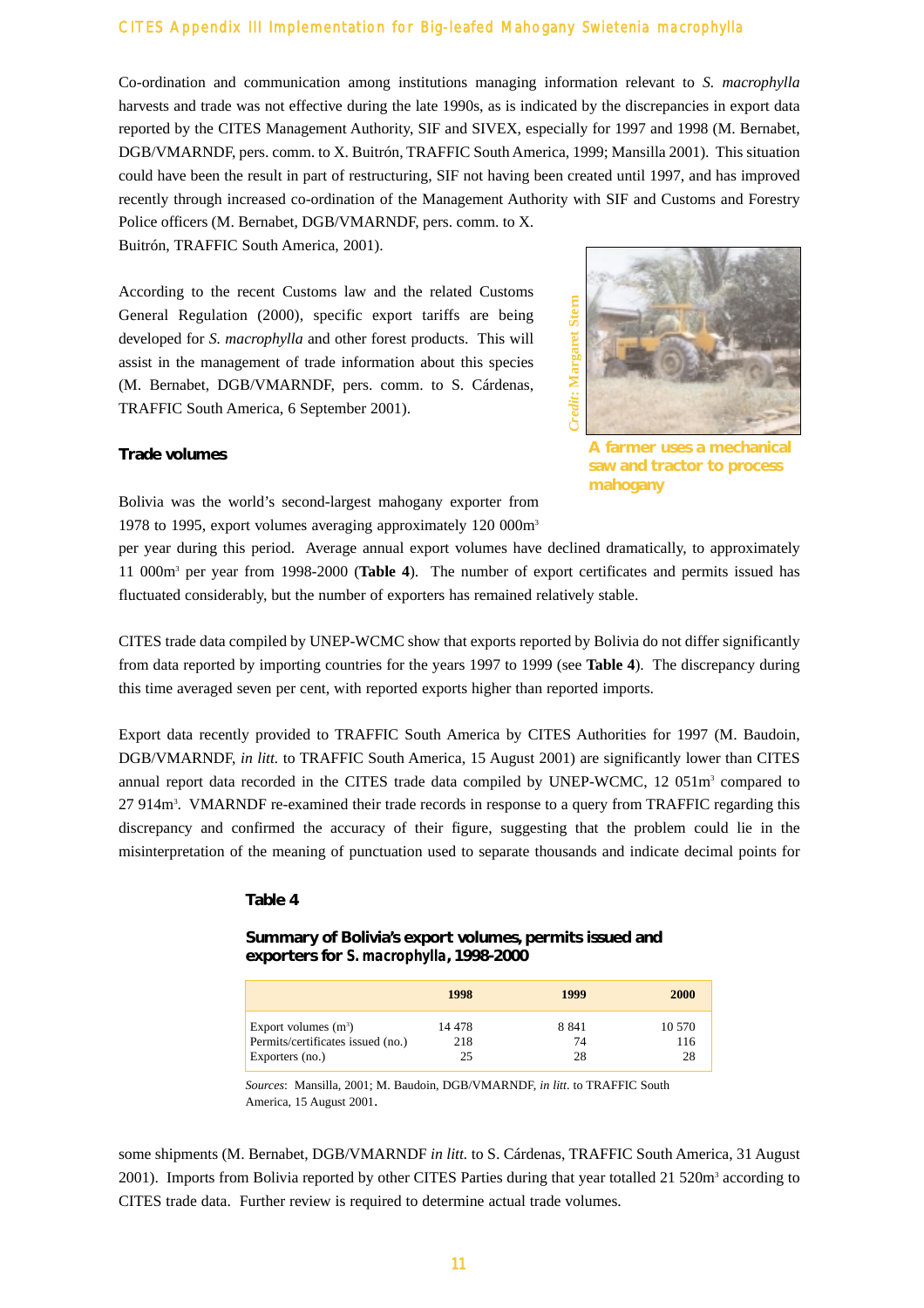For the years 1998 and 1999, the difference in reported trade volumes communicated to TRAFFIC South America by DGB/VMARNDF, that recorded in Bolivia's CITES annual report data and that reported by importing Parties decreased significantly, which would indicate that information management is improving. However, there was a significant discrepancy between export volumes recorded by SIF and DGB/VMARNDF for 1998: SIF recorded exports of 21  $914m<sup>3</sup>$  (Mansilla, 2001) compared to 14 479 $m<sup>3</sup>$  recorded by DGB/VMARNDF based on CITES permits issued (M. Baudoin, DGB/VMARNDF, *in litt.* to TRAFFIC South America 2001). These discrepancies declined in subsequent years: 1999 - SIF 10 108m<sup>3</sup> compared to DGB/VMARNDF 8841m<sup>3</sup>; 2000 - SIF 11 956m<sup>3</sup> compared to VMARNDF - 8988m<sup>3</sup>

The USA continues to be the largest importer of Bolivian mahogany, importing 94% of Bolivian exports in 1998. The main US importers are located around the Gulf of Mexico and the east coast of the USA. The remaining shipments were destined for Argentina, the Dominican Republic and Chile, with just one per cent destined for other countries, including within the EU (SIFOR/BOL, cited in Mansilla, 1999).

#### **Illegal harvest and trade**

According to the CITES Management Authority, creation and institutionalisation of SIF and the CITES office within the General Biodiversity Department has helped reduce illegal forestry activities (M. Baudoin, DGB/VMARNDF, *in litt.* to TRAFFIC South America, 15 August 2001). However, problems of illegal harvest and trade remain, especially trade across borders of neighbouring countries (Visinoni and Silva 1994; Mansilla, 1999 and 2001 in Buitrón *et al.,* 2001). Brazilian CITES Authorities informed Bolivian CITES Authorities about the alleged illegal trade of  $25m<sup>3</sup>$ . No further additional information of this nature has been provided to Bolivian Authorities, however, CITES Authorities affirmed existence of illegal cross-border trade, though acknowledged that this cannot be measured or estimated (M. Baudoin, DGB/VMARNDF, *in litt.* to TRAFFIC South America, 15 August 2001).

#### **Perceptions regarding Appendix III implementation**

CITES Appendix III implementation in Bolivia has resulted in improved monitoring and control of *S. macrophylla* exports and contributed to increased detection of and a reduction in illegal trade (M. Bernabet pers. comm. to X. Buitrón, 1999, in Buitrón *et al..* in prep.; Baudoin, VMARNDF, *in litt.* to TRAFFIC South America, 15 August 2001).

The forestry sector is aware that Appendix III does not constitute a trade prohibition but the instead the application of regulatory mechanisms to mange exports in conjunction with implementation of forestry management plans (M. Baudoin, VMARNDF, *in litt.* to TRAFFIC South America, 15 August 2001). However, some exporters still view Appendix III as a restriction imposed on the timber sector. The consultation process with the Scientific Authority, which extends beyond Appendix III requirements, is also considered to be a disincentive to exporting the species (J. Avila pers. comm. to X. Buitrón, 2001, in Buitrón *et al.,* in prep.).

#### **Conclusions**

The Government of Bolivia has made a significant effort to implement the CITES Appendix III listing for *S. macrophylla*, with continuous improvements in trade monitoring and information management in the context of CITES Appendix III implementation. Further, Bolivian authorities have shown a willingness to provide information on *S. macrophylla* trade to TRAFFIC when requested and have actively sought advice with respect to enhancing Appendix III implementation.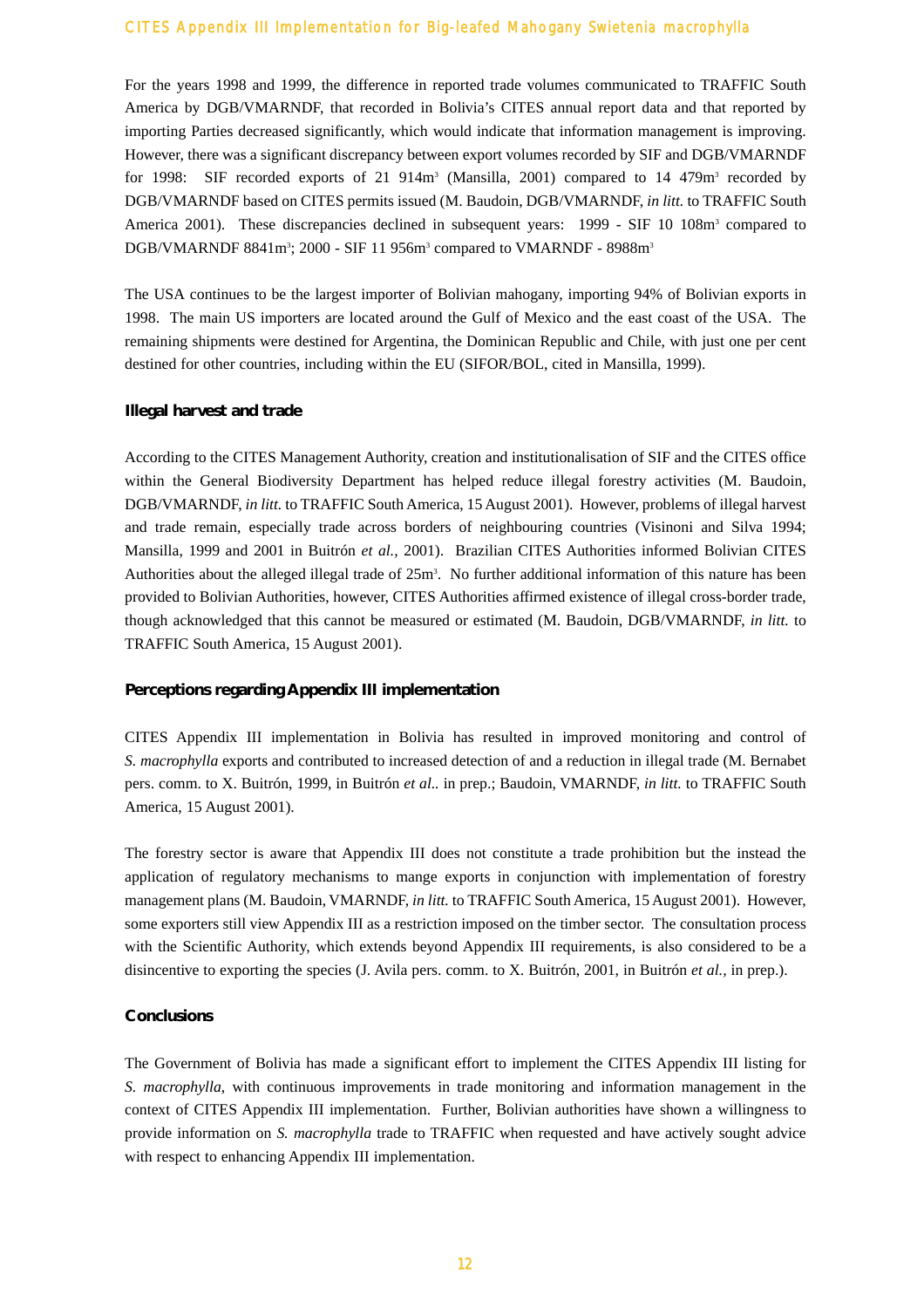*Forestry Law 1700* has facilitated the development and restructuring of government institutions and mechanisms which are contributing to more effective forest management, harvest and trade controls. Problems during the early years of the law's implementation were experienced with regard to co-ordination among implementing agencies and management and reporting of trade data. Although this situation has improved recently, further efforts at co-ordination and planning are required between government offices in charge of trade controls. In addition, there are concerns that the current lack of financial and human resources could affect the implementation of adequate and continuous harvest and trade monitoring and information management (M. Bernabet, pers. comm., 1999, in Buitrón *et al.,* in prep.).

Despite advances achieved in promoting and improving CITES Appendix III implementation, SIF faces economic and logistic constraints which may impede the effectiveness of future implementation.

Concerns remain with regard to the sustainability of current harvests. Further research regarding the decline in Bolivian *S. macrophylla* populations is required in order better to predict and analyse the effects of international trade on the species' conservation. There are also indications of illegal cross-border trade which require attention and more effective co-operation with CITES and enforcement authorities in neighbouring countries.

#### **BRAZIL**

#### **Introduction**

The wood of *Swietenia macrophylla*, known locally as 'mogno', has been one of the main forest products exported from Brazil in recent years and it is also used domestically in significant quantities. Once the source of the largest quantities of *S. macrophylla* in international trade, Brazil has reduced export volumes through a combination of increased harvest and trade controls. Reported exports from Brazil were exceeded by those of Peru in 2000. Brazil requested the inclusion of its population of *S. macrophylla* in CITES Appendix III on May 26 1998 and the listing became effective in July 1998.

#### **Legislation**

The Government of Brazil has adopted a variety of legislative mechanisms for controlling mahogany harvests and trade, including measures aimed at wider forestry management as well as measures specifically targeted at *S. macrophylla* (Buitrón and Mulliken, 1997; De Oliveira 1999, in Buitrón *et al,.* in prep.).

In July 1996, the government adopted *Decree 1963*, suspending all new authorisations and concessions for commercial exploitation of *S. macrophylla* for a two-year period in Legal Amazon (*Decree 1963;* Buitrón and Mulliken, 1997). This suspension was extended in 1998 for two more years and re-established again in 2000 under *Decree No. 3559*, August 2000.

A decree dated 1996 requires that mahogany timber for exports must come exclusively from forests with Sustainable Forestry Management Plans approved by IBAMA (T. Matsunaga and V. Ferreira, IBAMA, *in litt.,* to TRAFFIC South America, 23 August 2001).

Biannual export quotas were established in 1992. Modified *Law No. 71* of July 1994 established the Control System for Rationed Sawed Timber (*Sistema de Controle de Madeira Serrada Contingenciada*, SISMAD), which was created to assist with quota controls. The quotas have been significant in increasing control over exports of this species (Buitrón and Mulliken, 1999). Quotas are summarised in **Table 5**; as shown in this table, export quotas were exceeded in 1998 and 1999.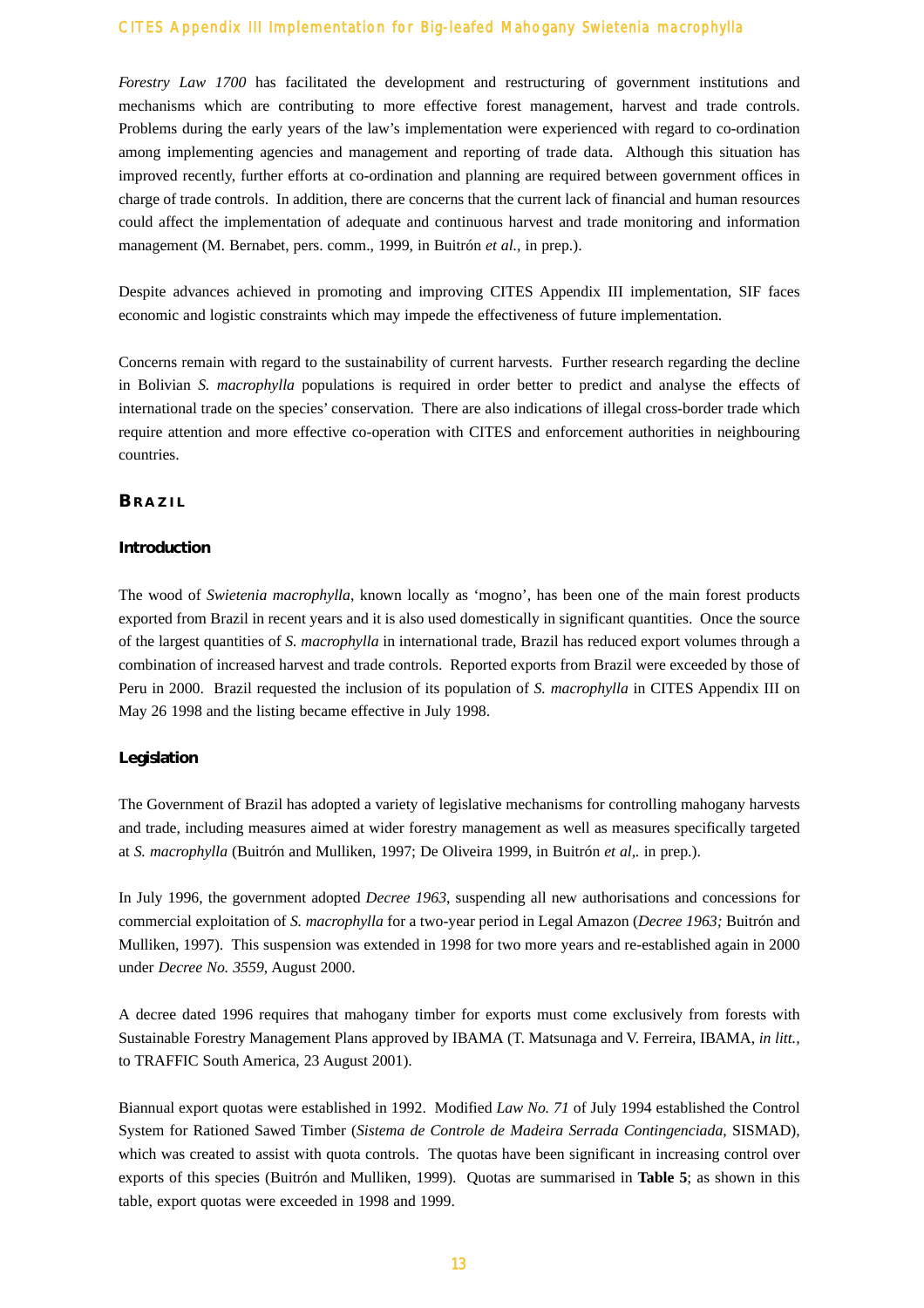#### **Table 5**

#### **Brazil's export quotas and volumes for** *Swietenia macrophylla* **(m3 ), 1997-2000**

| Year | <b>Total export quota</b> | <b>Reported exports</b> |
|------|---------------------------|-------------------------|
| 1997 | 65 000                    | 62 623                  |
| 1998 | 65 000                    | 72 864                  |
| 1999 | 62 000                    | 67 686                  |
| 2000 | 50 000                    | 43 364                  |

*Source*: IBAMA/DIREN/DECOM (2001).

The fact that exports have exceeded quota levels in some years is believed to be an indication of influence over implementation of the quota system by exporters (De Oliveira, 1999, in Buitrón *et al.,* in prep.).

#### **Responsible authorities**

Brazil's CITES Management Authority, the Brazilian Institute for the Environment and Renewable Natural Resources (*Instituto Brasileiro do Meio Ambiente e dos Recursos Naturais Renovaveis*, IBAMA) is also the institution that manages and controls activities related to timber harvest and exports (De Oliveira, 1999, in Buitrón *et al.,* in prep.).

The Wildlife Department of IBAMA (*Departamento de Vida Silvestre*, DEVIS) is responsible for issuing CITES permits and compiling CITES annual reports. DEVIS is also responsible for developing public awareness programmes to protect natural resources.

Several other departments within IBAMA collaborate with DEVIS in controlling exports of *S. macrophylla*. For example, the Processing and Commercialisation Department (DECOM) co-ordinates export controls, establishment and control of forest product quotas and shipment inspections in the ports of Sao Francisco do Sul SC, Paranaguá PR, Belem PA, Itajaí and Santos SP (T. Matsunaga, IBAMA, *in litt.,* to TRAFFIC South America, 23 August 2001). DECOM and the Foreign Trade Department (DECEX) manage general trade statistics. CITES annual reports are produced by DEVIS.

The Forestry Resource Department (DEREF) works together with other IBAMA units such as the Inspection Department (DEFIS) on controlling development and implementation of Forest Management Plans, Deforestation Authorisations and Forest Products Transport controls (Rosetti, 1997). The *Secretaria de Receita Federal*, Brazilian Customs, plays an important role for Appendix III implementation and collaborates with IBAMA on export controls (T. Matsunaga, IBAMA *in litt.* to TRAFFIC South America, 23 August 2001).

#### **Procedures**

IBAMA originally used the Forestry Product Transport Authorisation (*Autorizacao para Transporte de Producto Forestal*, ATPF) forms as CITES certificates of origin necessary to accompany *S. macrophylla* exports (Buitrón and Mulliken, 1997). IBAMA began issuing CITES export permits for *S. macrophylla* upon inclusion of Brazil's population of the species in Appendix III (Buitrón and Mulliken 1999; T. Matsunanga, IBAMA *in litt.,* to TRAFFIC South America, 23 August 2001).

CITES export permits are issued either in the IBAMA central office in Brasilia (DF), or in the two port offices (Executive Directorates) authorised in Belem PA and Paranagua PR (T. Matsunanga, IBAMA, *in litt.,* to TRAFFIC South America, 23 August 2001; T. Matsunaga, IBAMA, pers.comm. to X. Buitrón, TRAFFIC South America 27 August 2001).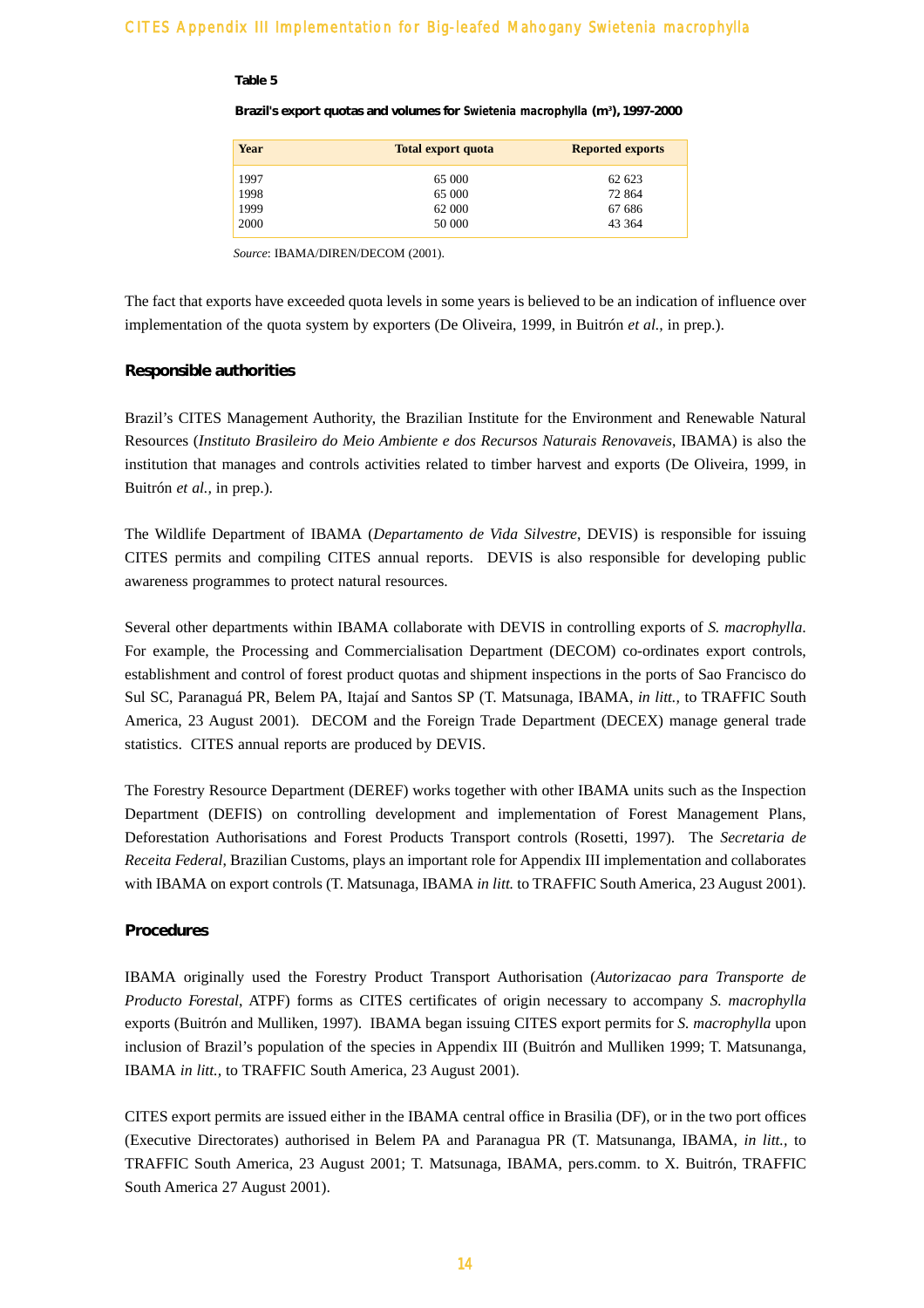Exporters must submit the following when applying for CITES export permits:

- a completed CITES export permit form
- a fiscal payment receipt
- a certificate of origin (ATPF) for mahogany<br>• a Weed Eurest Demit for mahogany
- a Wood Export Permit for mahogany
- a receipt showing payment of the USD15 fee for a CITES export permit.

Information that must be provided on the export permit includes the name of the exporting company, merchandise codes and the date, place and signature of the interested exporter. The date, signature, place and stamp of the officer processing the CITES permit must be also be included on the permit (T. Matsunaga, IBAMA, pers. comm. to X. Buitrón, TRAFFIC South America, 1999).

Procedures for the issuance of CITES export permits and the permits themselves have certain features designed to avoid fraud or tampering. The permits include the seals of the Federal Republic of Brazil, MMA and IBAMA in addition to the CITES logo (T. Matsunaga, IBAMA, *in litt.,* to TRAFFIC South America, 23 August 2001). The Wild Fauna and Flora Directorate (*Direccion de Fauna Silvestre*, DIFAS), a DEVIS department, also stamps each copy of the permit with specific marks and seals that make it unique (T. Matsunaga, IBAMA, pers. comm. to X. Buitrón, TRAFFIC South America, 1999). No cases of misuse of official documents have been reported nor have there been any accusations from third parties (T. Matsunaga, IBAMA, pers. comm. to X. Buitrón, TRAFFIC South America, 27 August 2001).

Institutions involved in implementation of harvest and trade controls include IBAMA, the federal police, the federal Revenue Service (*Secretaria de Receita Federal*), the Ministry of Agriculture, and State agencies including the State revenue and State police organisations. In particular, the Department of Plant and Animal Sanitary Defence within the Ministry of Agriculture, which has a decentralised structure including federal units and State offices, carries out inspection of products to be exported.

IBAMA's Technical Divisions (DITECS), and Control and Inspection Divisions (DICOFS) are based in State *Superintendences* (SUPES) offices, which have headquarters in the State capitals. Other decentralised units include Control and Inspection Posts (POCOFS) and Regional Offices (ER), as well as offices for logistical support and inspections. All these offices are under the co-ordination and supervision of the IBAMA Technical Departments. However, the number of personnel involved in implementing controls appears to be insufficient for such the vast areas they are meant to cover (Rosetti, 1997).

IBAMA staff carry out field inspections in the Inspection Posts and control Posts located at ports of import and export. Ports authorised for export of mahogany are Paranaguá-PR, Belem-PA, Santos-SP, Sao Francisco do Sul-SC and Itajaí. (T. Matsunaga, *in litt.* to TRAFFIC South America, 23 August 2001; T. Matsunaga, IBAMA, pers. comm. to X. Buitrón, TRAFFIC South America, 27 August 2001).

IBAMA offers a training course to employees responsible for controlling and inspecting timber exports (T. Matsunaga, IBAMA, comm. pers. to X. Buitrón, TRAFFIC South America, 1999).

# **Information management**

Information management programmes for Brazilian exports have been developed by the federal government through the Ministry of Industry and Commerce (MICT), the Operations and Foreign Trade Department (DECEX), the Foreign Trade Secretariat (SECEX), and the Industry and Commerce Technical Department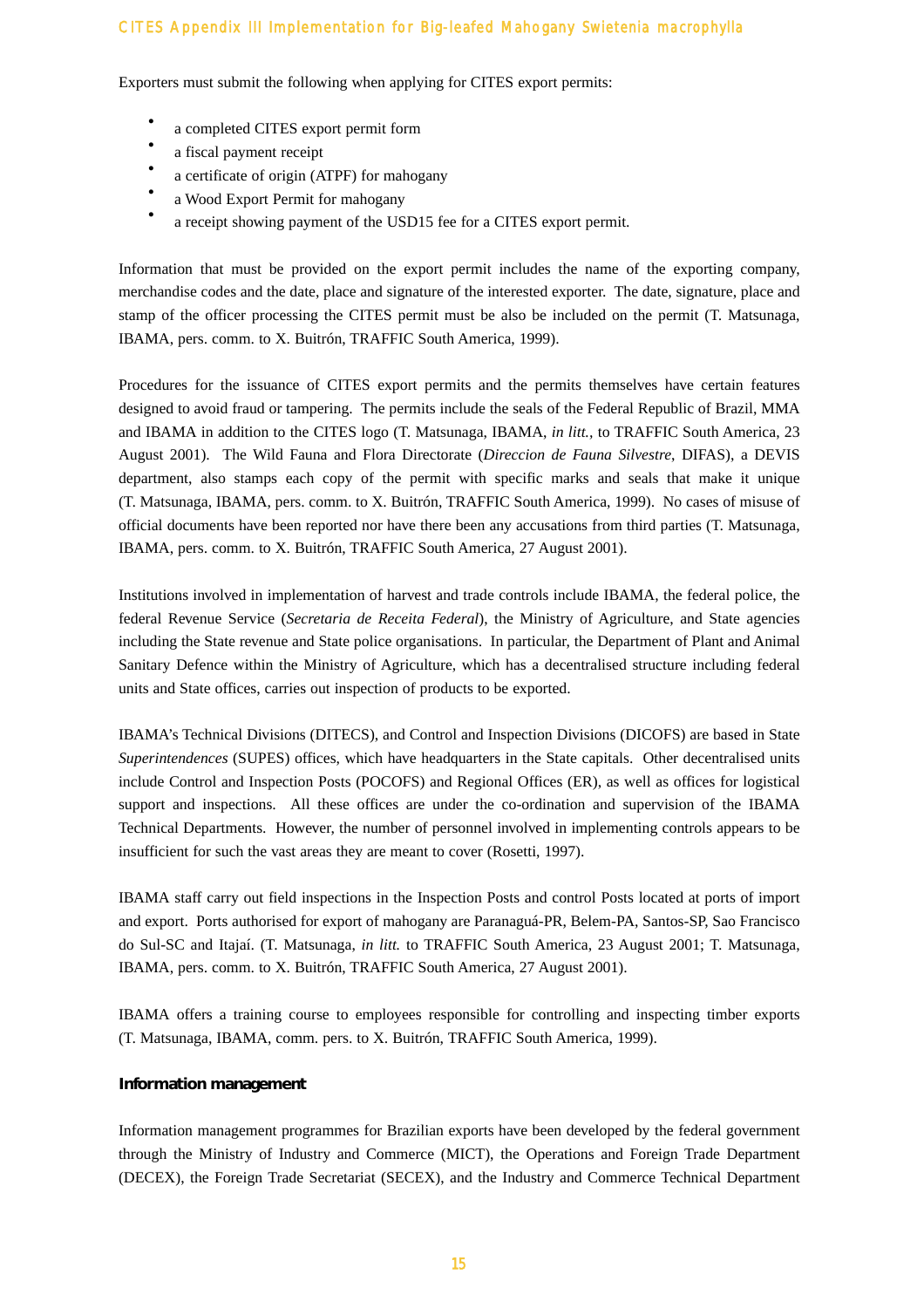(DTIC) (Buitrón *et al.,* in prep.). Information systems currently used specifically for controlling the commercial trade in forest products are: : Forestry Products and Sub-products Flow Control System (*Sistema de Controle do Fluxo de Produtos e Sub-Produtos Florestais*, SISMAD), for domestic markets, and *Sistema de Controle do Fluxo de Mercadorias de Base Florestal na Exportacao* (SISCOMEX), for international markets (T. Matsunaga, IBAMA, *in litt.* to TRAFFIC South America, 23 August 2001).

Trade data compiled by these agencies do not specify whether export volumes are based on information from CITES export permits (T. Matsunaga, IBAMA, pers. comm. to X. Buitrón, TRAFFIC South America, 27 August 2001). Those recorded by SISCOMEX do not differ significantly from those recorded by MICT/SECEX/DECEX (**Table 6**).

Currently, IBAMA is using both tonnes and cubic metres to record *S. macrophylla* trade (T. Matsunaga, IBAMA, *in litt.* to TRAFFIC South America, 23 August 2001). The conversion factor used by IBAMA for converting these data from tonnes to cubic metres is  $1m<sup>3</sup> = 0.73t$ . Computerised information systems and databases to help provide data in a decentralised fashion are being developed and will facilitate inspection and control of goods in trade (T. Matsunaga, IBAMA, pers. comm. to X. Buitrón, TRAFFIC South America, 27 August 2001).

*S. macrophylla* export data provided by IBAMA for the years 1996-2000 by destination country are provided in **Table 7.** Exports totalled 319 134m<sup>3</sup> during this period, averaging 61 635m<sup>3</sup> per year. Annual export volumes were lower than those reported for 1990 to 1995, with exports decreasing from 1998 to 2000.

#### **Table 6**

| <b>Countries of import</b>  | 1996                     | 1997           | 1998                     | 1999    | 2000                     | <b>Total</b> |
|-----------------------------|--------------------------|----------------|--------------------------|---------|--------------------------|--------------|
| <b>USA</b>                  | 36 710                   | 30 848         | 38 137                   | 34 868  | 31 444                   | 172 007      |
| Dominican Republic          | 10 693                   | 7833           | 19 214                   | 19818   | 5 1 8 8                  | 62 745       |
| UK                          | 10 596                   | 12 621         | 5 5 8 2                  | 4 8 4 4 | 3 0 5 6                  | 36 699       |
| The Netherlands             | 1689                     | 2 605          | 2810                     | 2971    | 1 3 1 0                  | 11 384       |
| Spain                       | 3 760                    | 2534           | 1610                     | 627     | 293                      | 8 8 2 4      |
| Puerto Rico (USA)           | 1 2 5 6                  | 940            | 507                      | 1608    | 244                      | 4 5 5 5      |
| Ireland                     | 2 1 9 0                  | 1 2 4 2        | 778                      | 148     | 85                       | 4 4 4 3      |
| Germany                     | 1 2 8 1                  | 704            | 1 1 5 6                  | 449     | 582                      | 4173         |
| Other EU countries          | 522                      | 303            | 575                      | 658     | 189                      | 2 2 4 7      |
| Australia                   | 712                      | 568            | 326                      | 286     | 149                      | 2 0 4 2      |
| South Africa                | 660                      | 585            | 236                      | 379     | 103                      | 1963         |
| <b>Barbados</b>             | 359                      | 248            | 526                      | 103     | 32                       | 1 2 6 7      |
| Belgium                     | 179                      | 308            | 178                      | 38      | 548                      | 1 2 5 1      |
| Argentina                   | 605                      | 40             | 278                      | 125     |                          | 1 0 4 8      |
| Guadalupe (FR)              | 296                      | 364            | 105                      | 92      |                          | 857          |
| Saudi Arabia                |                          | 175            | 173                      | 171     | $\overline{\phantom{a}}$ | 519          |
| Jamaica                     | 263                      | 96             | 68                       |         | 29                       | 456          |
| Malta                       | 218                      | 123            | 56                       | 36      | ٠                        | 433          |
| Finland                     | 60                       | 41             | 151                      | 148     |                          | 400          |
| <b>United Arab Emirates</b> | 60                       |                | 105                      | 177     |                          | 342          |
| Martinique (FR)             | 189                      | ٠              | 34                       | 111     |                          | 334          |
| Cuba                        | 119                      | 182            | $\overline{\phantom{a}}$ |         |                          | 301          |
| France                      | 40                       | 144            | 63                       | 29      |                          | 276          |
| Saint Vincent               | 36                       | 86             | 121                      |         |                          | 243          |
| Denmark                     | 84                       | $\overline{a}$ | 41                       |         | 99                       | 224          |
| Venezuela                   | $\overline{\phantom{a}}$ | 33             | 34                       |         | $\overline{\phantom{a}}$ | 67           |
| <b>Netherlands Antilles</b> | 19                       |                |                          |         | 15                       | 34           |
| Mexico                      |                          |                |                          |         |                          |              |
| <b>Total</b>                | 72 596                   | 62 623         | 72864                    | 67 686  | 43 364                   | 319 134      |

# **Data for exports of** *Swietenia macrophylla* **from Brazil (m3 ) compiled by SISCOMEX and MICT/SECEX (1996-2000)**

*Source*: IBAMA/DIREN/DECOM (2001).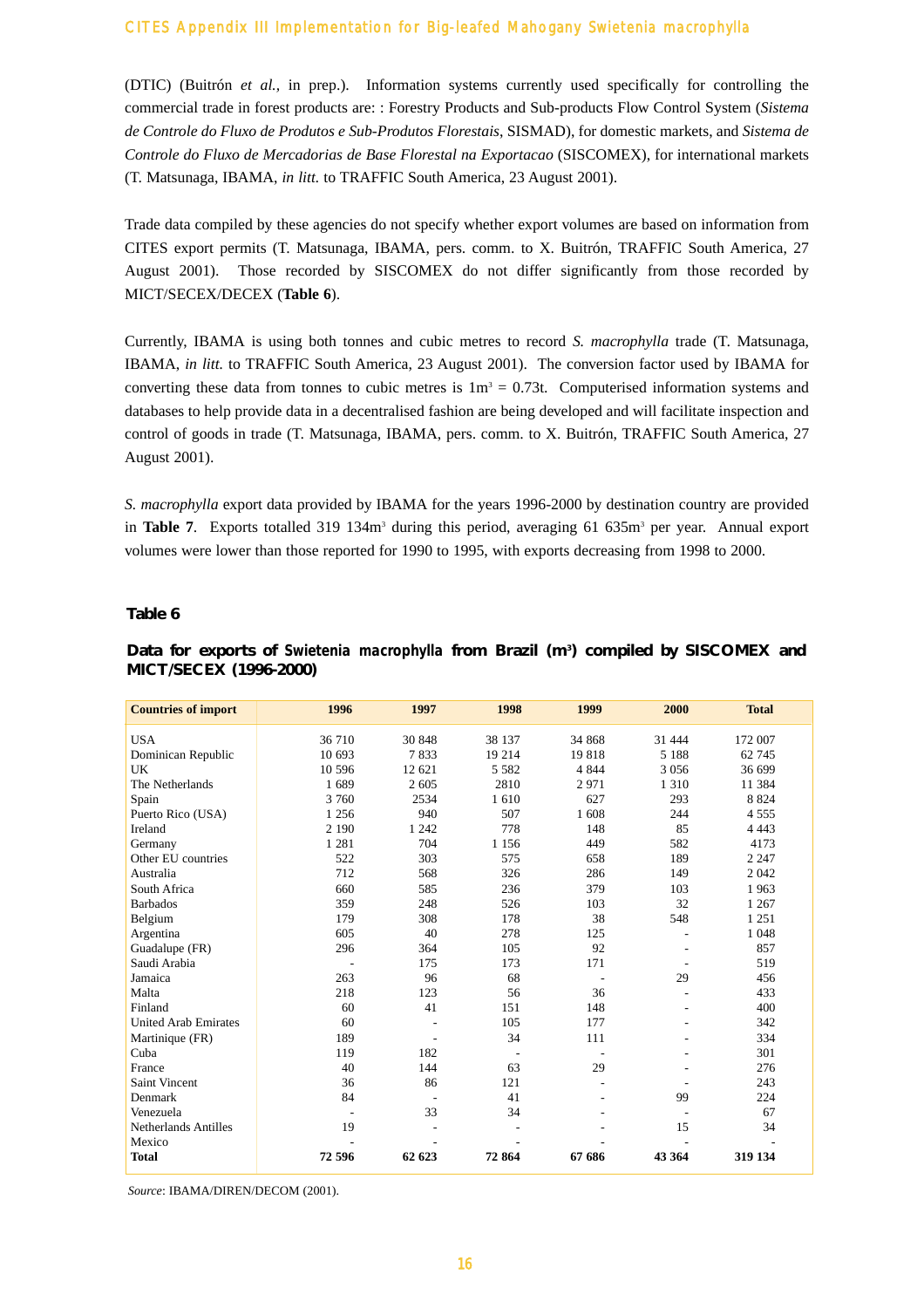# **Table 7**

# *Swietenia macrophylla* **(m3 ) exports from Brazil, 1996-2000**

| <b>Countries of import</b>  | 1996           | 1997                     | 1998           | 1999           | 2000                     | <b>Total</b> |
|-----------------------------|----------------|--------------------------|----------------|----------------|--------------------------|--------------|
| <b>USA</b>                  | 36 710         | 30 848                   | 38 137         | 34 868         | 31 444                   | 172 007      |
| Dominican Republic          | 10 693         | 7833                     | 19 214         | 19818          | 5 1 8 8                  | 62 745       |
| UK                          | 10 5 9 6       | 12 621                   | 5 5 8 2        | 4 8 4 4        | 3 0 5 6                  | 36 699       |
| The Netherlands             | 1689           | 2 605                    | 2810           | 2971           | 1 3 1 0                  | 11 384       |
| Spain                       | 3 7 6 0        | 2534                     | 1610           | 627            | 293                      | 8 8 2 4      |
| Puerto Rico (USA)           | 1 2 5 6        | 940                      | 507            | 1608           | 244                      | 4 5 5 5      |
| Ireland                     | 2 1 9 0        | 1 2 4 2                  | 778            | 148            | 85                       | 4 4 4 3      |
| Germany                     | 1 2 8 1        | 704                      | 1 1 5 6        | 449            | 582                      | 4173         |
| Other EU countries          | 522            | 303                      | 575            | 658            | 189                      | 2 2 4 7      |
| Australia                   | 712            | 568                      | 326            | 286            | 149                      | 2 0 4 2      |
| South Africa                | 660            | 585                      | 236            | 379            | 103                      | 1963         |
| <b>Barbados</b>             | 359            | 248                      | 526            | 103            | 32                       | 1 2 6 7      |
| Belgium                     | 179            | 308                      | 178            | 38             | 548                      | 1 2 5 1      |
| Argentina                   | 605            | 40                       | 278            | 125            | $\overline{a}$           | 1 0 4 8      |
| Guadalupe (FR)              | 296            | 364                      | 105            | 92             | ä,                       | 857          |
| Saudi Arabia                | L,             | 175                      | 173            | 171            |                          | 519          |
| Jamaica                     | 263            | 96                       | 68             | ÷,             | 29                       | 456          |
| Malta                       | 218            | 123                      | 56             | 36             | ÷,                       | 433          |
| Finland                     | 60             | 41                       | 151            | 148            |                          | 400          |
| <b>United Arab Emirates</b> | 60             | $\overline{a}$           | 105            | 177            |                          | 342          |
| Martinique (FR)             | 189            | $\overline{\phantom{a}}$ | 34             | 111            |                          | 334          |
| Cuba                        | 119            | 182                      | $\overline{a}$ | $\overline{a}$ | ٠                        | 301          |
| France                      | 40             | 144                      | 63             | 29             |                          | 276          |
| Saint Vincent               | 36             | 86                       | 121            | L,             |                          | 243          |
| Denmark                     | 84             | $\overline{a}$           | 41             |                | 99                       | 224          |
| Venezuela                   | L,             | 33                       | 34             |                | $\overline{\phantom{a}}$ | 67           |
| <b>Netherlands Antilles</b> | 19             | ÷,                       |                |                | 15                       | 34           |
| Mexico                      | $\overline{a}$ | $\overline{a}$           |                |                | $\overline{a}$           |              |
| <b>Total</b>                | 72 596         | 62 623                   | 72864          | 67 686         | 43 364                   | 319 134      |

*Source*: IBAMA/DIREN/DECOM (2001).

The USA is the largest importer of Brazilian mahogany, followed by the Dominican Republic, as of 1997, the UK, and other European countries. Within Latin America and the Caribbean, the US territory Puerto Rico (4555m<sup>3</sup>) and Argentina (1408m<sup>3</sup>) were the most significant export destinations after the Dominican Republic. Reported exports to Argentina declined from 1998 to 1999, with no exports reported to this country in 2000. Reported exports to Mexico, Venezuela and Cuba have also ceased in recent years.

From 1997 to 1999, the number of companies exporting S. macrophylla decreased from 30 to 23. The number of CITES export permits issued by IBAMA increased from 678 in 1998 to 916 in 1999, then declined to 521 in 2000 (T. Matsunaga, IBAMA, in litt. to TRAFFIC South America, 23 August 2001).

IBAMA reports that re-exports take place occasionally (T. Matsunaga, IBAMA, in litt. to TRAFFIC South America, 23 August 2001). However further information on re-exports was not available and additional analysis is required to determine trends and countries of origin.

#### **CITES-reported exports**

Brazil began including information on the total volume of S. macrophylla exports in its CITES annual reports in 1996. However, information on destination countries was not included until 1998, with total export figures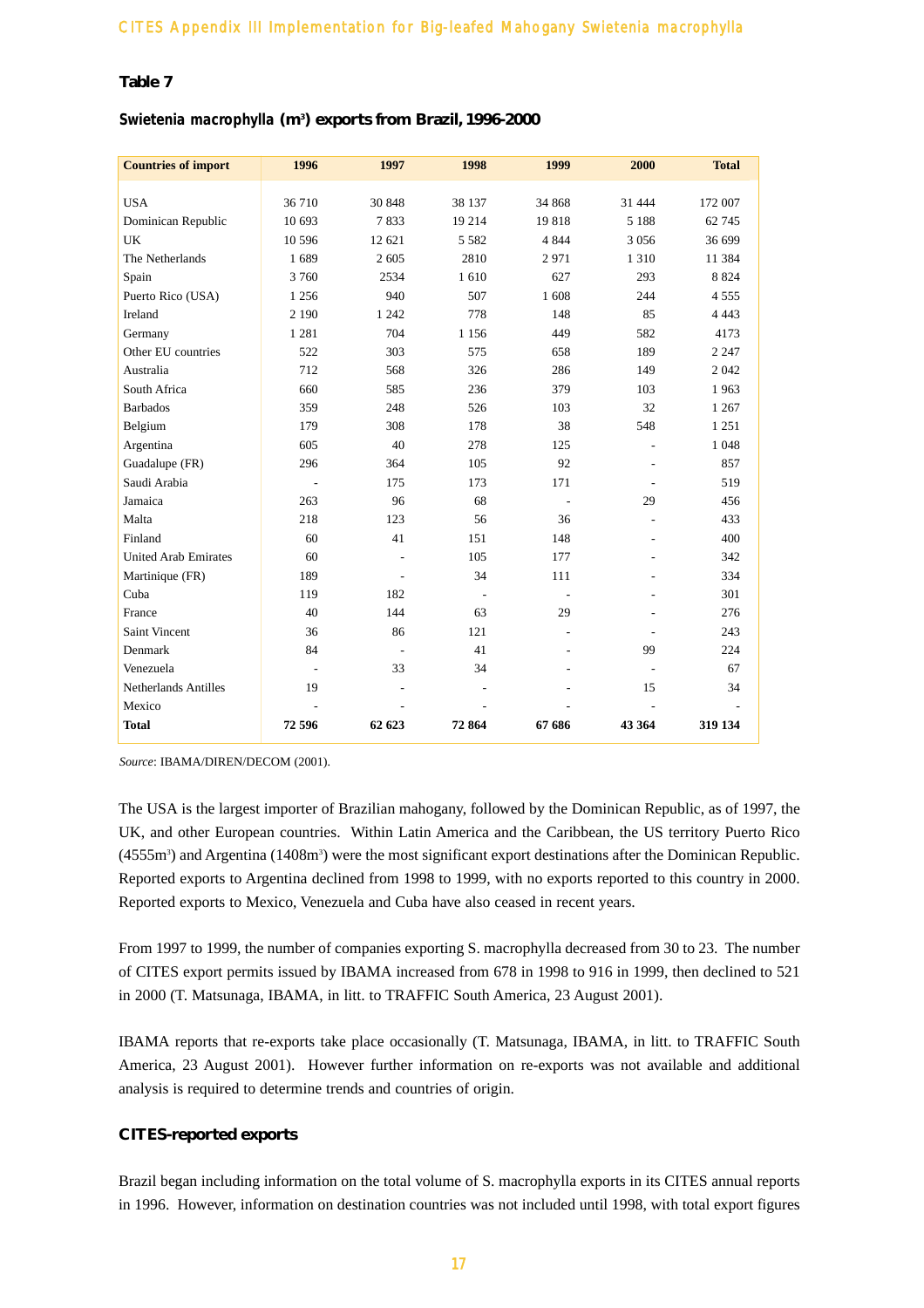provided instead. Total CITES-reported exports during 1997 and 1999 exceeded total imports reported by importing countries, but were lower than imports reported during 1998. As Brazil is believed to base its reports on permits issued (J. Caldwell, UNEP-WCMC, *in litt.* to D. Harris, TRAFFIC International, August 2001), these discrepancies could reflect permits being issued in one year but not submitted at the port of entry until the following year.

Exports reported in Brazil's CITES annual report (as recorded in the CITES trade database maintained by UNEP-WCMC), were compared with export data for the years 1997-1999, compiled more recently from



**Logging mahogany**

several government departments and institutions, by IBAMA. These data are nearly equal for 1997. However, they differ considerably for 1998, with reported exports in CITES trade data totalling approximately 38 000m<sup>3</sup> compared to almost twice that amount, approximately 73 000 m<sup>3</sup> in data provided by IBAMA. The discrepancy in 1999 was lower, CITES data showing exports of approximately 59 000  $m^3$  compared to 68 000  $m^3$  in IBAMA data. As was noted above in **Table 5**, export quotas have also been exceeded.

Such discrepancies can be explained in part by some shipments

being permitted to leave without CITES documentation e.g specific cases where juridical process has determined that such exports are allowed (V. Ferreira Carvalho, IBAMA, *in litt.* to TRAFFIC South America, September 2001). Further review of 1998 data should be undertaken to determine whether there were also errors in reporting, e.g. as a result of misinterpretation of trade volumes as a result of how data were punctuated.

#### **Illegal harvest and trade**

The CITES Appendix III listing of *S. macrophylla* has contributed to a reduction in illegal trade in Brazil as a result of related inspection and other control mechanisms implemented in ports of export for this species (T. Matsunaga, IBAMA, *in litt.* to TRAFFIC South America, 23 August 2001). No documented cases of illegal trade in Brazil have been reported by IBAMA. However, Brazilian timber producers have been seen working near Loreto and Madre de Dios regions in Peru (J. Arce, 1999, Buitrón *et al* in prep.), indicating that illegal trade may be taking place. According to Peruvian authorities, the restrictive export measures taken by Brazil in recent years have caused increased harvest pressure near the two countries' borders, especially on the Peruvian side (J. Mecinas, INRENA, *in litt.* to TRAFFIC South America, 17 August 2001).

#### **CITES Appendix III implementation impacts**

Since June 1998, the date that Brazil's listing of *S. macrophylla* in CITES Appendix III became effective, improved implementation of harvest and trade controls for the species has been apparent. According to CITES Authorities in Brazil, this has in turn had a positive impact on the conservation of *S. macrophylla* (T. Matsunaga, IBAMA, *in litt.* to TRAFFIC South America, 23 August 2001). Lack of personnel and finances are impediments to improving trade controls in ports however (T. Matsunaga, IBAMA, *in litt.* to TRAFFIC South America, 23 August 2001).

#### **Conclusions**

Brazil has undertaken several modifications to harvest and export controls related directly and indirectly to CITES Appendix III implementation in the last five years, including its decision to include its *S. macrophylla*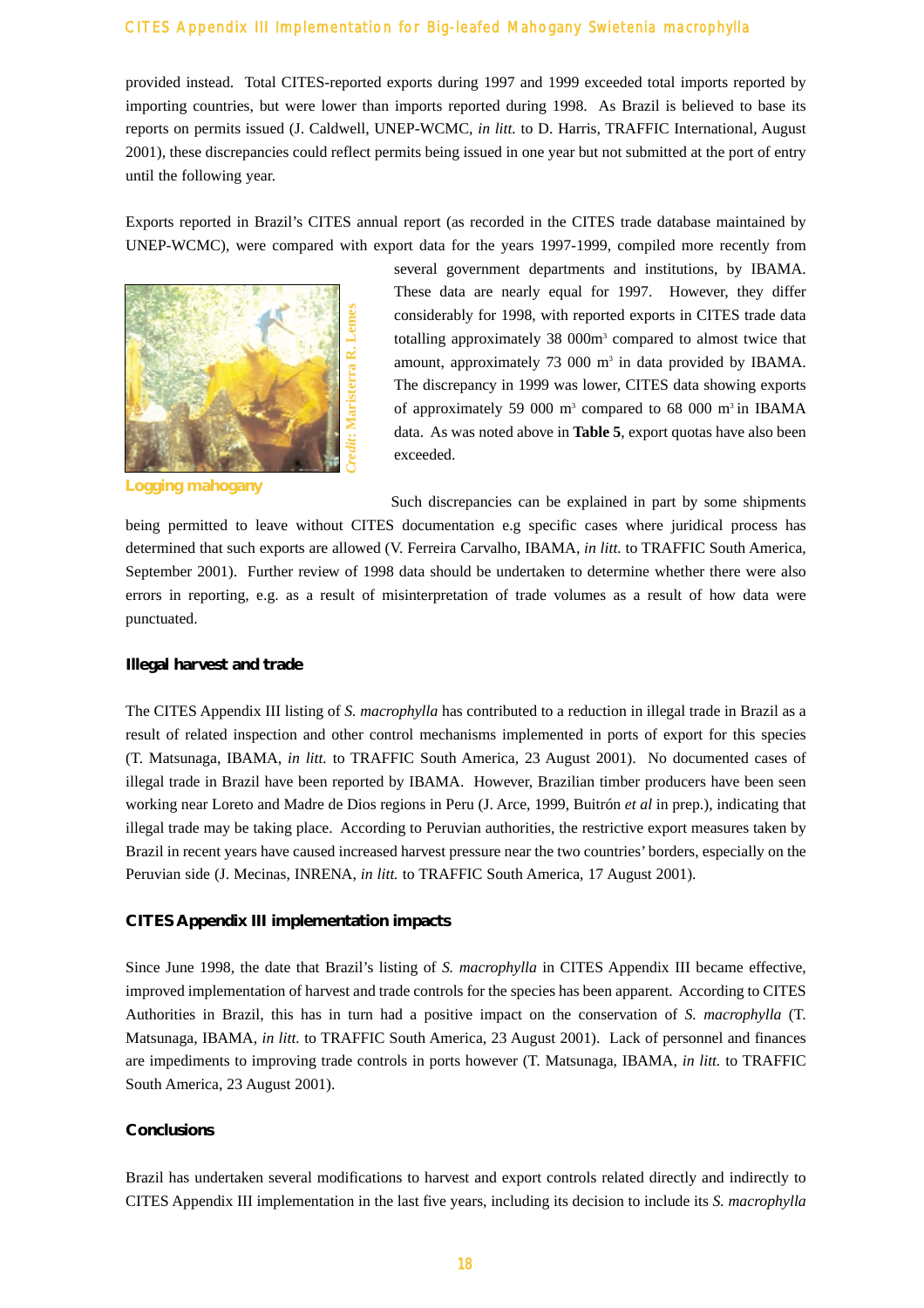populations in Appendix III in 1998. Although measures and steps for implementing Appendix III were undertaken before the listing decision taken by Brazil, other procedures, control mechanisms and information management systems have been revised and some newly instituted since 1998.

Although legislation and institutional proceedings include significant actions for controlling *S. macrophylla* trade, not all the mechanisms are fully implemented and/or function effectively. Constraints include a lack of sufficient personnel and financial resources for establishing well-defined procedures and co-ordinated implementation of harvest and trade controls.

Imports from other range States, especially from neighbouring countries, and re-exports from Brazil have not been subject to CITES trade controls, but such controls are now being put in place (T. Matsunaga, IBAMA, pers. comm. to X. Buitrón, TRAFFIC South America, 27 August 2001).



**A hewn log of mahogany**

Increased harvest and trade controls within Brazil have influenced overall *S. macrophylla* trade trends, and, as noted above, appear to have increased demand for this species from Peru. It will be important to analyse how internal consumption within Brazil and exports from Brazil of more fully processed products with higher

added value have been affected, neither of which are regulated under CITES Appendix III.

#### **PERU**

#### **Introduction**

Peru has replaced Bolivia as the second-largest exporter of *Swietenia macrophylla*. Peru's export volumes have grown from 19 078m<sup>3</sup> in 1996, to approximately 51 237m<sup>3</sup> in 2000 (C. Salinas, INRENA, *in litt*. to X. Buitrón, TRAFFIC South America, 28 June 2001), coinciding, and perhaps prompted by, declining export volumes from Bolivia and Brazil.

Peru listed its *S. macrophylla* population in Appendix III in March 2001 and the listing came into effect in June 2001.

#### **Legislation**

The legal framework regulating harvest and trade of *S. macrophylla* in Peru was modified recently by the approval of the *Forestry and Wild Fauna Law 27308* in July 2000 and the related *Forest and Wild Fauna Law Regulation* on 9 March 2001.

According to *Law 27308* and the accompanying Regulation, mahogany products allowed for export must have some type of added value: exports of raw timber and forest products in their natural state are prohibited for commercial and industrial purposes (*Law 27308, Art. 22.2, Regulation Art. 261*). Article 312 of the Regulation is even more specific, emphasising that exports of finished *S. macrophylla* products, wood pieces and wood parts must conform to the definitions indicated in Article 3:

3.56 Part: timber unit sized in thickness by longitudinal sawing, in width by longitudinal edging and in length by transversal log cutting; artificially dried to a humidity level not higher than 16%, and from which can be obtained one or more pieces.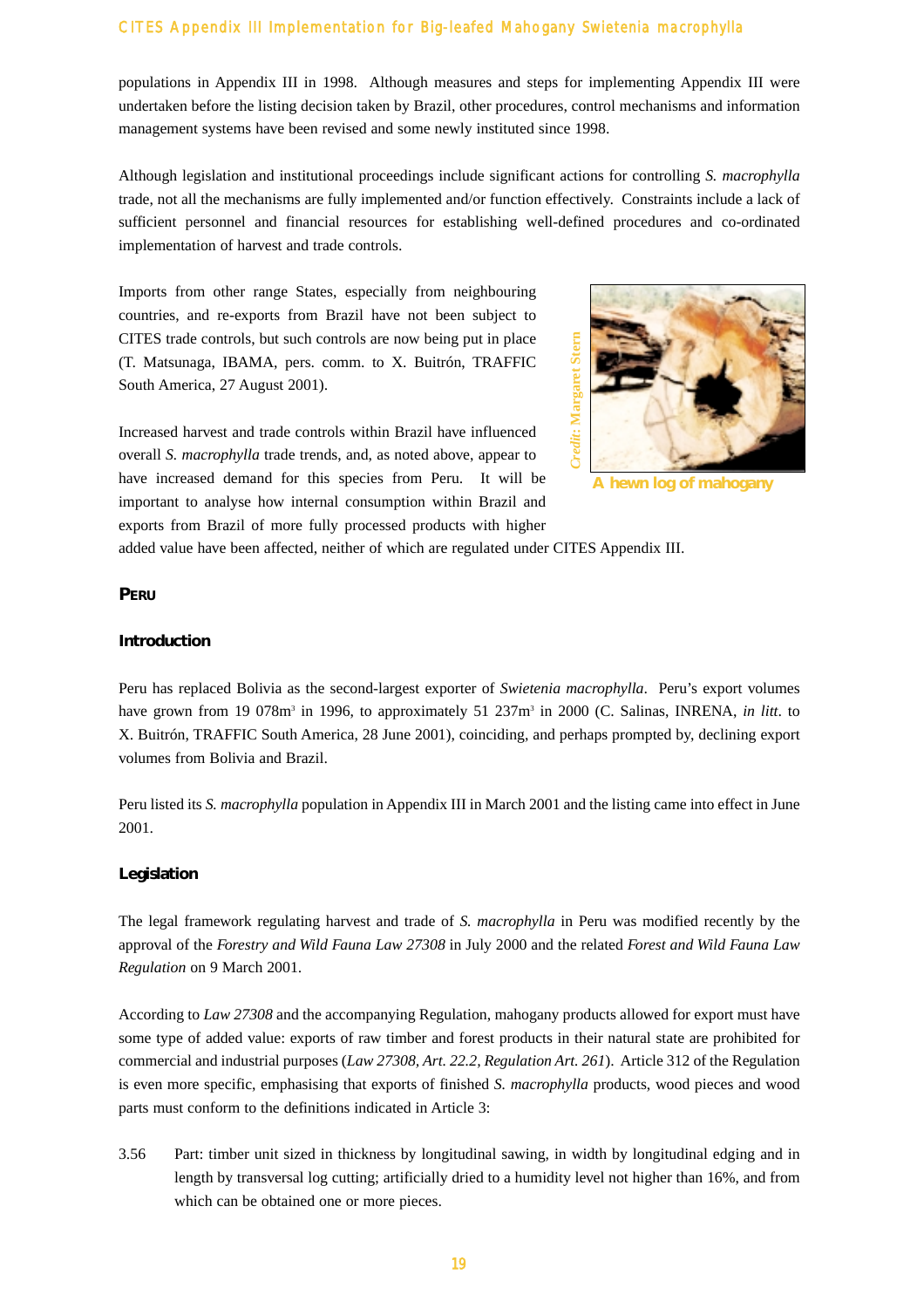3.59 Piece: timber unit that has been transformed and will be put together with others to shape a partly finished or finished product.

Under *Urgent Decree No. 85-2000*, with respect to sawn mahogany exports already agreed before *Law 27308* was approved, INRENA was allowed to issue export permits until 31 December 2000. The total permitted volume for export under the Decree was 14 013m3 (C. Salinas, INRENA, *in litt.* to TRAFFIC South America, 17 August 2001).

Two temporary and complementary regulations included in *Law 27308* would affect the total volume of *S. macrophylla* exports. According to the Seventh Transitory Complementary Resolution (*Séptima Disposición Complementaria Transitoria)*, *S. macrophylla* harvests are banned for 10 years in the river basins of Putumayo, Yavarí, Tamaya and Purus as well as in other areas to be declared in the future. The Eighth Transitory Complementary Disposition limits exports of sawn mahogany belonging to forests not included in the Seventh Transitory Complementary Resolution to finished products, wood pieces and parts. Even though the Seventh and Eighth Transitory Complementary Resolutions are already part of the Law, they continue raising objections and proposals for modifications from the trade sector (R. Arce 2001; Buitrón *et al.,* in prep.).

In general, *Law 27308* institutionalises sustainable forestry management at all exploitation levels, imposes restrictions on exports of the two main forestry species (*S. macrophylla* and cedar *Cedrela* spp.), and requires that future exports involve products with higher added value. The new law has advanced significantly in terms of positive efforts toward *S. macrophylla* conservation, however discussions regarding export rules and added value impede the establishment of clear parameters for controlling exploitation and trade of this species.

#### **Responsible authorities**

CITES is implemented in Peru under the *Forestry and Wild Fauna Law*. The National Institute of Natural Resources (*Instituto Nacional de Recursos Naturales*, INRENA), the CITES Management Authority, authorises exports of forest products regulated by national laws or international treaties to which Peru is a party.

Among its CITES-related responsibilities INRENA is required to:

- **§** organize and manage records of forestry permits and exporting companies
- **§** submit trade records to the CITES Secretariat;
- **§** approve all the regulations regarding the functions that must be undertaken by CITES Management and Scientific Authorities;
- **§** control and supervise the fulfilment of *Law 27308* in all the issues related to forest product trade and its primary transformation;
- **§** issue CITES export permits for wild flora and fauna based on *Law 27308*, *Forest and Wild Fauna Regulation*; and
- **§** establish conditions, requirements and procedures for CITES export permits.

The National Customs office (Superintendencia Nacional de Aduanas, SUNAD) supports and co-ordinates with INRENA by establishing control mechanisms based on the related legal framework. (Art. 261 *Law Regulation 2001*; C. Salinas, INRENA, *in litt.* to TRAFFIC South America, 17 August 2001).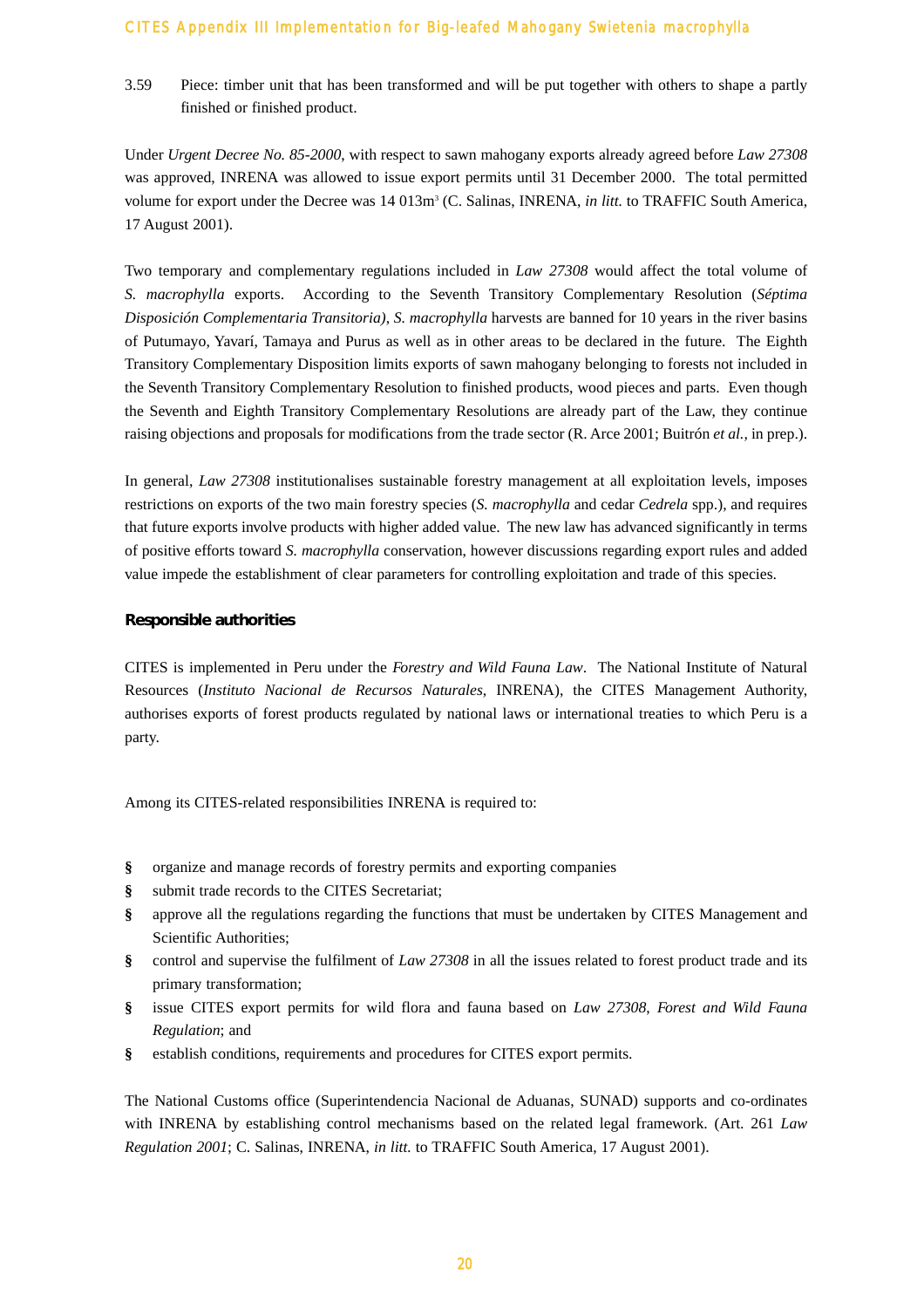#### **Procedures**

The process for issuing CITES certificates of origin and more recently CITES export permits has been modified several times since 1996. Peru´s efforts to improve CITES Appendix III implementation are evident by more recent changes to this process.

CITES certificates of origin have been issued by INRENA since March 1996 using the format of CITES export permits. The first CITES certificates of origin did not have complete and consistent data, nor did they have the CITES logo, they did not register the type of timber exported, did not distinguish between *S. macrophylla* and cedar *Cedrela* shipments, and used varying units (Buitrón *et al.,* in prep.). This resulted in confusion and difficulties for compiling and analysing trade data, one result being that data were not included in the CITES annual reports submitted by Peru from 1997 to 1999 (J. Mecinas, INRENA, pers. comm. to S. Cárdenas, TRAFFIC South America, 22 August 2001; Buitrón *et al.,* in prep.).

In September 2000, INRENA notified the CITES Secretariat of a new format for CITES certificates of origin (letter 637-2000-INRENA-J-DGF), which included the CITES logo (C. Salinas, INRENA, *in litt.* to TRAFFIC South America, 17 August 2001; J. Mecinas, INRENA, pers. comm. to S. Cárdenas, TRAFFIC South America, 22 August 2001). As of 12 June 2001, the effective date of Peru's listing of *S. macrophylla* in CITES Appendix III, INRENA began issuing CITES export permits for exports of this species.

Permit applicants are required to provide the following under the Unique Text of Management Procedures (TUPA) (Buitron and Mulliken, 1997; Arce, 1999):

- **§** a request addressed to the head of IRENA
- **§** the Flora Merchant Exporter Record (obtained at the corresponding Regional Agrarian Direction)
- **§** receipt for payment of Forestry Tax and Logging Rights
- **§** Forest Transport Guide (original document)
- **§** certificate of Identification of the wood to be exported signed by a certified biologist or forestry engineer
- **§** Unique Taxpayer Record (RUC)
- **§** Constitution Act submitted for companies exporting for the first time.

Additionally, the following are required under *Law 27308* and *Urgent Decree 85-2000* (C. Salinas, INRENA, *in litt.* to TRAFFIC South America, 17 August 2001):

- **§** purchase order or transaction receipt
- **§** final product and exporting product description (size and quantity) and tariff according to the specific format
- **§** packing list
- **§** final product catalogue or design given by the importer
- **§** certificate indicating the wood humidity level issued by a certified forestry engineer
- **§** visual inspection of the wood to verify its humidity level, which cannot be higher than 16%.

These current requirements are already being requested, following approval of the *Urgent Decree* in September 2000, although this is not yet officially published in the new edition of the Unique Text of Management Procedures (J. Mecinas, INRENA, pers. comm. to S. Cárdenas, TRAFFIC South America, 22 August 2001).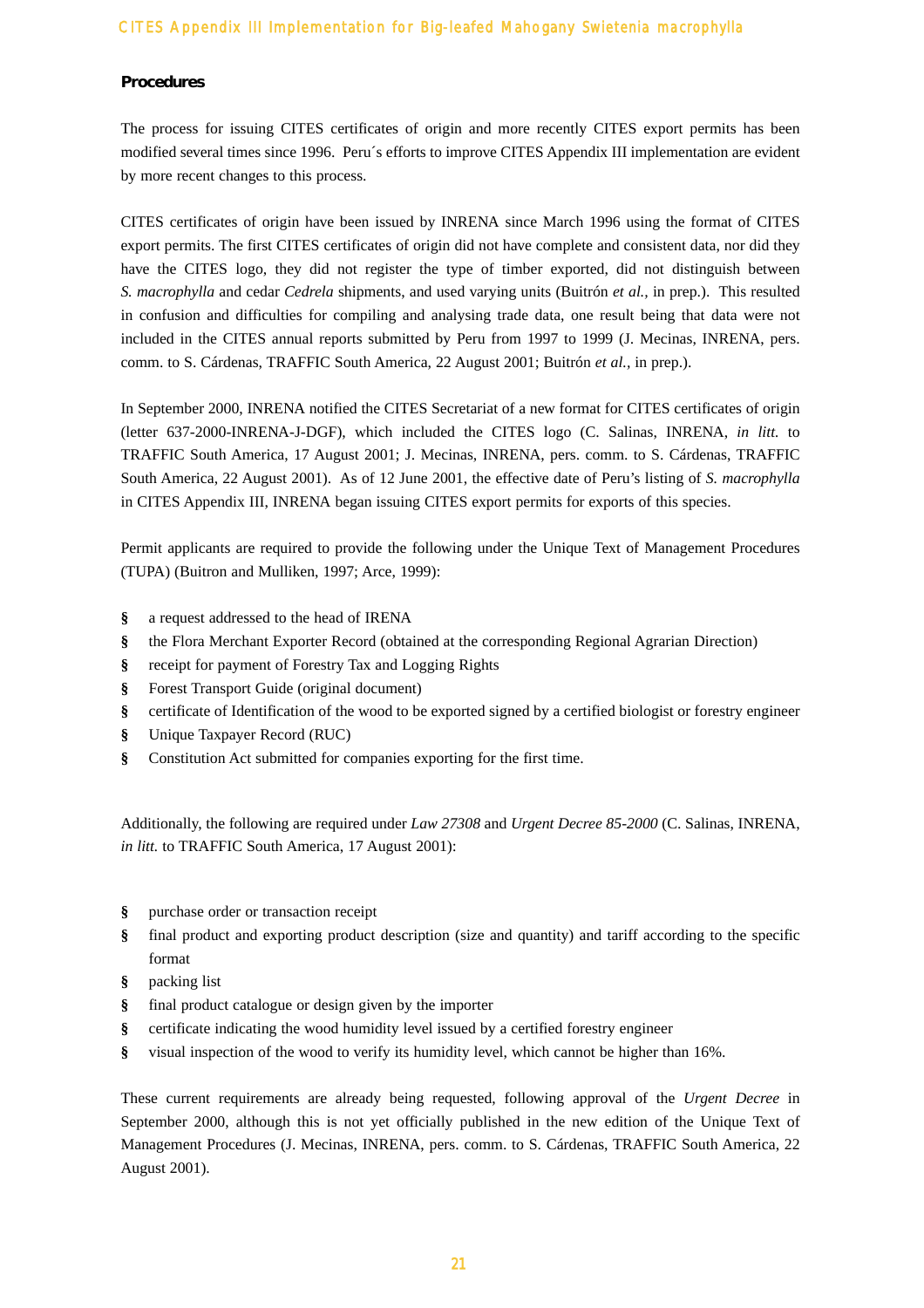Ministerial *Resolution No. 0623-98-AG* modified the previous payment of 3% for a CITES certificate of origin or export permit to a payment of 9% on the Tax Index, approximately USD77 per permit at current exchange rates (C. Salinas, INRENA, *in litt.* to TRAFFIC South America, 17 August 2001).

Export permit issuance takes five days once documentation is provided (A. Morizaqui pers. comm. to A. Quispe, 1997, in Buitron and Mulliken, 2001; C. Salinas, INRENA, *in litt.* to TRAFFIC South America, 17 August 2001).

CITES certificates of origin and permits are generally valid for six months. However, as of September 2000, CITES certificates of origin for *S. macrophylla* are only valid for two months in accordance with the *Urgent Decree*. This fact was not communicated to the CITES Secretariat until recently, which may have led to confusion among Parties trading with Peru. The US Management Authority has already asked Peru about this modification (J. Mecinas, INRENA, pers. comm. to S. Cárdenas, TRAFFIC South America, 22 August 2001).

Until July 1998, all CITES certificates of origin were processed at the General Wildlife and Conservation Department of INRENA. Since July 1998, permits related to timber have been handled by the General Forestry Direction of INRENA (Arce, 1999).

SUNAD verifies that products to be exported are not on the list of Products Prohibited for Export and requires exporters to present their packing list, list of the species and dimensions, and the CITES export permit at the moment of export. Other non-CITES documents that must accompany *S. macrophylla* exports are a unique exports declaration, unique Customs declaration, bill of lading (original), commercial invoice, delivery invoice, phytosanitary certificate and payments form (C. Salinas, INRENA, *in litt*. to TRAFFIC South America, 17 August 2001).

Inspection procedures have been modified in recent years. Until 1999, inspections were mainly carried out randomly in order to verify that timber to be exported was the authorised thickness (Arce, 1999; Buitrón, 2001). At present, all *S. macrophylla* exports are inspected on a regular basis by agents of designated CITES Authorities. CITES representatives must verify CITES documents and mahogany timber humidity level using a 10% sample (J. Mecinas, INRENA, pers.comm. to S. Cárdenas, TRAFFIC South America, 22 August 2001).

No specific ports are assigned for the export of mahogany shipments. Approximately, 90% of the mahogany exported leaves the country from Port El Callao; other exports exit from Iquitos Port, destined mainly for Mexico and the Caribbean region.

#### **Information management**

Mahogany trade and harvest data are recorded in the INRENA Forestry General Direction Database. Information recorded includes all data provided on CITES export permits (date of issue, importer, destination, exporting company, purpose, scientific and common name of the species) and FOB price. Data included in the Forestry General Direction Database is compared with information provided to Customs (C. Salinas, INRENA, *in litt.* to TRAFFIC South America, 17 August 2001).

#### **Trade data**

Trade data provided from the INRENA database, based on CITES certificate of origin and export permit records, show a near-100% increase in export volumes from 1997 to 2000, from approximately 26 000m<sup>3</sup> in 1997 to approximately 51 000m3 in 2000 (**Table 8**).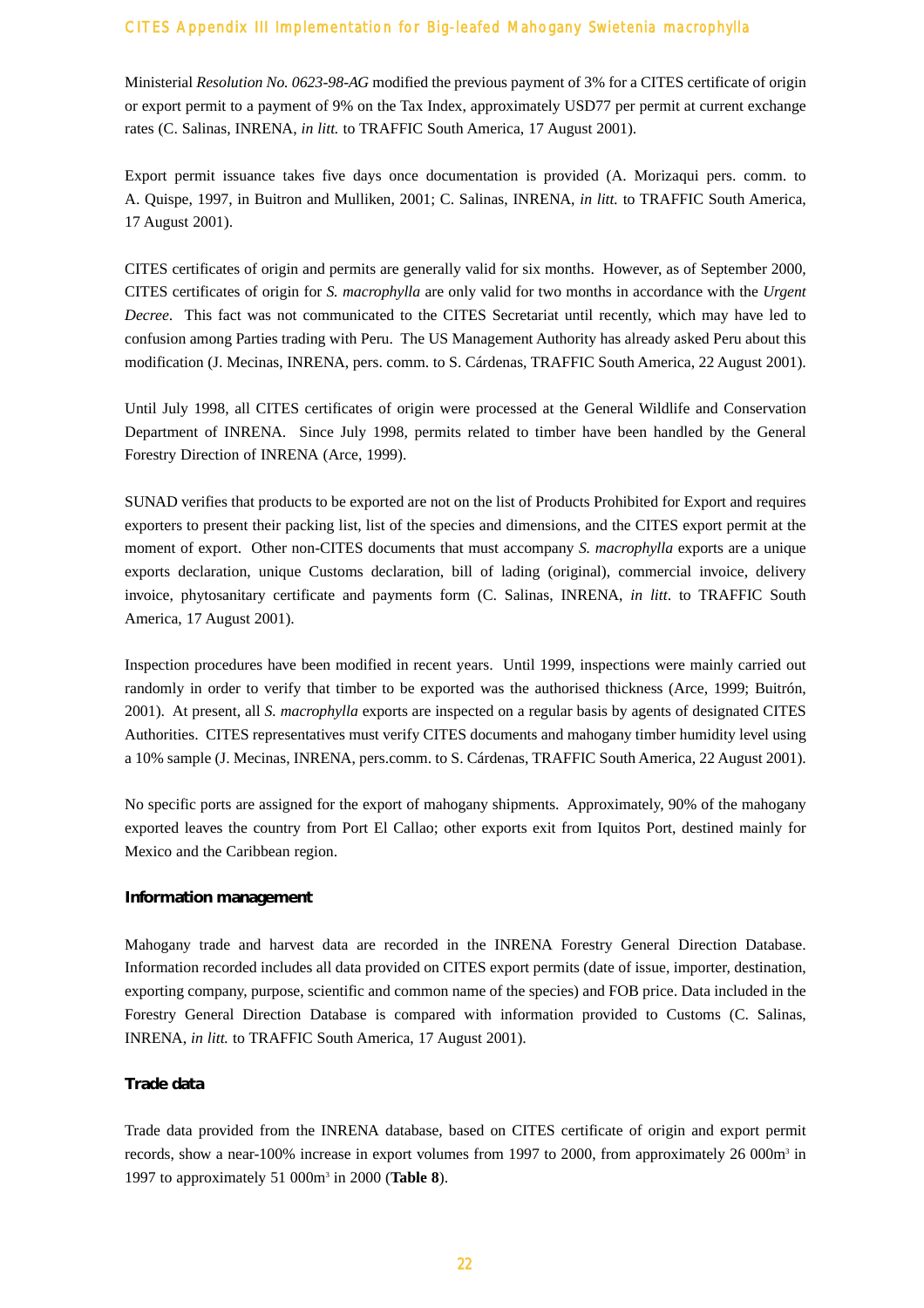The USA is the main importer of Peruvian mahogany, accounting for 80-85% of exports since 1997, with an increasing trend. The Dominican Republic is the second-largest importer (10%). Main importers in the EU are the UK and Spain, both of them showing decreasing trends. Within Latin American countries, it is interesting to note that some countries decreased/stopped importing from Peru (Argentina, Colombia and Venezuela) while others increased/began trade (Chile and Bolivia) (**Table 8**).

#### **Table 8**

#### **Exports of** *Swietenia macrophylla* **(m3 ) from Peru (1998-2000)**

| <b>Destination</b> | <b>Sawn mahogany</b> |                |                                 |              |                  |  |  |
|--------------------|----------------------|----------------|---------------------------------|--------------|------------------|--|--|
|                    | 1998                 | 1999           |                                 | 2000         |                  |  |  |
|                    |                      |                | <b>Certificate</b><br>of origin | <b>CITES</b> | <b>Total</b>     |  |  |
| Afghanistan        | 64                   | 117            | 426                             | $\theta$     | 426              |  |  |
| Argentina          | 333                  | 114            | $\mathbf{0}$                    | $\mathbf{0}$ | $\mathbf{0}$     |  |  |
| Australia          | 12                   | $\mathbf{0}$   | $\mathbf{0}$                    | $\mathbf{0}$ | $\theta$         |  |  |
| Bolivia            | $\Omega$             | 66             | 60                              | 236          | 294              |  |  |
| Canada             | 200                  | 283            | $\Omega$                        | $\Omega$     | $\Omega$         |  |  |
| Chile              | 200                  | 206            | 260                             | 112          | 371              |  |  |
| Colombia           | 329                  | $\theta$       | $\mathbf{0}$                    | $\mathbf{0}$ | $\Omega$         |  |  |
| Denmark            | 34                   | $\Omega$       | $\Omega$                        | $\Omega$     | $\Omega$         |  |  |
| Dominican Republic | 3698                 | 6 1 7 8        | 4 1 9 4                         | 56           | 4 2 5 0          |  |  |
| France             | $\theta$             | $\Omega$       | 31                              | $\Omega$     | 31               |  |  |
| Germany            | $\mathbf{0}$         | $\overline{0}$ | 1                               | $\mathbf{0}$ | 1                |  |  |
| Italy              | 75                   | 98             | $\overline{0}$                  | $\mathbf{0}$ | $\boldsymbol{0}$ |  |  |
| Japan              | 19                   | $\Omega$       | $\mathbf{0}$                    | $\Omega$     | $\mathbf{0}$     |  |  |
| Jordan             | $\mathbf{0}$         | 14             | $\mathbf{0}$                    | $\theta$     | $\theta$         |  |  |
| Mexico             | $\theta$             | 129            | 47                              | 57           | 104              |  |  |
| Puerto Rico        | 203                  | 146            | 151                             | $\Omega$     | 151              |  |  |
| Spain              | 701                  | 517            | 295                             | 356          | 650              |  |  |
| Sweden             | 131                  | 34             | $\mathbf{0}$                    | $\mathbf{0}$ | $\mathbf{0}$     |  |  |
| Switzerland        | $\mathbf{0}$         | 65             | 77                              |              | 77               |  |  |
| UK                 | 1 0 9 2              | 1938           | 588                             | 89           | 677              |  |  |
| <b>USA</b>         | 33 506               | 41 683         | 31 156                          | 13 006       | 44 161           |  |  |
| Uruguay            | $\Omega$             | $\overline{0}$ | 29                              |              | 29               |  |  |
| Venezuela          | 64                   | 5              | $\Omega$                        |              | $\Omega$         |  |  |
| Total              | 40 661               | 51 594         | 37 313                          | 13 911       | 51 224           |  |  |

*Source*: C. Salinas, INRENA, *in litt*. to X. Buitrón, TRAFFIC South America, 28 June 2001; C. Salinas, INRENA, in litt. to TRAFFIC South America, 17 August 2001.

Exports appear to have increased in relation to internal consumption, with internal consumption declining according to information provided by INRENA for the 1996-1997 period.

The number of export certificates and permits issued since 1998 are as follows: 1998: 284; 1999: 467 and 2000: 312 C. Salinas, INRENA, *in litt*. to TRAFFIC South America, 17 August 2001).

Analysis of CITES certificates of origin and export permits show that Mexico has decreased in importance as re-exporter of Peruvian mahogany, while the Dominican Republic has increased in importance as an importer (Buitron *et al.,* in prep.).

#### **Reported exports**

Peru did not include records of the export of S. macrophylla in their annual reports for 1997 or 1998. The annual report for 1999 had not yet been submitted at the time of this writing. The failure to provide this information reflects an incomplete understanding of CITES Appendix III requirements and subsequent problems with that implemenation as well as poor information management in conjunction with the listing (J. Mecinas, INRENA, pers. comm. to S. Cárdenas, TRAFFIC South America, 22 August 2001).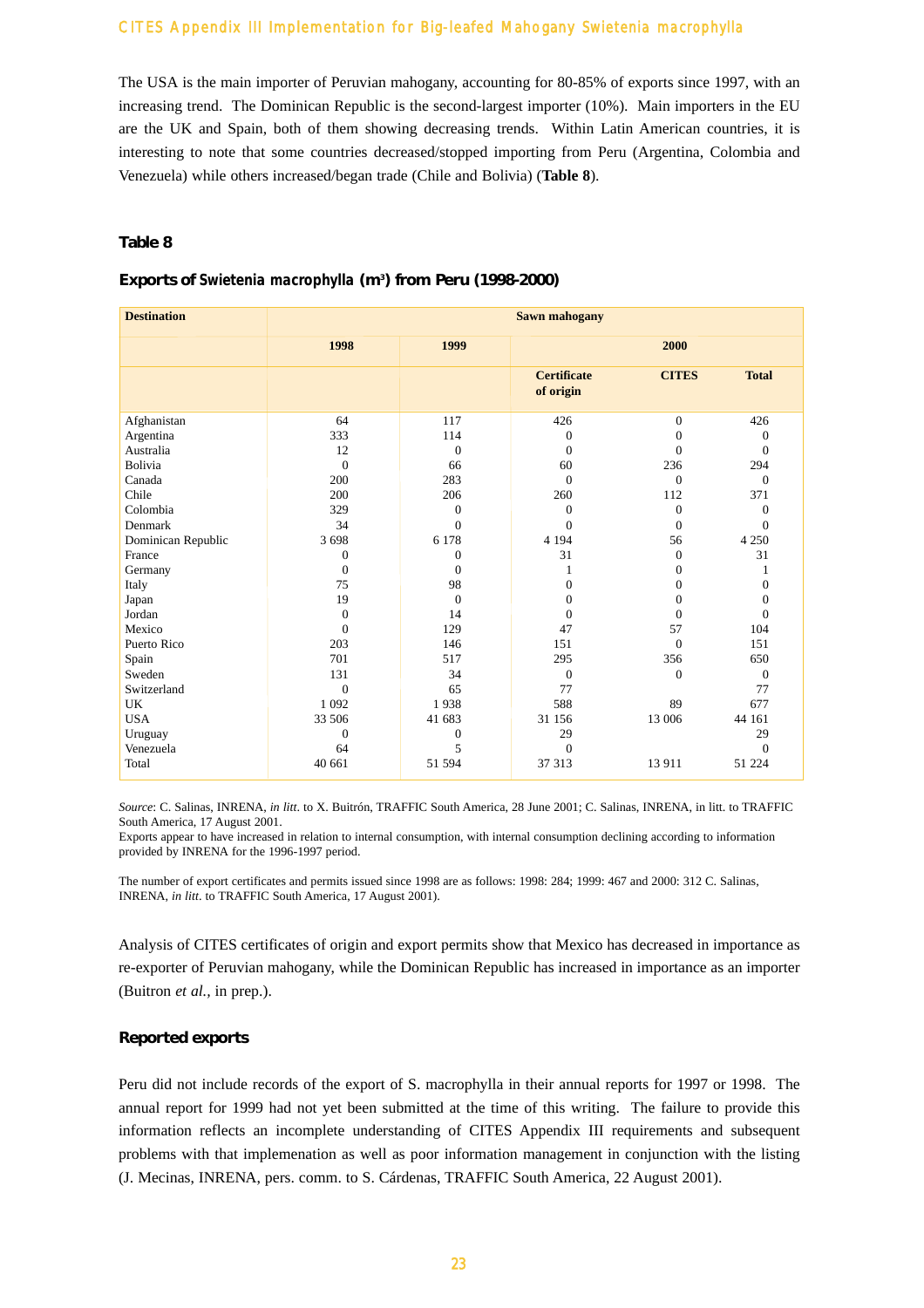Import volumes from Peru reported by importing Parties were 10 893m<sup>3</sup> in 1997; 20 719m<sup>3</sup> in 1998 and 35 170m3 in 1999. It appears the countries importing *S. macrophylla* from Peru have improved trade reporting since 1997. Import volumes reported by importing Parties for 1997 were approximately 42% of export volumes recorded in the INRENA database, based on data compiled data from CITES documentation and from other government institutions. The percentages increased to 52% in 1998 and 69% in 1999.

As noted above, some reporting discrepancies may reflect the fact that export permits may be issued in one year but not presented for import until the next. This should be less so in the case of Peru in future, as the validity of *S. macrophylla* export permits was reduced to two months as of December 2000.

There are still differences between Peru's reported exports to the USA and that country's corresponding reported imports, both based on CITES certificates of origin. In 1998, exports to the USA authorised by INRENA were 33 505.5m3 (**Table 1**), while the figure reported by the USA as imported for the same year was 16 187m3 . However, according to the US Foreign Agricultural Service, U.S. Department of Commerce and U.S. Treasury, the USA imported 31 033m<sup>3</sup> in 1998. Other mahogany shipments from Peru imported into the USA in 1997 and 1998 were reported on non-CITES documents as well (Robbins, 2000).

Discrepancies in export statistics between Peruvian institutions do exist and are significant. SUNAD's records are lower than INRENA´s, a fact that can be partly explained by different sources of information used. SUNAD data are based on single permits for several species while INRENA base data on CITES permits, by species, per shipment (Arce, 1999).

One exporting country reported an export of  $16m<sup>3</sup>$  to Peru in 1999, a shipment not reported by Peru.

#### **Illegal harvest and trade**

In recent years, the Appendix III listing by Brazil and Bolivia (1998) and the temporary ban in Brazil, from January to July 1999, increased pressure on Peruvian populations of mahogany, especially those on borders. It has been frequent to find Brazilian timber producers working near Loreto and Madre de Dios regions (Arce, 1999). Illegal trade, taking place mostly on borders, is confirmed by the CITES authorities, indications of this having been found in villages adjacent to the borders with Brazil and Colombia (C. Salinas, INRENA, *in litt.* to TRAFFIC South America, 17 August 2001).

Precise statistical information about illegal trade is not available; however the Forestry Transport Guides are the main means of detecting illegal trade. Timber loads have been found without the required documentation at the control posts. Unfortunately, there are not enough control posts on the borders (C. Salinas, INRENA, *in litt.* to TRAFFIC South America, 17 August 2001).

Even though CITES Appendix III does not directly affect harvesting activities, Peru has had cases of significant illegal extraction taking place in areas with a high mahogany density and abundance, for example, Tahuamanu Province, including areas where *S. macrophylla* exploitation was banned, Iberia and Iñapari (Office of Agriculture Information in Buitrón *et al.,* in prep.). The Madre de Dios case involved conflicts of interest between the largest Peruvian forest companies, US importers government officers and small producers. The Government responded to this situation by taking corrective measures under *Presidential Decree 047-99*, which banned mahogany harvest in the Madre de Dios Department in 2000. The new forestry law also introduces mechanisms to eliminate illegal procedures, including the use of chainsaws, which is associated with small producers who frequently operate with little regard to harvest and trade controls.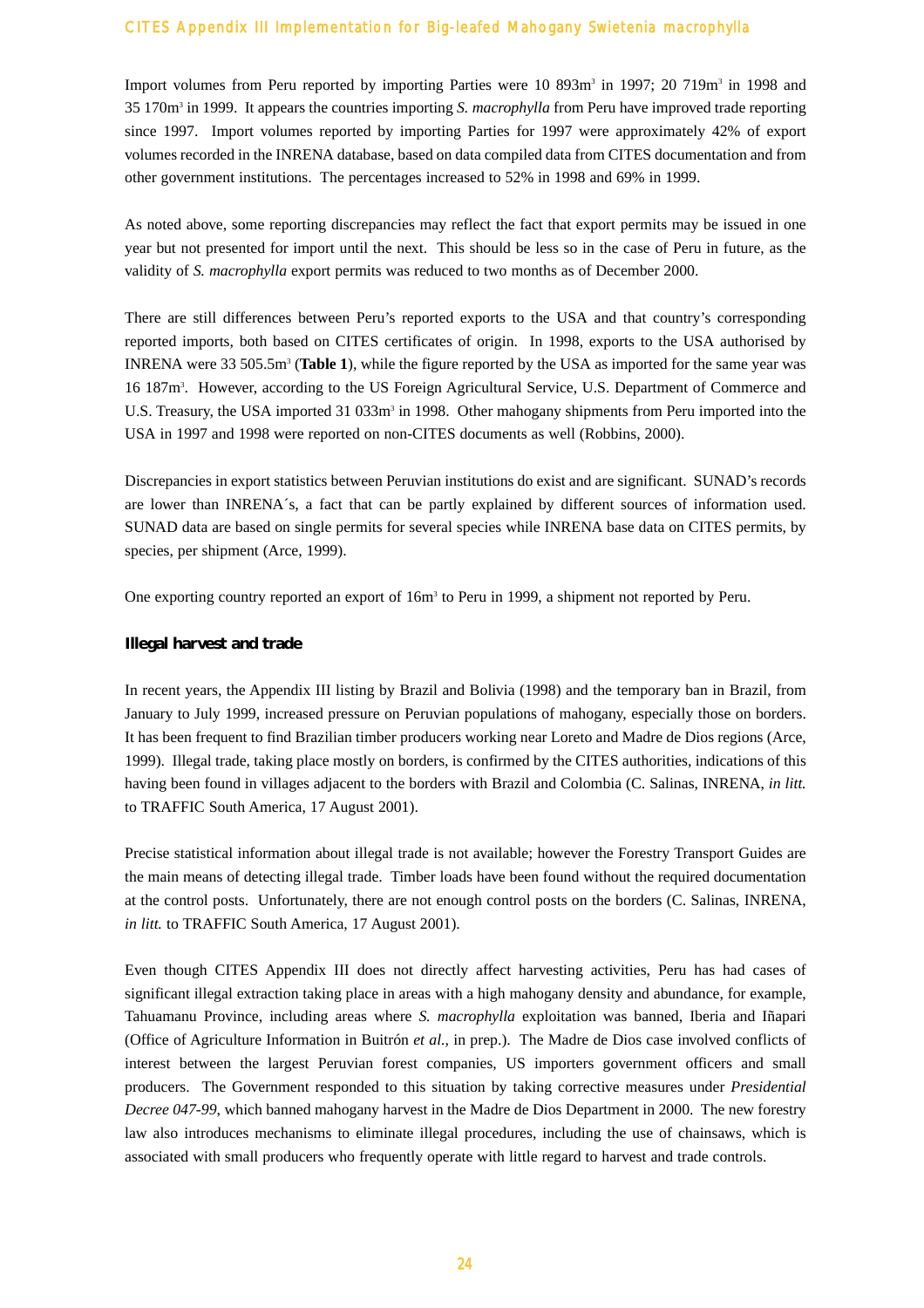#### **CITES Appendix III listing impacts**

According to CITES Management Authorities in Peru, listing *S. macrophylla* populations in Appendix III was a response to the new legal framework engendered by mahogany overexploitation in some areas, as well as by a lack of information about its population status.

Opinions of Peruvian exporters are mainly negative. CITES export permits constitute one more step among all the procedures required before exporting goods. It is considered a trade impediment because the CITES permit is a requirement in importing countries (C. Salinas, INRENA, *in litt.* to TRAFFIC South America, 17 August 2001).

#### **Conclusions**

Appendix III implementation in Peru has been influenced by legislative changes governing *S. macrophylla* harvests and trade. Owing to *Law 27308*, *Forest and Wild Fauna Resolution* and *Urgent Decree 85-2000*, new requirements were necessary for issuing CITES documents and new conditions applied to these, such as reducing the duration of validity.

The way that CITES certificates of origin were managed in the past precluded the accurate reporting of *S. macrophylla* export data in Peru's CITES annual reports, however current measures should allow annual reporting of trade in this species in future.

Peru's inclusion of its own population of *S. macrophylla* in Appendix III was partly a result of increased law enforcement and awareness regarding overexploitation. Peru has shown advances in monitoring exports, but no improvements with regard to import controls. Forestry Transport Guides were set up to help control intraregional trade at some control posts. However, the major challenge continues to be the inclusion of adequate mechanisms to confront illegal trade, especially cross-border trade, for which information is largely lacking. Further research will be required to assess the impacts of the newly agreed legislation and regulations, including the limit on exports to value added products, as well as the Appendix III listing.

# **IMPLEMENTATION IN OTHER RANGE STATES**

The following information is based primarily on the responses of CITES Management Authority staff to the TRAFFIC South America questionnaire and range State reports provided to the CITES Secretariat.

# **BELIZE**

Exports account for approximately 80% of the total *Swietenia. macrophylla* harvest in Belize. Export of rough *S. macrophylla* timber and logs is banned and minimum levels of processing are required for timber to be exported legally, dimensions for specific thicknesses, lengths and widths having been established (A. Chun, Forest Department, Ministry of Natural Resources, the Environment and Industry, pers. comm. to S. Cárdenas, TRAFFIC South America, 30 August 2001).

Belize's CITES Management Authority, the Forest Department within the Ministry of Natural Resources, the Environment and Industry, began issuing CITES certificates of origin when the Appendix III listing came into effect in 1995. Approval for trade or export is required from the Chief Forest Officer prior to issuance of a CITES certificate of origin, which is valid for three weeks. CITES certificates are issued in one day, and no payment is required. A CITES logo is not included on the certificate, but there is a security stamp (A. Chun and J. Pinelo, Forest Department, Ministry of Natural Resources, the Environment and Industry, *in litt.* to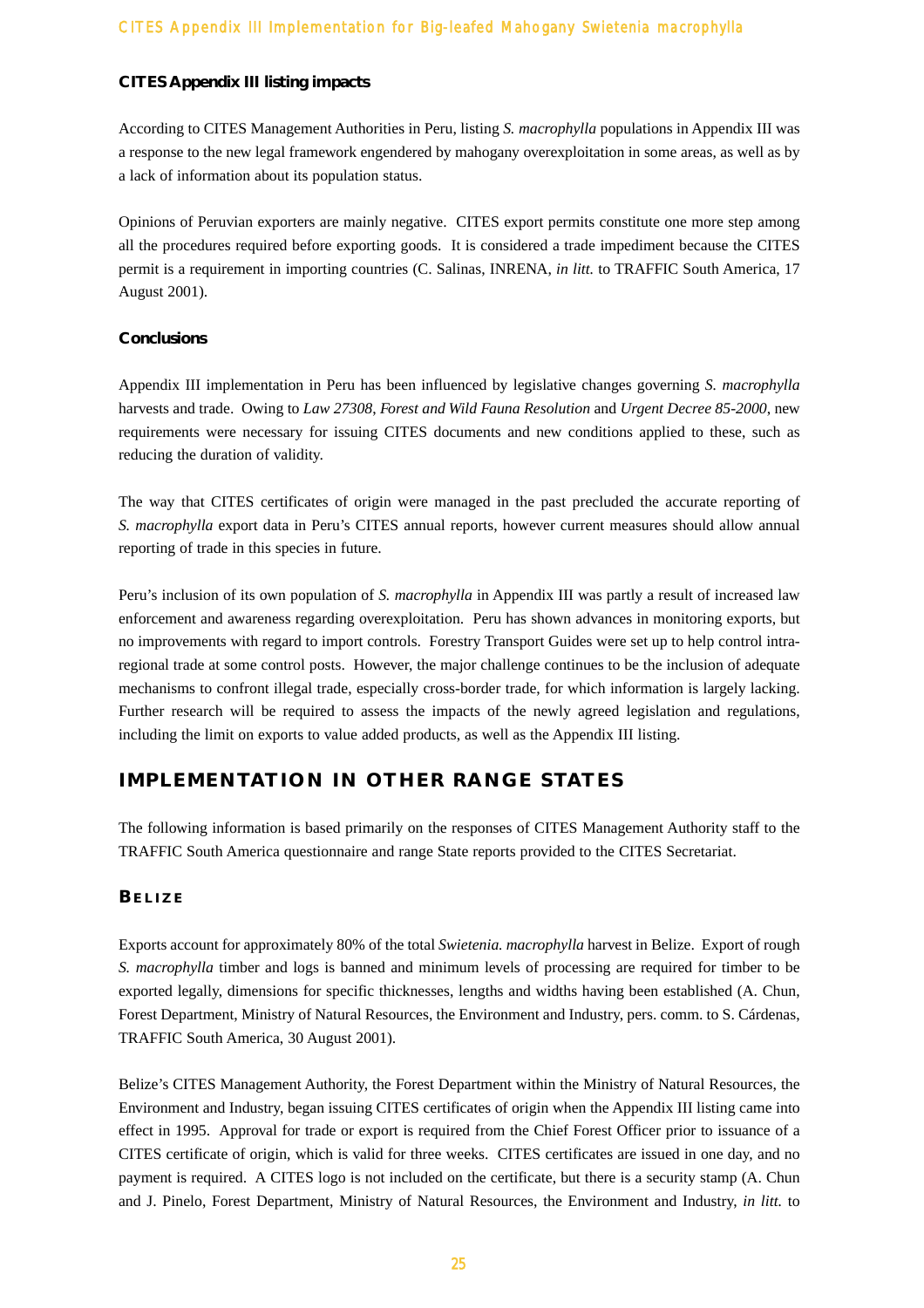TRAFFIC South America, 28 August 2001; A. Chun, Forest Department, Ministry of Natural Resources, the Environment and Industry, pers. comm. to S. Cárdenas TRAFFIC South America, 30 August 2001). An average of 30 CITES certificates of origin are issued annually. (A. Chun and J. Pinelo, Forest Department, Ministry of Natural Resources, the Environment and Industry, *in litt.* to TRAFFIC South America, 28 August 2001).

*S. macrophylla* is exported from the ports of Commerce Bight, Big Creek and Belize City, and across the land border at Santa Elena. Customs authorities inspect every mahogany shipment prior to export (A. Chun and J. Pinelo, Forest Department, Ministry of Natural Resources, the Environment and Industry, *in litt.* to TRAFFIC South America, 28 August 2001).

The Forest Department maintains trade data based on copies of certificates of origin, and records trade volumes in terms of board feet and cubic feet, using the following conversion factor: 1 cubic foot = 5.6 board feet (A. Chun and J. Pinelo, Forest Department, Ministry of Natural Resources, the Environment and Industry, *in litt.* to TRAFFIC South America, 28 August 2001. Export data provided by the Forest Department are shown in **Table 9**. These were provided in cubic feet, but volumes in cubic metres were calculated using the following conversion factor: 0.02832 ft<sup>3</sup>/m<sup>3</sup>

Exports of 1931m<sup>3</sup> of *S. macrophylla* were recorded in Belize's CITES annual report for 1996, but no exports were recorded in annual reports for 1997 and 1998. Other Parties reported total imports of 233m<sup>3</sup> and 125m<sup>3</sup> from Belize during the latter two years. Belize's 1999 CITES annual report showed the export of 2326m<sup>3</sup>. It is interesting to note that exports indicated by Forest Department data are lower than those recorded in CITES data for each of the four years for which data are available. The USA and Mexico are the only destinations for exports from Belize recorded for 1997-1999.

According to Robbins (2000), several *S. macrophylla* shipments were exported from Belize to the USA that do not appear to have been accompanied by appropriate CITES documentation.

The Management Authority comments that trade activities are mostly uncontrolled and estimates that approximately 40% of total trade is illegal and, of this, 25% can be considered cross-border illegal trade. There have been cases of trees cut and dragged across to neighbouring countries as well as of timber being confiscated and cutting of undersize trees (A. Chun and J. Pinelo, Forest Department, Ministry of Natural Resources, the Environment and Industry, *in litt.* to TRAFFIC South America, 28 August 2001).

According to the Management Authority, timber constitutes a significant part of Belize´s international trade, and therefore that implementing Appendix III has been difficult, especially when exporters see the procedure as time consuming and inconvenient. Technical assistance to develop a feasible control and monitoring strategy in Belize as well as educational programmes are considered the main steps required for effective Appendix III implementation (A. Chun and J. Pinelo, Forest Department, Ministry of Natural Resources, the Environment and Industry, *in litt.* to TRAFFIC South America, 28 August 2001).

#### **Table 9**

#### **Exports of** *S. macrophylla* **from Belize (1996-1999)**

|              | 1996    | 1997    | 1998    | 1999    |
|--------------|---------|---------|---------|---------|
| Cubic feet   | 263 039 | 274 564 | 226 641 | 156 776 |
| Cubic metres | 7449    | 7 776   | 6418    | 4 440   |

*Source*: A. Chun and J. Pinelo, Forest Department, Ministry of Natural Resources, the Environment and Industry, *in litt*. to TRAFFIC South America, 28 August 2001.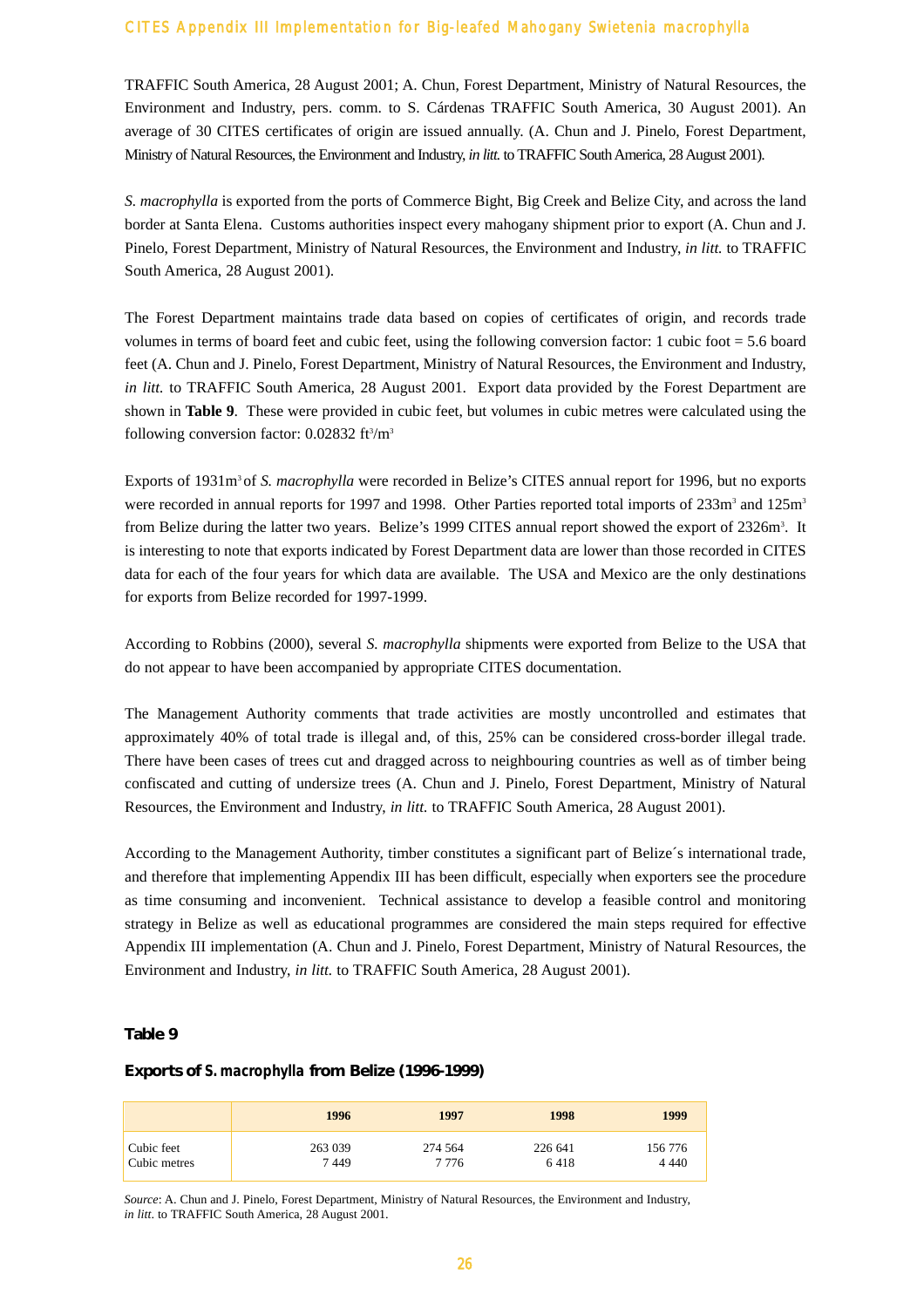#### **C OLOMBIA**

*Swietenia macrophylla* harvests have been banned in Urabá, Risaralda and Santander regions. Since 1976, the export of logs, sawn wood and veneer sheets has been prohibited under *Agreement 29* (A. Rivera, Ministry of Environment-MMA, *in litt.* to TRAFFIC South America, 23 August, 2001).

CITES is implemented through three Decrees and Regulatory Resolutions, *Resolution 573* of 26 June/97 in particular establishing CITES export permit procedures. The Ministry of Environment is the CITES Management Authority. The Management Authority works in co-ordination with the Regional Autonomous Corporations (*Corporaciones Autónomas Regionales*), which are in charge of export controls at ports, the Ministry of Foreign Affairs, Customs (DIAN), the Colombian Institute for Agriculture and Livestock (*Instituto Colombiano Agropecuario*, ICA), which is responsible for phytosanitary controls, and the police (A. Rivera, Ministry of Environment-MMA, *in litt.* to TRAFFIC South America, 23 August, 2001, A. Rivera, Ministry of Environment-MMA, pers. comm. to S. Cárdenas, TRAFFIC South America, 30 August, 2001).

The following ports of entry and exit for flora are designated under *Decree 1909/2000*: Bogotá, Cali, Medellín, Barranquilla, Cartagena, Santa Marta, Buenaventura, Ipiales, Leticia and Cúcuta. An inspection protocol for all flora and fauna shipments has been adopted (A. Rivera, Ministry of Environment-MMA, *in litt.* to TRAFFIC South America, 23 August, 2001).

The Management Authority requested the CITES Secretariat to list Colombia's *S. macrophylla* population in Appendix III on 29 July 2001. The listing will become effective on 29 October 2001 (CITES Notification No. 2001/061). The Management Authority is providing information on CITES Appendix III implementation to government institutions charged with regulation and control in order to secure effective implementation of the listing (A. Rivera, Ministry of Environment-MMA, *in litt.* to TRAFFIC South America, 23 August, 2001).

Information on the status and harvest of *S. macrophylla* is included in the Forestry Information System (IDEAM), None of the 100 companies registered with IDEAM has exported mahogany and no CITES certificates of origin were issued for the period analysed (1995-2000), and no trade with Colombia was reported in the CITES annual report data of other Parties. Two shipments of finished mahogany products were imported from the USA in 2001, but these were exempt from Appendix III controls. (A. Rivera, Ministry of Environment-MMA, *in litt.* to TRAFFIC South America, 23 August, 2001).

No cases of illegal trade have been reported to CITES Authorities (A. Rivera, Ministry of Environment-MMA, *in litt.* to TRAFFIC South America, 23 August, 2001). However, Peru's CITES Management Authority indicated in their report to the CITES Secretariat on *S. macrophylla* that there is illegal cross-border trade with Colombia (Peru CITES Management Authority, *in litt.* to the CITES Secretariat, August 2001). The entry of illegally logged timber from Peru into Colombia to be sold locally as Colombian timber has also been referred to by Arce (1999).

Lack of knowledge of CITES implementation requirements, e.g. the types of permits required for export and import, by enforcement agencies such as Customs and the police as well as a lack of communication among authorities in different countries has hindered implementation of CITES trade controls. Other factors impeding trade controls include lack of a specific export tariff for *S. macrophylla*, the fact that different species may have the same common name, and difficulties in distinguishing between *S. macrophylla* and cedar (A. Rivera, Ministry of Environment-MMA, *in litt.* to TRAFFIC South America, 23 August, 2001; J. Forero, 2001).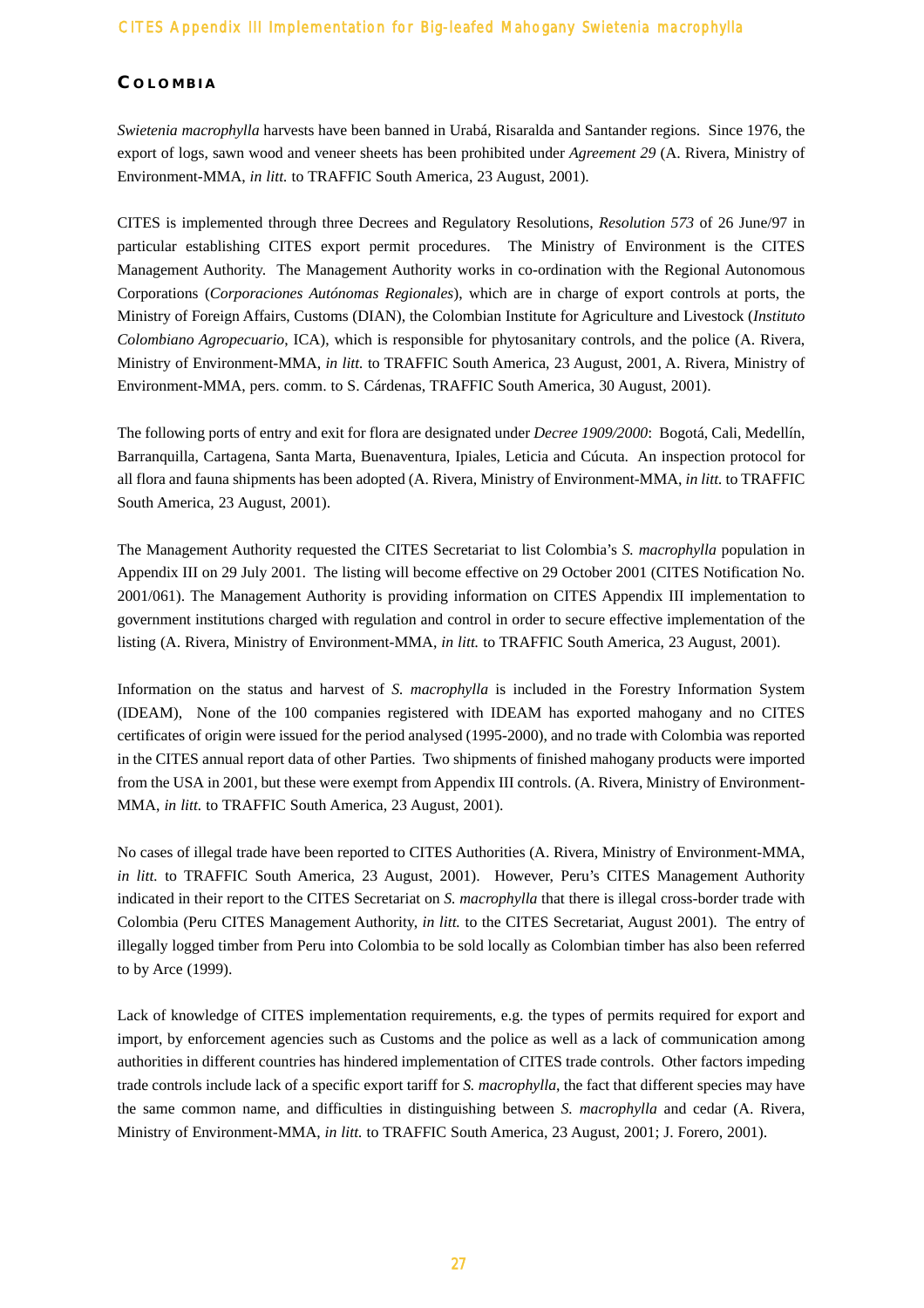#### **C OSTA RICA**

Costa Rica was the first country to include *Swietenia macrophylla* in CITES Appendix III. *S. macrophylla* harvests were banned by the Ministry of the Environment and Energy (MINAE) in January 1997 under *Decree No. 25700*. No CITES export permits have been issued since that time (Y. Matamorros, Council of Costa Rica



**Mahogany planks "camouflaged" among banana plants**

CITES Authorities, *in litt.* to TRAFFIC South America, 10 August 2001). MINAE, the CITES Management Authority, collaborates with the Ministry of Agriculture and the Ministry of External Commerce in implementing the Appendix III listing. The Tropical Scientific Centre (*Centro Científico Tropical*, CCT) manages information about the biological status of *S. macrophylla* at the regional (Central America) level (CCT, 2000).

MINAE has developed mechanisms and actions to ensure effective CITES implementation. Customs staff have been trained about timber species included in the CITES Appendices and CITES documentation required for trade in these species, and a handbook with this information has been made available for their use. More training is believed to be necessary for Customs staff and more human resources allocated to

management and control activities (Y. Matamorros, Council of Costa Rica CITES Authorities, *in litt.* to TRAFFIC South America, 10 August 2001).

CITES annual report data do not show any imports from Costa Rica. The export of  $115m<sup>3</sup>$  of sawn wood to Costa Rica from Nicaragua from 1997-1999 has been reported in Nicaragua's CITES annual reports, however corresponding import data do not appear in the annual reports of Costa Rica.

There is no certainty about illegal trade occurring with bordering countries, however CITES Authorities emphasise the need to identify whether illegal trade exists with Nicaragua and El Salvador. Studies are being carried out to confirm or refute rumours that sawn mahogany wood and finished products have entered into Costa Rica from Nicaragua (Y. Matamorros, MINAE, *in litt.* to TRAFFIC South America, 10 August 2001).

#### **E CUADOR**

*Swietenia macrophylla* exports have been prohibited since 1990 under ministerial *Agreement No. 0678* of 14 December and subsequently under *Law No. 147. RO/901* of 25 March 1992 (*Ley de Facilitación de las Exportaciones y del Transporte Acuático*). *S. macrophylla* is included in a national list of threatened timber species (INEFAN *Resolution No. 031,* 20 July 1995, revised *via* INEFAN *Resolution No. 046,* 15 August 1996 and ministerial *Agreement No. 0001,* 6 January 1997). INEFAN *Resolution No. 064* (29 November 1996), which banned mahogany harvest for five years at the national level, was modified in 1997 by INEFAN *Resolution No. 033* of 22 July 1997, which excluded the ban from forests of Esmeraldas and Sucumbíos Provinces and timber from plantations, subject to management plans.

The ban was suspended by ministerial *Decree 131* of December 21, 2000. According to Article 36 of the Decree, *S. macrophylla* is considered a species at risk of extinction, and therefore, its exploitation and transport is authorised only if it is subject to a Sustainable Forestry Exploitation Programme approved by the Ministry of the Environment. Among other measures established was the setting of a minimum diameter for cutting mahogany at 60 cm (B. Torres, Ministry of Environment, MA, *in litt.* to TRAFFIC South America, 20 August, 2001). The status of Ecuadorian *S. macrophylla* populations is not known with certainty, Palacios and Zuleta suggesting in 1995 that the species occurred at low densities. Further information is required to verify the status of *S. macrophylla* in Ecuador.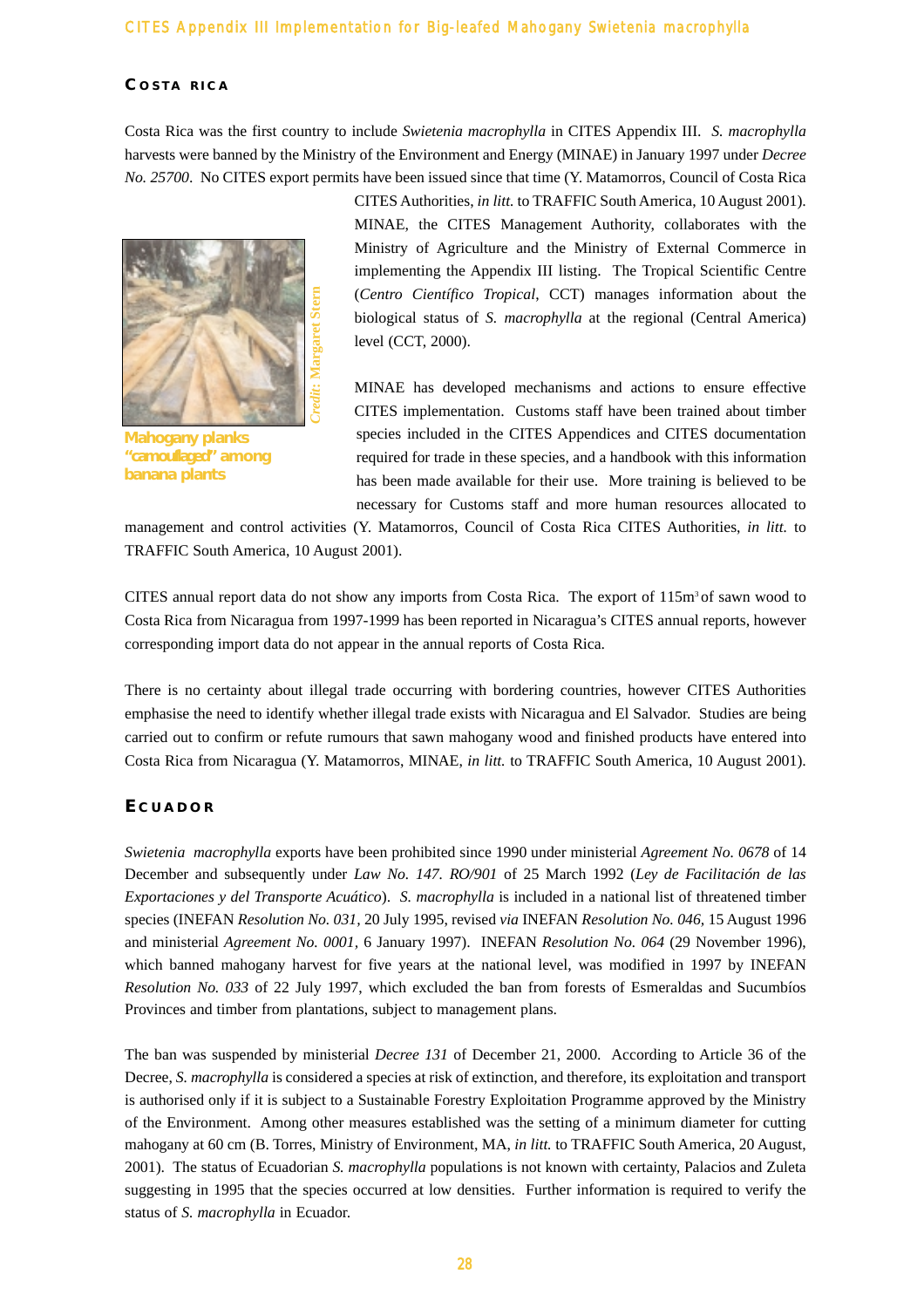Information regarding harvests is managed under forestry databases maintained in conjunction with Forestry Management Plans as well as Simplified and/or Sustainable Exploitation Forestry Programmes. Timber volumes are recorded in cubic metres. The system currently does not contain any data specific to *S. macrophylla* (B. Torres, Ministry of Environment, MA, *in litt.* to TRAFFIC South America, 20 August, 2001; B. Torres, Ministry of Environment, MA, pers. comm. to S. Cárdenas, TRAFFIC South America, 30 August, 2001).

The Ministry of Environment is the CITES Management Authority. No certificates of origin were issued for *S. macrophylla* from 1995-2000 (B. Torres, Ministry of Environment, MA, *in litt.* to TRAFFIC South America, 20 August, 2001). However, Spain's CITES annual report showed the import of two shipments of *S. macrophylla* from Ecuador in 1999, totalling 77m<sup>3</sup>. Information compiled by Robbins (2000) based on trade records of the US Foreign Agricultural Services, US Department of Agriculture, US Department of Commerce, and the US Treasury show US mahogany imports from Ecuador in 1992 (89m<sup>3</sup>), 1995  $(50m<sup>3</sup>)$  and 1999  $(344m<sup>3</sup>)$ .



**Sawn mahogany in the house of a timber dresser in Rio Chapare, Bolivia**

Control and inspection mechanisms are implemented for internal trade in timber, but not for imports, exports or re-exports (B. Torres, Ministry of Environment, MA, *in litt.* to TRAFFIC South America, 20 August, 2001).

The Management Authority considers illegal domestic and international trade in *S. macrophylla* to be a problem in Ecuador (B. Torres, Ministry of Environment, MA, *in litt.* to TRAFFIC South America, 20 August, 2001). Palacios and Zuleta (1995) reported a significant increase in illegal trade from 1993, noting that it was difficult to control in part because regulatory authorities could not correctly identify the species. Only one case of illegal trade of *S. macrophylla* has been documented, authorities in Venezuela notifying the Government of Ecuador of an illegal shipment in 2000 (B. Torres, Ministry of Environment, MA, *in litt.* to TRAFFIC South America, 20 August, 2001). Venezuelan authorities have referred to the seizure of a shipment of *S. macrophylla* from Ecuador in 2001 which is likely to involve the same incident (O. Ortegano, SEFORVEN, *in litt.* to TRAFFIC South America, 21 August, 2001). No details of this case were available from Ecuador's CITES Management Authority, however more details are provided within the section on Venezuela, below. The potential for *S. macrophylla* to be traded illegally to Colombia via San Miguel River in Sucumbíos Province has also been noted by the Management Authority (B. Torres, Ministry of Environment, MA, pers. comm. to X. Buitrón, TRAFFIC South America, 24 August, 2001; B. Torres, Ministry of Environment, MA, pers. comm. to S. Cárdenas, TRAFFIC South America, 30 August, 2000).

#### **E L S ALVADOR**

CITES is implemented in El Salvador through the *Wildlife Conservation Law*, under which *S. macrophylla* is considered a threatened species. The General Directorate of Phytosanitary Inspection (*Dirección General de Sanidad Vegetal*, DGSVA), within the Ministry of Agriculture and Livestock is the CITES Management Authority.

El Salvador has not exported *S. macrophylla* for several decades owing to the scarcity of the species as a result of overexploitation for domestic consumption during the last century and the high rate of deforestation (CCT, 2000).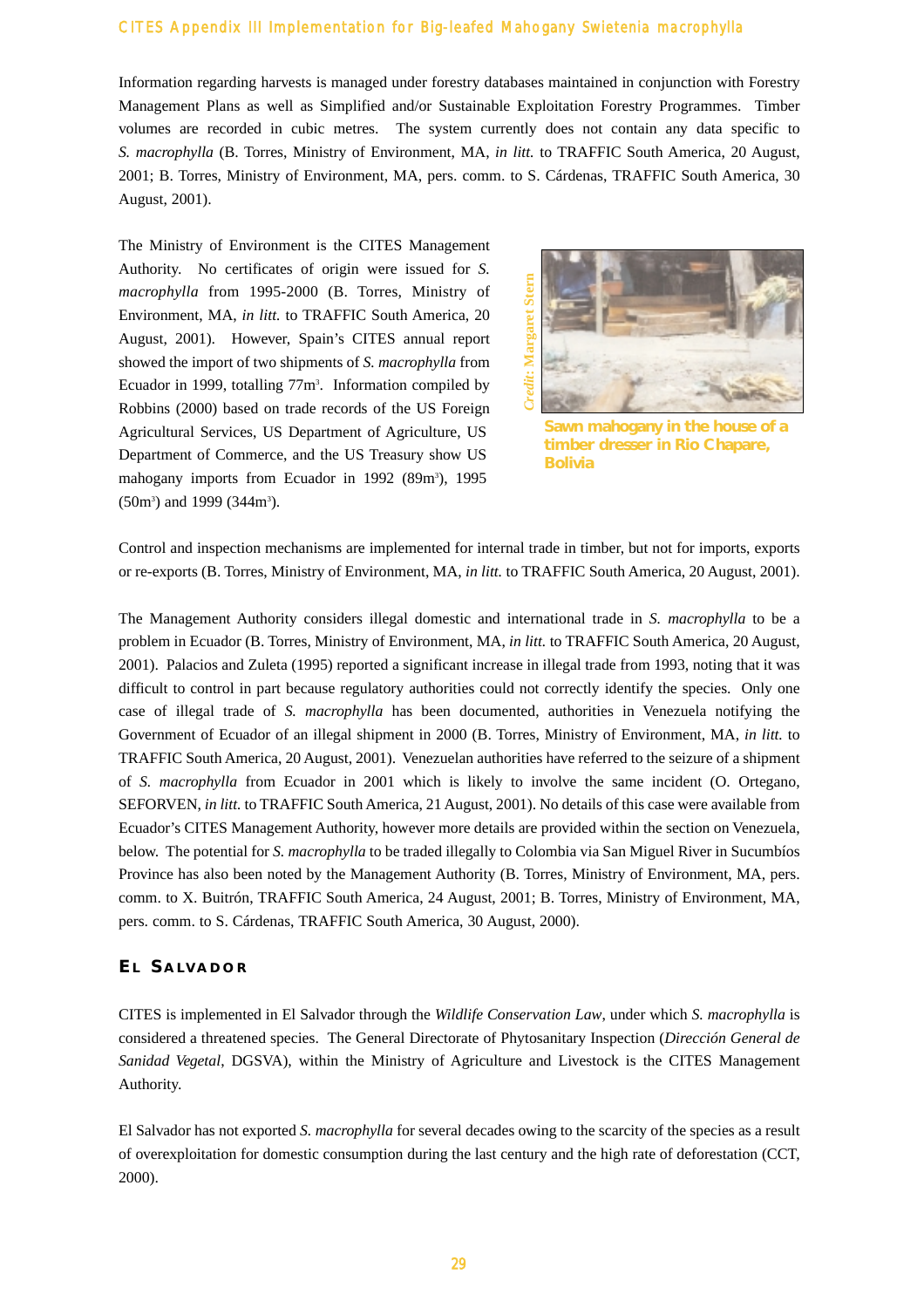Nicaragua reported the export of *S. macrophylla* to El Salvador in each of the years 1995-1997, exports totalling 163m3 during that time, but imports not recorded in El Salvador's CITES annual report. Exports were also reported in 1995 and 1996. Sawn mahogany is said to be imported illegally from bordering countries (E. López, *Dirección General de Patrimonio Natural* MARN, *in litt.* to TRAFFIC South America, 23 August 2001).

# **H ONDURAS**

*Decree No. 323* (1998) and *Agreement 1189* (2000) prohibit the export of *Swietenia macrophylla* harvested from broad-leaved forests, with exports limited to finished goods, furniture or other items with added value.

CITES is implemented by the Ministry of Agriculture and Livestock (*Secretaría de Agricultura y Ganadería*) and the Honduran Forestry Development Corporation (*Corporación Hondureña de Desarrollo Forestal*, AFE COHDEFOR). AFE COHDEFOR is also the Forestry Authority. The Export Centre (*Centro de Exportaciones*, CENTREX) and Customs collaborate in Appendix III implementation (M. Moreno and L. Marineros, AFE COHDEFOR, *in litt.* to TRAFFIC South America, 28 August 2001).

CITES certificates of origin are only issued after AFE COHDEFOR has provided an authorisation. AFE COHDEFOR is currently defining new requirements in order to improve procedures for issuing CITES certificates for *S. macrophylla* exports (M. Moreno and L. Marineros, AFE COHDEFOR, *in litt.* to the CITES Secretariat, August 2001).

Exporters currently must provide the following in order to obtain a CITES certificate of origin: a letter requesting authorisation to export *S. macrophylla* furniture or other items, addressed to the Ministry of Agriculture and Livestock, original copies of AFE COHDEFOR invoices, and a copy of the company statements. Issuing time varies from one to two months. CITES certificates of origin are valid from three to six months. CITES certificates of re-export are also issued and are valid for 12 months. CITES certificates do not have a CITES logo or a security stamp. A bank export permit, a CENTREX certificate of origin, Phytosanitary certificate and the bill of landing are also required to accompany *S. macrophylla* shipments on export (M.Moreno and L. Marineros,AFE COHDEFOR, *in litt.* to TRAFFIC South America, 28 August 2001).

Two databases include trade information about *S. macrophylla*: an export database from the Wildlife and Protected Areas Department (DAPVS) within AFE COHDEFOR, which includes data since 2000, and a timber export database maintained by CENTREX within the Honduran National Bank (M.Moreno and L. Marineros, AFE COHDEFOR, *in litt.* to TRAFFIC South America, 28 August 2001). Units used for *S. macrophylla* trade volumes are cubic metres and board feet.

CITES annual report data based on trade reported according to weight or volume indicate that Honduras was the sixth-largest exporter of *S. macrophylla* from 1997 to 1999, with total reported exports of 3077m<sup>3</sup>. These data may be misleading, however, as prior to 1998, Honduras reported much of its trade in terms of number of timber carvings or pieces. The only destination country for exports reported by Honduras was the USA. CITES-reported import volumes to the USA were much lower than reported exports to that country, however, with imports of only 28m<sup>3</sup> reported, in 1998. Import data from US Customs reported in Robbins (2000) show import volumes of 2321m<sup>3</sup> of *Swietenia* spp. from Honduras from 1997-1999, indicating that significant volumes of mahogany are being exported from Honduras to the USA. It seems likely that this will have involved *S. macrophylla*, but may have been processed items such as plywood not covered under the current annotation. Given the corresponding export records from Honduras, however, this merits further investigation.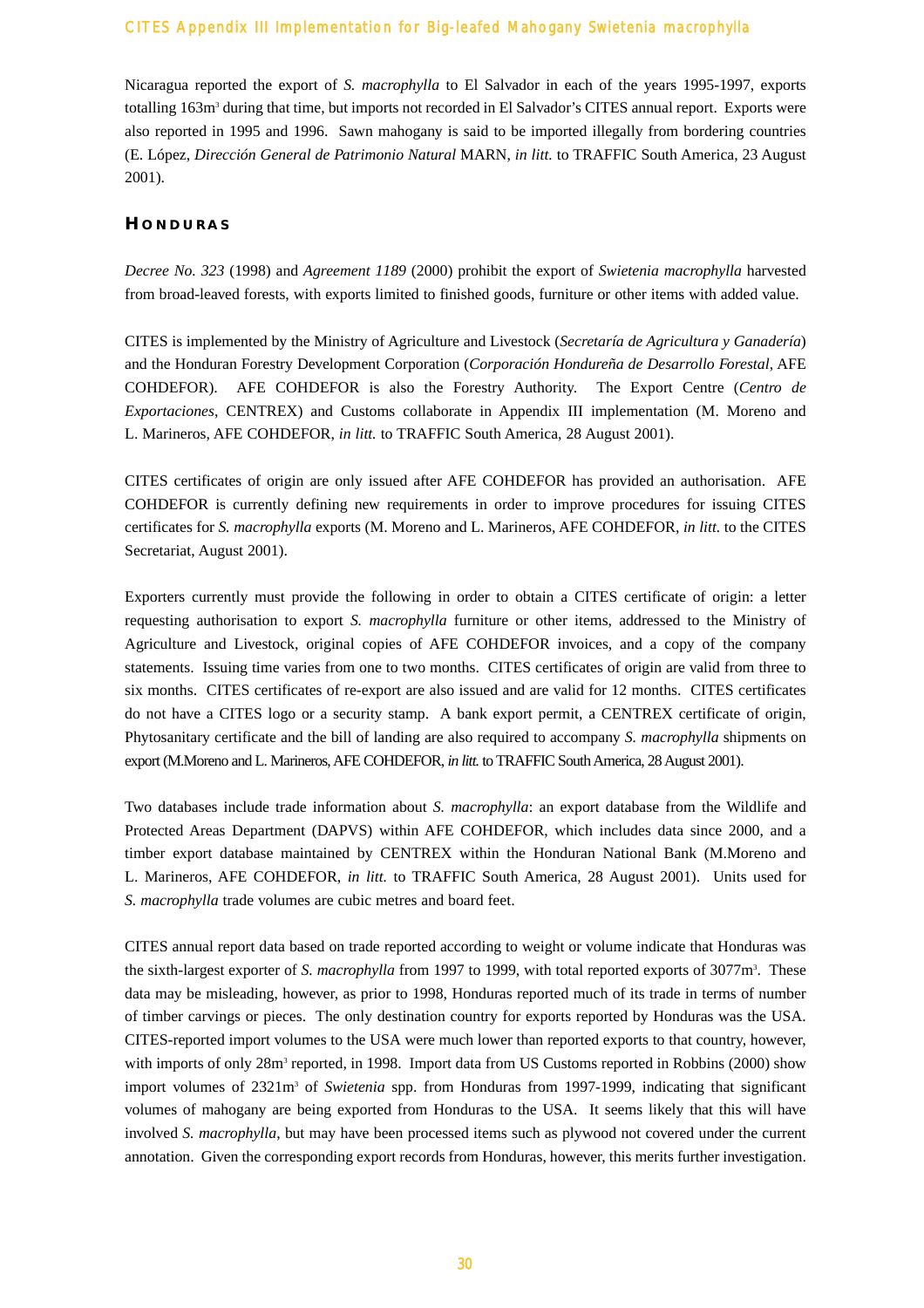Sweden reported the import of 12m<sup>3</sup> of *S. macrophylla* from Honduras in 1999, however, as noted above, this export was not reported by Honduras. Nicaragua reported the export of *S. macrophylla* to Honduras in each of the years 1995-1997, the export figure in 1997 being 143m3 . No such imports were reported in Honduran annual reports.

Exports of finished products and items with added value have been increasing in recent years. Cortes Port is main port by which mahogany exports take place. Imports of unprocessed *S. macrophylla* (timber) enter Honduras from Nicaragua through the Customs point known as Las Manos, however, there are several cases of imports from Nicaragua that are not monitored and controlled (M. Moreno and L. Marineros, AFE COHDEFOR, *in litt.* to TRAFFIC South America, 28 August 2001).

Evidence of illegal trade is provided by confiscations at the borders with Nicaragua and El Salvador. AFE COHDEFOR has identified illegal trade routes within the country and the main regions where illegal activities take place, some of them located near nature reserves. Control and inspection posts have been established in order to overcome illegal activities (Mendieta 1999, M. Moreno and L. Marineros, AFE COHDEFOR, *in litt.* to the CITES Secretariat, August 2001). According to CCT (2000), the volumes of *S. macrophylla* traded illegally are difficult to know with certainty, however they have given an estimate that for each cubic metre transported and traded legally, two cubic metres or more are harvested, transported and traded illegally.

Among the main constraints for Appendix III implementation are a lack of an appropriate management of information systems (e.g. databases) for quantitative monitoring of commercial invoices issued, as well as, a lack of strict export controls and availability of human resources availability. Some exporting companies have not registered with AFE COHDEFOR and sell mahogany to international markets through government Free Trade Zones (M. Moreno and L. Marineros, AFE COHDEFOR, *in litt.* to the CITES Secretariat, August 2001).

Inclusion of Honduras' population of *S. macrophylla* in Appendix III would be likely to have a positive effect on improving trade control mechanisms, however, there is resistance to this by exporting companies, which have objected to higher supervision and new procedures (M.Moreno and L. Marineros, AFE COHDEFOR, *in litt.* to TRAFFIC South America, 28 August 2001).

#### **M EXICO**

The Secretariat of the Environment and Natural Resources (*Secretaria de Medio Ambiente y Recursos Naturales*, SEMARNAT) is responsible for authorising the use of forestry resources. The CITES Management Authority is the Wildlife Directorate (*Dirección General de Vida Silvestre*), which is part of the Sub-Secretariat of Environmental Management and Protection (*Subsecretaría de Gestión para la Protección Ambiental*) within SEMARNAT.

Mexico issued CITES certificates of origin for exports of *Swietenia macrophylla* until 29 April 1999, the date their Appendix III listing went into effect, at which time they began issuing CITES export permits.

Ten days are required for permit issuance, at a fee of USD12 (J. Reyes, SERMANAT, *in litt.* to TRAFFIC South America, 14 August, 2001). Phytosanitary certificates, a commercial invoice and Customs authorisations are also required for the export of *S. macrophylla*.

Applicants for CITES export permits are required to provide a letter of request; documents demonstrating legal acquisition; and a payment receipt. Re-exporters are required to provide documents that certify legal acquisition, a Mexican CITES certificate of Import and Customs authorisation (J. Reyes, SERMANAT, *in litt.*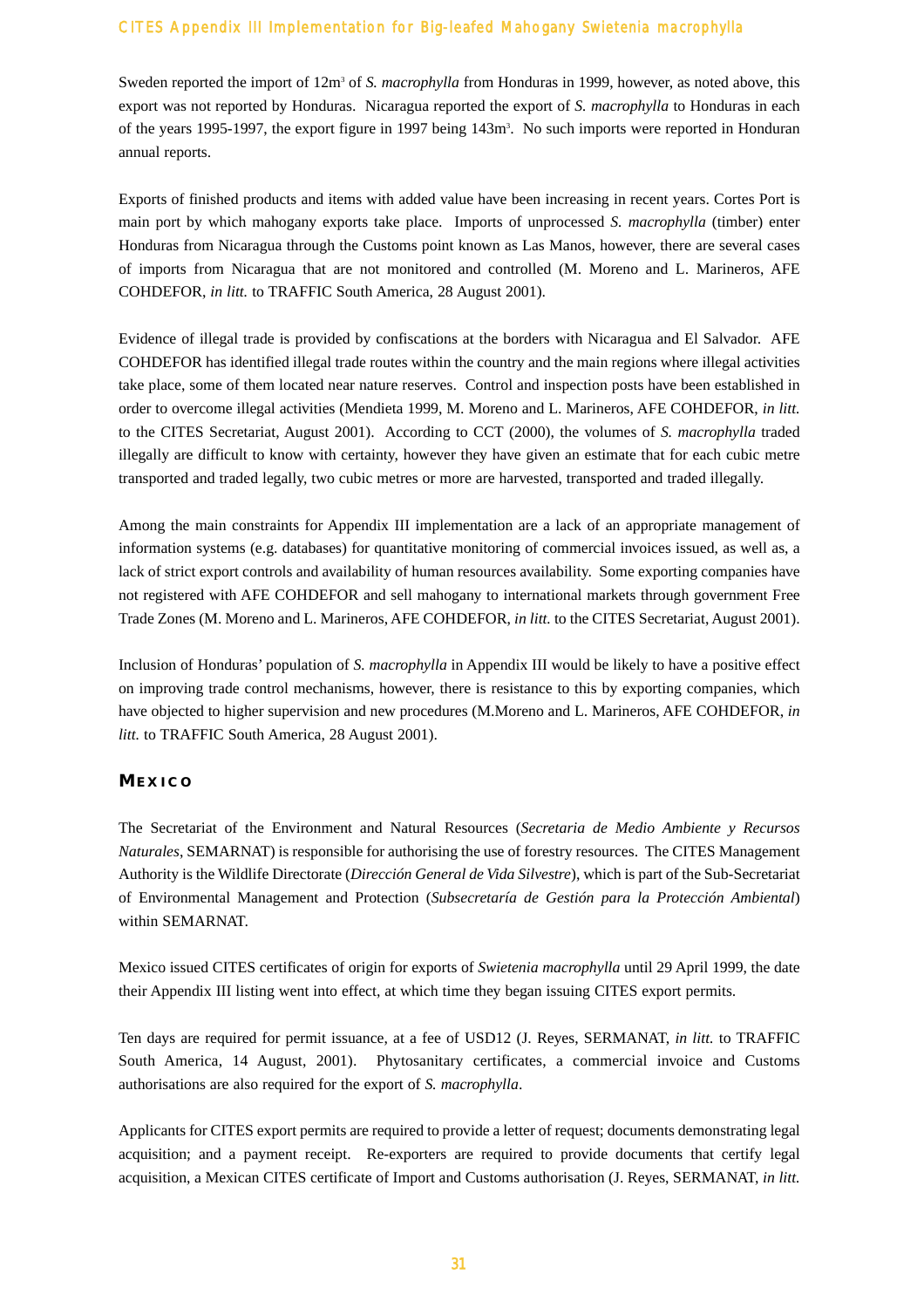to TRAFFIC South America, 14 August, 2001; J. Reyes, SERMANAT, *in litt.* to TRAFFIC South America, 20 August, 2001).

CITES documentation is reviewed and verified at the time of import/export/re-export by Customs and Legal Observer Authorities (J. Reyes, SERMANAT, *in litt.* to TRAFFIC South America, 20 August, 2001).

Trade in *S. macrophylla* is normally recorded in cubic metres, and occasionally board feet. The conversion factor used is 1000 board feet = 2.36 cubic metres. Trade information is classified and coded according to specific product tariffs for imports and exports and differentiates between sawn, squared and planed wood. *S. macrophylla* is also included in a database for timber harvest authorisations (J. Reyes, SERMANAT, *in litt.* to TRAFFIC South America, 14 August, 2001; J. Reyes, SERMANAT, *in litt.* to TRAFFIC South America, 20 August, 2001).

CITES trade data and data maintained by the CITES Management Authority show that Mexico is a mahogany exporter, importer and re-exporter. The primary export destination was the USA in 1997 and Cuba in 1998 and 1999, the latter country not recording imports from Mexico (or any other country) in their CITES annual reports for those years. A total of 835m<sup>3</sup> of *Swietenia* spp. was reported as imported into the USA from Mexico from 1997 to 1999 (Robbins, 2000), a figure slightly higher than combined exports and re-exports to the USA recorded in Mexico's CITES annual report (771m<sup>3</sup>), over half of which was reported by Mexico as originating in Belize and Bolivia.

Imports into Mexico were recorded from Nicaragua, Peru and Belize, as well as from the USA (involving reexports of *S. macrophylla* originating in Bolivia and Peru). According to Mexico's CITES Management Authority, no *S*.*macrophylla* was imported during 1999 and 2000 (J. Reyes, SERMANAT, *in litt.* to TRAFFIC South America, 20 August, 2001), although CITES trade data show the export/re-export of 113m<sup>3</sup> to Mexico from Belize and the USA in 1999.

International illegal trade mainly involves trade with bordering countries. Illegal trade among Mexican States has also been detected through inspection and control activities carried out by the Federal Attorney of Environmental Protection (Procuraduría Federal de Protección al Ambiente, PROFEPA) since 1999. Mahogany shipments from the States of Quintana Roo (70.14m<sup>3</sup>), Campeche (1255.22m<sup>3</sup>) and Tabasco (5643bf) have been confiscated (J. Reyes, SERMANAT, *in litt.* to TRAFFIC South America, 14 August, 2001).

The Management Authority believes that the CITES Appendix III listing has contributed to the detection and reduction of illegal trade through implementation of CITES documentation requirements in ports of entry and exit (J. Reyes, SERMANAT, *in litt.* to TRAFFIC South America, 14 August, 2001).

# **N ICARAGUA**

Exports have been restricted in Nicaragua since 1997 according to several resolutions and decrees in response to identification of disorganized and unauthorised harvests. For example, *Decree 30-97* prohibited exports with primary transformation for mahogany, *Decree 35-98* established a ban for mahogany; and *Decree 75-99* imposed a tax and implemented new procedures for *Swietenia macrophylla* harvest, management and export managed by the National Forestry Institute, INAFOR. (L. Chavez, MARENA, *in litt.* to TRAFFIC South America, 29 August 2001). Currently, *S. macrophylla* harvest authorisations are based on forest management plans and managed by INAFOR (S. Tijerino, INAFOR, *in litt.* to TRAFFIC South America, 23 August, 2001).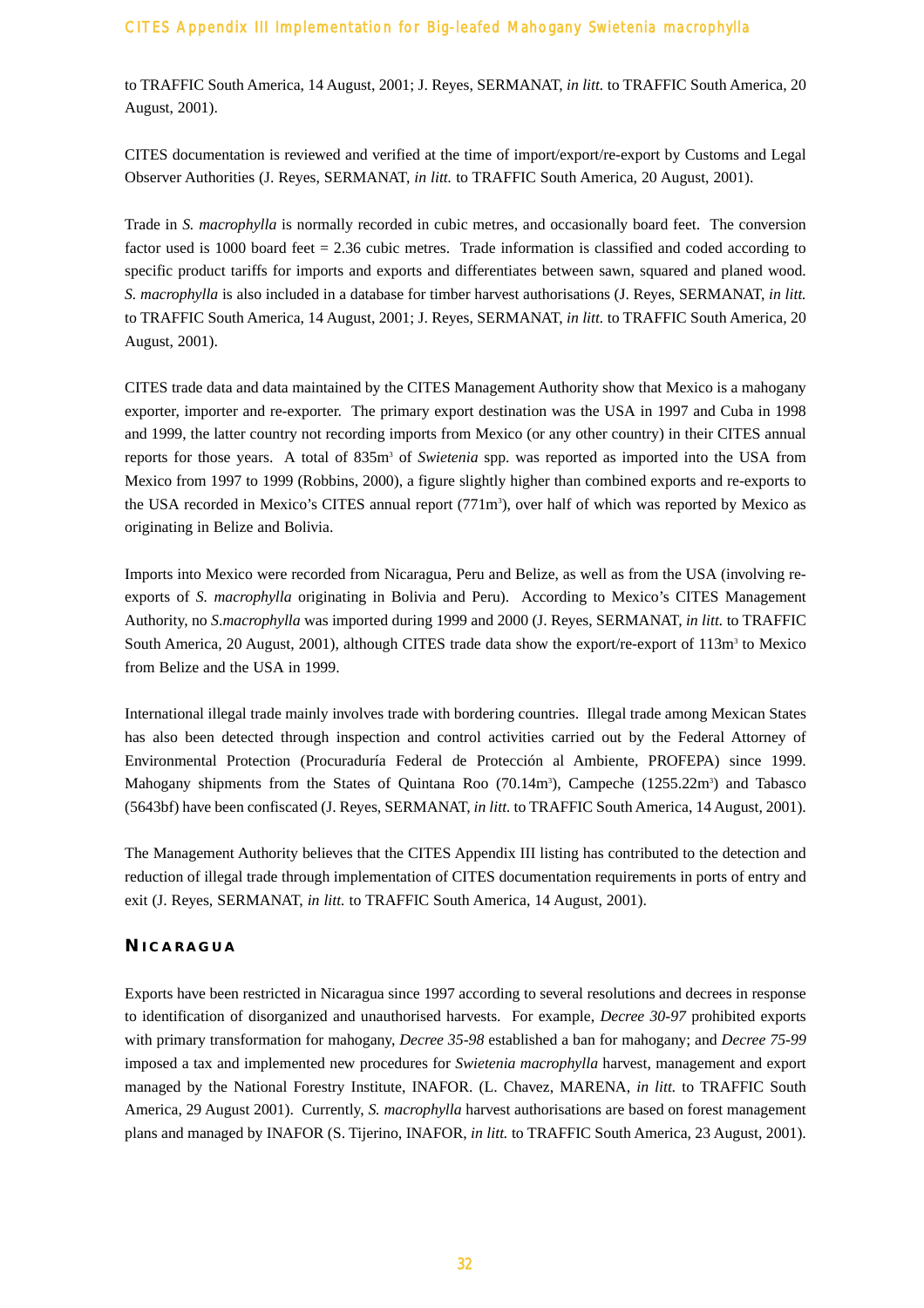The Ministry of Environment and Natural Resources (MARENA) is the CITES Management Authority. The National Forestry Institute (INAFOR) works together with MARENA to implement Appendix III. The Customs General Directorate (DGA) and Export Procedures Centre (CETREX) also support Appendix III implementation (S. Tijerino, INAFOR, ex CITES Management Authority, *in litt.* to TRAFFIC South America, 23 August, 2001, L. Chavez, MARENA *in litt.* to TRAFFIC South America, 29 August 2001).

The Management Authority uses CITES export permit forms as CITES certificates of origin and these are affixed with security stamps and valid for six months. The average processing time is 48 hours, and the fee USD40 per permit (S. Tijerino, INAFOR, *in litt.* to TRAFFIC South America, 23 August, 2001; L. Chavez, MARENA *in litt.* to TRAFFIC South America, 29 August 2001).

Each individual shipment must be accompanied by its own certificate of origin and other documentation, including a CETREX Export Form and a commercial invoice. Physical inspection of timber to be exported at the time of export is currently limited to cases when there is suspicion that the export may not be in accordance with national regulations, but should be increased, owing to concerns regarding illegal harvests and trade (S. Tijerino, INAFOR, *in litt.* to TRAFFIC South America, 23 August, 2001; L. Chavez, MARENA *in litt.* to TRAFFIC South America, 29 August 2001).

There are no specific ports assigned for *S. macrophylla* exports, but exports take place *via* Corinto Port at the Pacific Ocean; Cabezas at North Atlantic Region and Bluff Port at South Atlantic Region (L. Chavez, MARENA *in litt.* to TRAFFIC South America, 29 August 2001).

INAFOR compiles mahogany trade data in its Forestry Records and Information System, with volumes recorded in cubic metres and board feet (S. Tijerino, INAFOR, *in litt.* to TRAFFIC South America, 23 August, 2001; L. Chavez, MARENA *in litt.* to TRAFFIC South America, 29 August 2001).

#### **Table 10**

#### **Exports of** *Swietenia macrophylla* **(m3 ) from Nicaragua, 1995-2000**

| <b>Year</b>  | <b>Exports of sawn wood</b> |
|--------------|-----------------------------|
| 1995         | 2434                        |
| 1996         | 17 106                      |
| 1997         | 18 675                      |
| 1998         | 5 7 5 8                     |
| 1999         | 5 5 9 8                     |
| 2000         | 3 8 4 5                     |
| <b>Total</b> | 53 416                      |

*Source*: MARENA, *in litt.* to TRAFFIC South America, 2001.

Export volumes from 1995 to 2000 are included in **Table 10**, based on information provided by MARENA. Reported exports according to CITES annual report data for Nicaragua differ slightly from MARENA figures for 1997-1999. According to MARENA, there are 71 *S. macrophylla* export companies registered in Nicaragua (L. Chavez, MARENA *in litt.* to TRAFFIC South America, 29 August 2001).

Exports have decreased since 1997, however internal consumption is increasing, reaching 90% of the total harvest volume in 2000 (L. Chavez, MARENA *in litt.* to TRAFFIC South America, 29 August 2001).

Fifteen export destinations - Canada; Costa Rica; Cuba; Denmark; Dominican Republic; El Salvador; Honduras; Jamaica; Spain, Taiwan, Province of China; Trinidad and Tobago;and the USA - were recorded in INAFOR data for 1999-2001. Ten of these are within Central America and/or the Caribbean (S. Tijerino, National Forestry Institute INAFOR, *in litt.* to TRAFFIC South America, 23 August, 2001; L. Chavez, MARENA *in litt.* to TRAFFIC South America, 29 August 2001).

CITES trade data indicate that the Dominican Republic was the major importer of *S. macrophylla* from Nicaragua during each of the years 1997-1999, followed by the USA. Import volumes recorded in US Customs data reported in Robbins (2000) were higher than those recorded in Nicaraguan or US annual report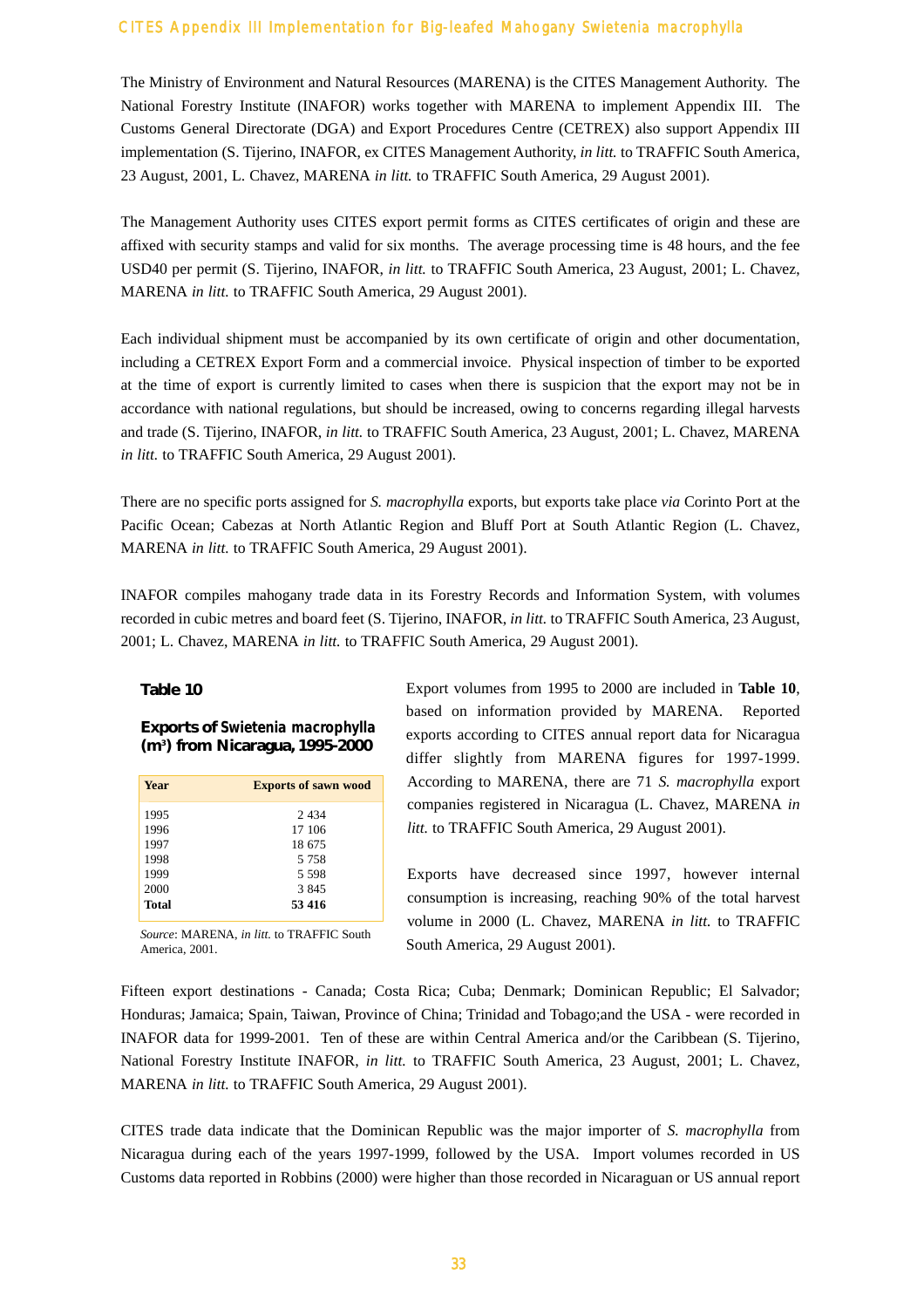data for 1997 and 1998; in 1999, US Customs data were slightly lower than US CITES-reported imports and slightly higher than Nicaragua CITES-reported exports. The main destinations for exports from Nicaragua during 1999 and 2000 were the Dominican Republic, the USA and Spain (L. Chavez, MARENA *in litt.* to TRAFFIC South America, 29 August 2001).

Demand and prices for *S. macrophylla* from Nicaragua have increased, stimulating illegal harvest and trade. Official harvest statistics were not viewed as reflecting total harvest volumes owing to significant illegal harvest rates. Concerns were noted regarding illegal exports to Costa Rica and Honduras, and problems with species identification. Appendix III was not viewed as contributing to a reduction in illegal trade (S. Tijerino, INAFOR, *in litt.* to TRAFFIC South America, 23 August, 2001). According to CITES Authorities, Appendix III has somewhat contributed to reducing illegal trade, however illegal trade still constitutes a major problem for Nicaragua, with estimates that illegal trade accounts for 60% of the total mahogany trade (L. Chavez, MARENA *in litt.* to TRAFFIC South America, 29 August 2001).

#### **P ANAMA**

Panama's CITES Management Authority is the National Authority of the Environment (*Autoridad Nacional del Ambiente*, ANAM).

CITES export permit forms are used as CITES certificates of origin for *Swietenia. macrophylla* exports. These are issued within three to five days of application and are valid for three months. The certificates have an ANAM security seal in addition to the CITES logo (I. Añino, ANAM, *in litt.* to TRAFFIC South America, 21 August 2001).

There are two designated ports for export of *S. macrophylla*, one on the Atlantic Ocean (Cristóbal) and the other on the Pacific Ocean (Balboa). Inspection is carried out on a regular basis. CITES Authorities maintain information about mahogany exports and reforestation, and record trade volumes in cubic metres (I. Añino, ANAM, *in litt.* to TRAFFIC South America, 21 August 2001).

Panama had not provided CITES annual reports for 1997 and 1998 at the time of this analysis, and did not report any *S. macrophylla* exports in their 1999 annual report. US CITES data show the import from Panama of 71m3 in 1998 and 23m3 in 1999.

The Management Authority believes that CITES Appendix III implementation has contributed to *S. macrophylla* conservation, but considers that more human resources are needed for implementation, as well as methods to make procedures less complex and bureaucreatic (I. Añino, ANAM, *in litt.* to TRAFFIC South America, 21 August 2001).

# **V ENEZUELA**

*Swietenia macrophylla* production in Venezuela decreased from an annual average of 18 725m<sup>3</sup> per year during the period 1969-1976 to 9344m3 per year during the period 1984-1988 and then to  $4416m<sup>3</sup>$  per year during the period 1990-1999. Production reached only  $1919m<sup>3</sup>$  in 1999, indicating a decline in the population of the species (Ramirez and Ortegano, MARN, *in litt.* to CITES Secretariat, May, 2001).

*S. macrophylla* exploitation is subject to forestry management plans (ABRAE Forestales) and zoning systems, and is prohibited in protected areas. Reforestation with *S. macrophylla* is promoted through the *Law of Forestry, Soils and Waters*.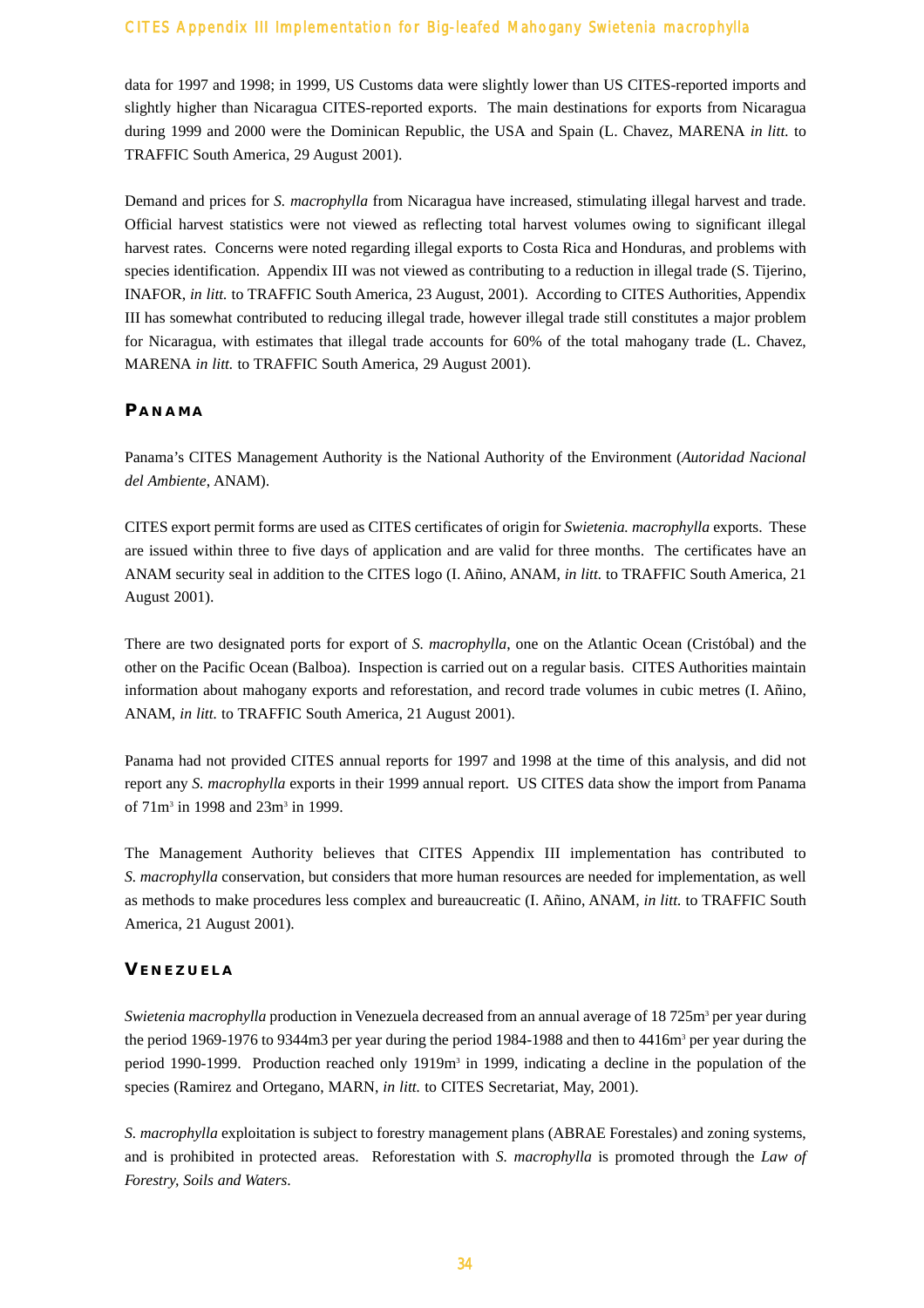The Ministry of Environment and Natural Renewable Resources (MARN), through the General Directorate of Forestry Resources, is the CITES Management Authority for flora. Information related to *S. macrophylla* is managed under the general Forestry Statistics and Administrative Permissions. Timber volumes are measured in cubic metres.

Venezuela now uses CITES export permit forms as CITES certificates of origin, as communicated to the CITES Secretariat in May 1999. The cost of obtaining a certificate of origin is USD18. All shipments are inspected for compliance with phytosanitary and CITES requirements at the time of export or import by staff from the Ministry of Production and Commerce (O. Ortegano Quevedo, Ministry of Environment and Natural Renewable Resources - MARN, *in litt.* to TRAFFIC South America, 21 August 2001)..

The CITES Management Authority reports that *S. macrophylla* is both exported from and imported into Venezuela (O. Ortegano Quevedo, Ministry of Environment and Natural Renewable Resources - MARN, *in litt.* to TRAFFIC South America, 21 August 2001). However, no trade in *S. macrophylla* reported as originating or re-exported from Venezuela was reported in CITES trade data.

International illegal trade is considered by the Management Authority to be a problem for Venezuela. A case concerning one shipment of *S. macrophylla* arriving from Guayaquil, Ecuador without CITES documents has been reported in 2001. The shipment was seized and the case reported to the CITES Management Authority in Ecuador (O. Ortegano Quevedo, Ministry of Environment and Natural Renewable Resources - MARN, *in litt.* to TRAFFIC South America, 21 August 2001).

# **IMPLEMENTATION IN MAJOR CONSUMER COUNTRIES**

#### **USA**

The USA is the world's largest consumer of *Swietenia macrophylla* in international trade, with average annual imports of approximately 100 000m3 , and demand appearing to remain steady. Approximately 90% of *S. macrophylla* imported into the USA originated from South American range States, the remaining 10% coming from Mesoamerican countries (Robbins, 2000). US implementation of the *S. macrophylla* Appendix III listing was reviewed in 2000 as part of a wider TRAFFIC North America study of the US market for this species (Robbins, 2000) and therefore was not repeated during the present study. A summary of information provided by Robbins (2000) and additional information from this latest review of CITES data is summarized below.

Improvements in response to the findings of the 1997 TRAFFIC study were noted, including distribution of and periodic updates to guidelines for CITES implementation to inspection personnel at US ports of entry and exit. Robbins (2000) noted that numerous shipments of *S. macrophylla* were cleared for import in 1997 and 1998 without being accompanied by CITES Certificates of Origin or export permits as recommended by *CITES Resolution Conf. 10.2 (Rev.)*. Discrepancies were found between import data compiled by the US Department of Commerce, Bureau of the Census and those compiled and presented in the US CITES annual report, especially for 1998. These discrepancies could reflect the inclusion in Customs data of imports of other *Swietenia* species and/or goods in addition to those covered by the Convention, e.g. finished products, or other factors. Further research is required to determine the source of such inconsistencies.

There appears to be some confusion with regard to CITES reporting of trade involving the US commonwealth territory of Puerto Rico. Puerto Rico, a US commonwealth territory, was reported as the export destination for 1005m<sup>3</sup>. Although Puerto Rico is covered under the US CITES accession, imports into Puerto Rico are recorded separately within the US annual report from those into the continental USA (C. Hoover, TRAFFIC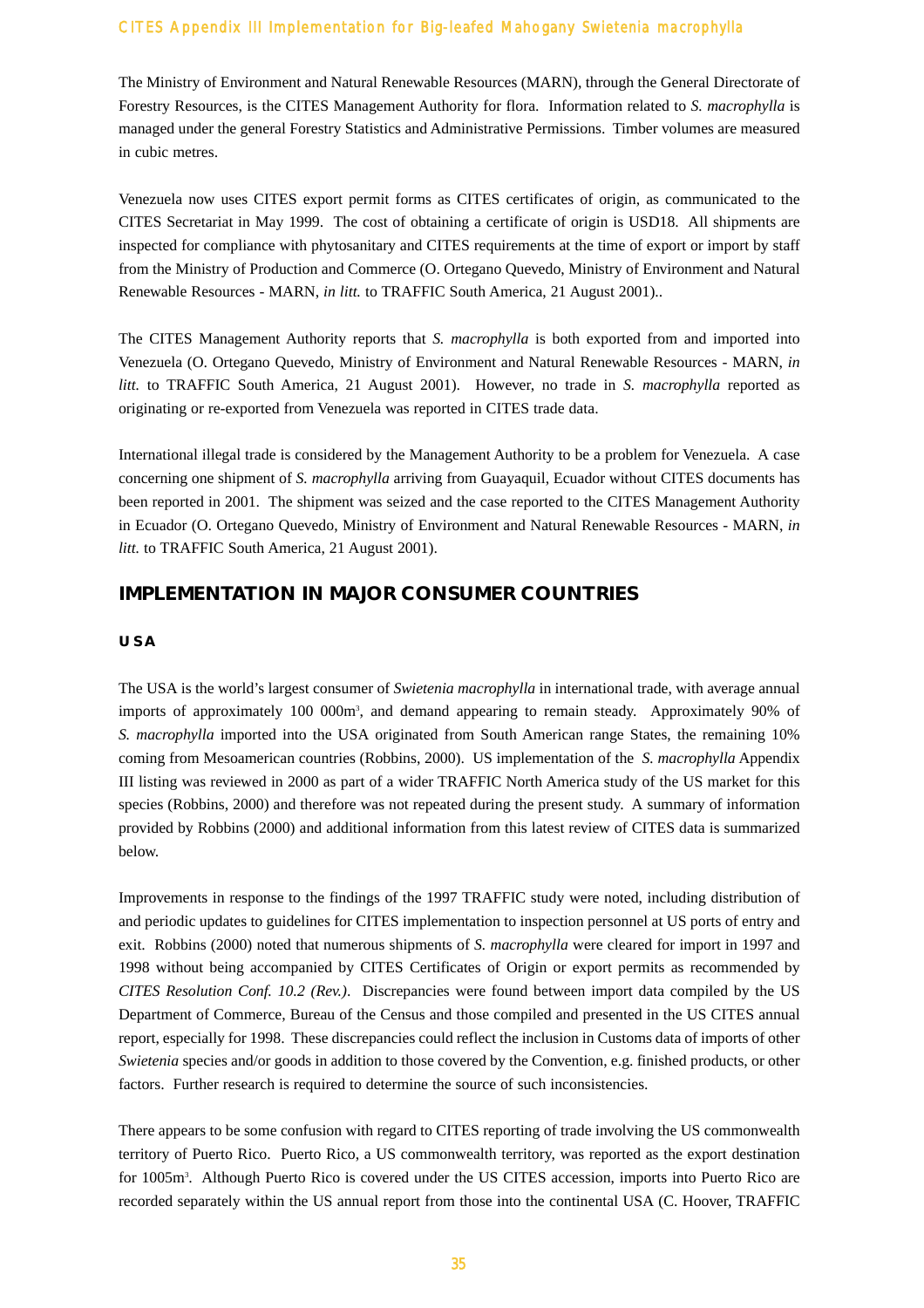North America, *in litt*. to T. Mulliken, TRAFFIC International, 17 August 2001). Such imports should have appeared separately in US CITES data if they were reported by Puerto Rico.

The USA re-exports significant amounts of *S. macrophylla*, with Canada being the main re-export destination. It appears that CITES implementation for re-exports is less comprehensive than implementation with respect to imports. Approximately 90% of the *S. macrophylla* imported into Canada is re-exported from the USA (Gerson, 2000). Canada Customs reported that approximately 30% of the *S. macrophylla* transactions [imports from the USA] reviewed in 1999 lacked accompanying CITES permits. In cases where permits were provided, over half had not been properly validated on export (Canada Customs, 2001).

Among Robbins' conclusions with regard to US Appendix III implementation was the need for more training of Customs brokers with respect to documentation requirements. A further analysis of CITES implementation for re-exports as well as clarification with regard to trade reporting for Puerto Rico would also seem merited.

#### **E UROPEAN UNION**

#### **Introduction**

The EU (formerly the European Economic Community) is the second-largest importer of *Swietenia macrophylla* in international trade. Reported EU import volumes were approximately one-tenth of those of the main importer, the USA. Reported imports increased during the period 1997 to 1999. Among the Member States, the UK, Spain and the Netherlands were the largest importers, although, as is discussed in more detail below, the Netherlands may be a transit/re-export rather than a final destination country.

Internal border controls between EU Member States were largely eliminated on 1 January 1993, the date of completion of the Single Market. As a result, trade in CITES-listed species between individual Member States is not controlled nor reported, with external border controls therefore taking on increased importance. The following information focuses on trade controls by the main EU countries of import, i.e. the UK, the Netherlands and Spain.

#### **Legislation and responsible authorities**

The EU has been seeking accession to CITES as a 'regional economic integration organization' since 1983. However, the amendment allowing such an accession ('Gaborone amendment') has thus far not been ratified. Regulations for the uniform implementation of CITES throughout the EU have been in place since 1 January 1984. There are currently 15 EU Member States, all of which are bound to implement CITES under EU regulations (see below) and all but one, Ireland, are Parties to CITES.

CITES was implemented throughout the EU under *Council Regulation (EEC) No. 3626/82* (3 December 1982) until 1997. Import of CITES Appendix III species required prior grant of an import permit. This regulation was replaced by *Council Regulation (EC) No. 338/97* (9 December 1996), and the advance import permit requirement was replaced by a requirement that importers provide an 'import notification' at the time of import (see below). Annex C of *Council Regulation (EC) No. 338/97*, recently amended by *Commission Regulation (EC) No. 2724/2000* (30 November 2000), mirrors the Appendix III listing, including all populations of *S. macrophylla* in the Americas annotated to include only logs, sawn wood and veneer sheets.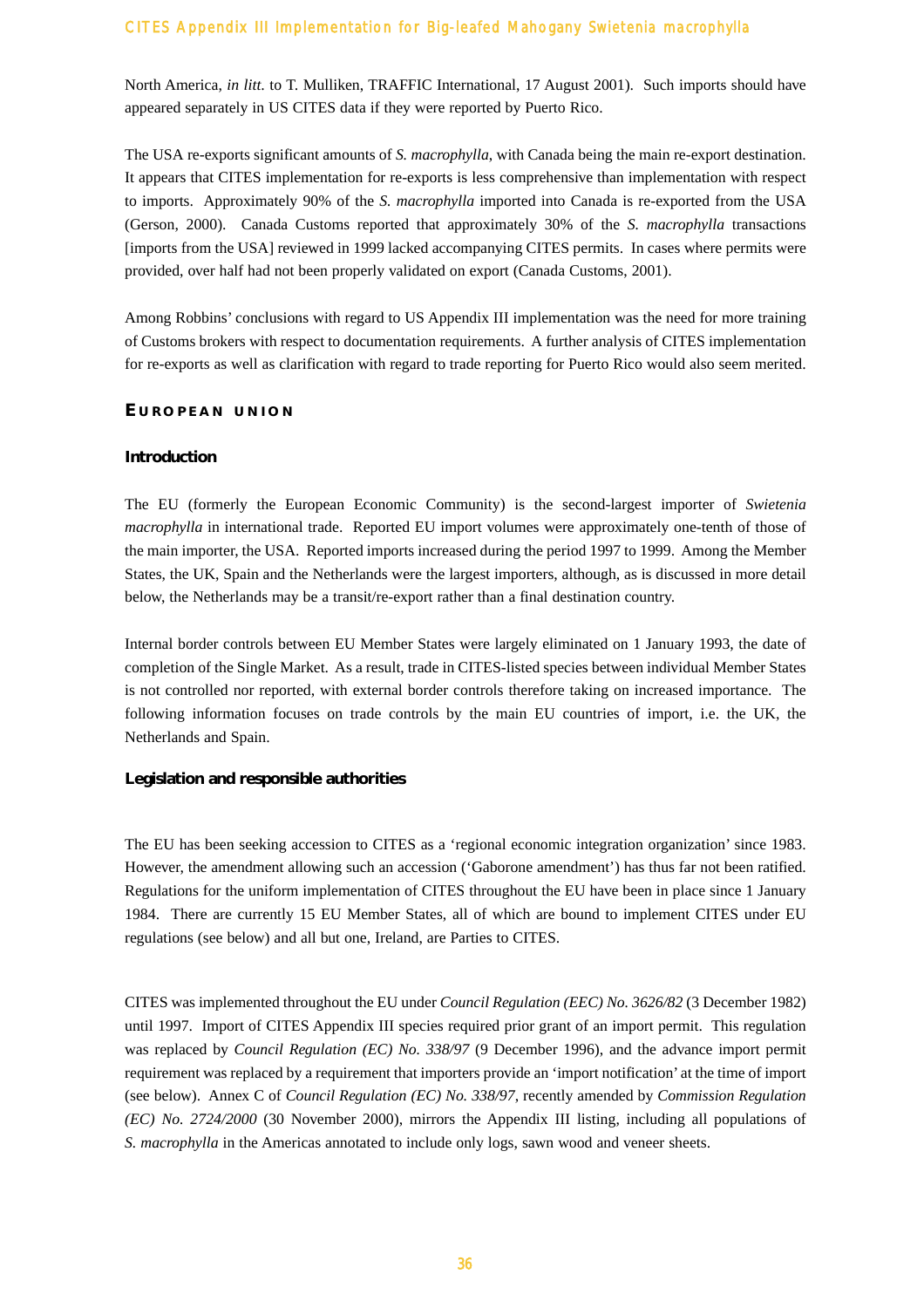Implementation of the Annex C listing is the responsibility of each individual Member State. CITES Management Authorities are responsible for issuing CITES permits and certificates, providing import notification forms, and administering import notifications. Management Authorities are responsible for communication with the European Commission. Customs staff are responsible for inspecting and verifying the contents of shipments and accompanying documentation. CITES Scientific Authorities provide advice on species identification when requested by either Management Authorities or Customs.

Several steps have been taken to facilitate Appendix III implementation in the EU. CITES Management Authority and Customs staff have access to various information sources on CITES-listed timber species, e.g. timber identification sheets within the CITES Identification Manual and the CITES leaflet "CITES and the Wood Products Trade". The Dutch Management Authority produced a timber information sheet and distributed it to known timber importers and the national timber association following the inclusion of the Indonesian population of ramin *Gonystylus* spp. in Appendix III. Spain's CITES Management Authority developed an identification manual for *S. macrophylla* that served as the basis for the CITES identification sheets. They have sent importers a leaflet outlining EU regulations and directing traders to the web-based version of the Identification Manual of CITES-listed Timber Species. The Management Authority has also designed a CD-ROM containing the Identification Manual, which has been sent to the Association of Timber Importers and Exporters.

#### **Import procedures**

Under *Council Regulation 338/97*, import into the Community from a country that has included *S. macrophylla* in Appendix III requires presentation of a CITES export permit. Import from any other range State requires presentation of a Certificate of Origin. The regulation further stipulates that importers complete an import notification form obtained from a CITES Management Authority for presentation upon import along with other documentation.

Upon arrival of a shipment at an EU port of entry, relevant documentation, including CITES permits/certificates and the import notification, must be presented to Customs agents, who check their validity and stamp the documents as cleared for import. Customs retain the original copy of the import notification and CITES export document and forward them to the Management Authority. Copies of both documents are given to the importer.

Dutch Customs do not physically inspect shipments as long as all accompanying documentation looks correct (M. Kloppenburg, Dutch Customs, pers. comm to K. Berkhoudt, TRAFFIC Europe, 10 September 2001). UK Customs do not routinely inspect such shipments, prioritising inspection based on an estimation of the risk of illegal trade, and focusing primarily on trade involving Annex A (and then Annex B) species (C. Miller, Policy, Business Services and Taxes, HM Customs and Excise, *in litt*. to S. Pendry, TRAFFIC International, 17 August 2001).

In contrast to the Netherlands and the UK, Spain's CITES Management Authority has inspectors in Customs ports of entry who inspect both documents and the items to be imported. Spain's Management Authority noted that CITES Inspectors sometimes have difficulties with identification of timber species, in which case they send samples to experts for identification. Following confirmation of the shipment's contents, CITES Inspectors issue a "Document of Inspection for Protected Species" for shipments cleared for import. Import notifications are subsequently stamped as cleared for entry by Customs after completion of Custom procedures (M. Núñez, CITES Management Authority of Spain, *in litt.* to K. Berkhoudt, TRAFFIC Europe, 20 August 2001).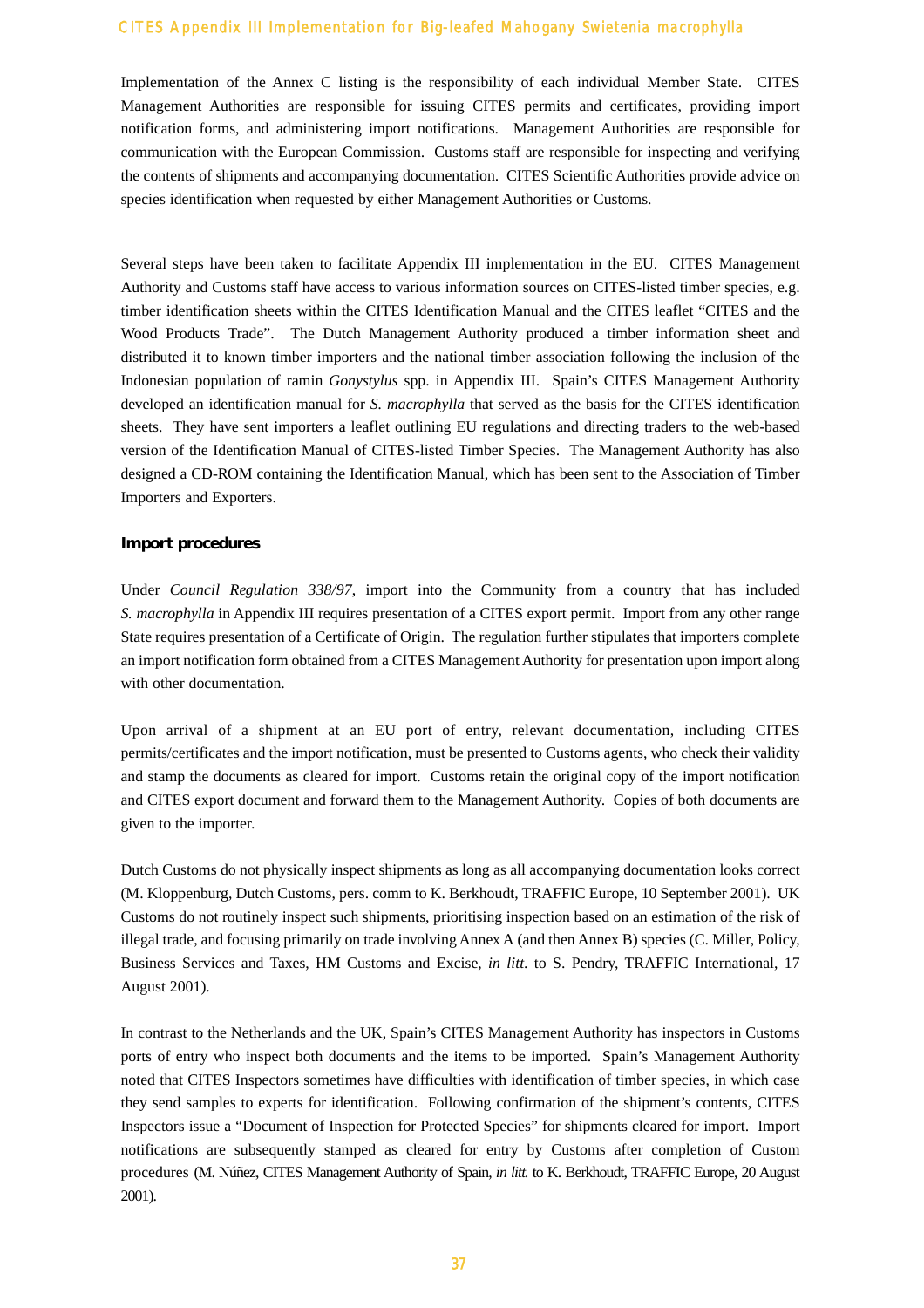In keeping with the conditions of the Single Market, a shipment destined for an EU Member State can be presented for import at any EU port of entry. All shipments must go through official Customs procedures at the first point of entry into the EU, after which they can continue on their journey to their final destination. For example, a shipment of *S. macrophylla* for which CITES export permits or Certificates of Origin indicate the UK as the country of import can enter the EU *via* the Netherlands. There is some confusion regarding accepted procedures and CITES annual reporting in such cases, however.



**Planks sawn from young trees, in Cochabamba, Bolivia**

According to the Dutch Management Authority, documents received for shipments destined for countries other than the Netherlands according to accompanying export permits are forwarded on to the Dutch Management Authority, who in turn forwards them on to the Management Authority of the final destination country (J. Bos, CITES Bureau LASER Zuidwest, *in litt.* to K. Berkhoudt, TRAFFIC Europe, 15 August 2001). It was their view that the shipment should be recorded in the annual report of the country of import as stated on CITES export permits, i.e. the final destination country. However, it appears that these procedures were not being

followed. The UK Management Authority was not aware of having received any documents from the Netherlands or any other EU country with respect to *S. macrophylla* imports destined for the UK (A. Thrift, Wildlife Licensing and Regulation Service, Department for Environment, Food and Rural Affairs, *in litt*. to S. Pendry, TRAFFIC International, 6 September 2001). Furthermore, the Dutch Management Authority provided copies of import notifications for shipments for which export permits showed other destination countries for inclusion in their annual report. UNEP-WCMC staff, who compile Dutch annual report data for *S. macrophylla* based on copies of import notifications provided to them by the Dutch CITES Management Authority for this purpose, have considered the Netherlands to be the country of import in such cases, as reflected in CITES annual report data.

The UK Management Authority was of the understanding that the final destination information is not considered a requirement for reporting on import notifications, the key point being that checks were undertaken at the point of entry. Neither the UK CITES Management Authority nor UK Customs were aware of any shipments being presented for entry into the EU via the UK for which export permits/certificates indicated another EU country as the final destination (A. Thrift, Wildlife Licensing and Registration Service, Department for Environment, Food and Rural Affairs, *in litt*. to S. Pendry, TRAFFIC International, 6 September 2001).

Further clarification was sought from the European Commission, which noted that under the Single Market, the EU should be considered the country of import, however until such time as the EU becomes a CITES Party, that the final destination country as identified on CITES permits should be considered the country of import, and trade reported accordingly (D. Morgan, European Commission, pers. comm. to K. Berkhoudt, TRAFFIC Europe, 10 September 2001).

From a CITES standpoint, EU import procedures as currently implemented could be viewed as a change in the country of import. Such changes are specifically allowed for timber under *Resolution Conf. 10.2 (Rev.)*, with the proviso that all changes of destination are reported to both the CITES Secretariat and the country of export. It is unclear whether this is similarly applicable to Certificates of Origin issued for Appendix III species, but as the three main exporting countries now use CITES export permits and have included their *S. macrophylla* populations in Appendix III, this would seem to be a moot point. The CITES Secretariat reports that they are not aware of any such notifications having been received to date, although they are aware of this situation (G. van Vliet, CITES Secretariat, *in litt*. to T. Mulliken, TRAFFIC International, 15 August 2001).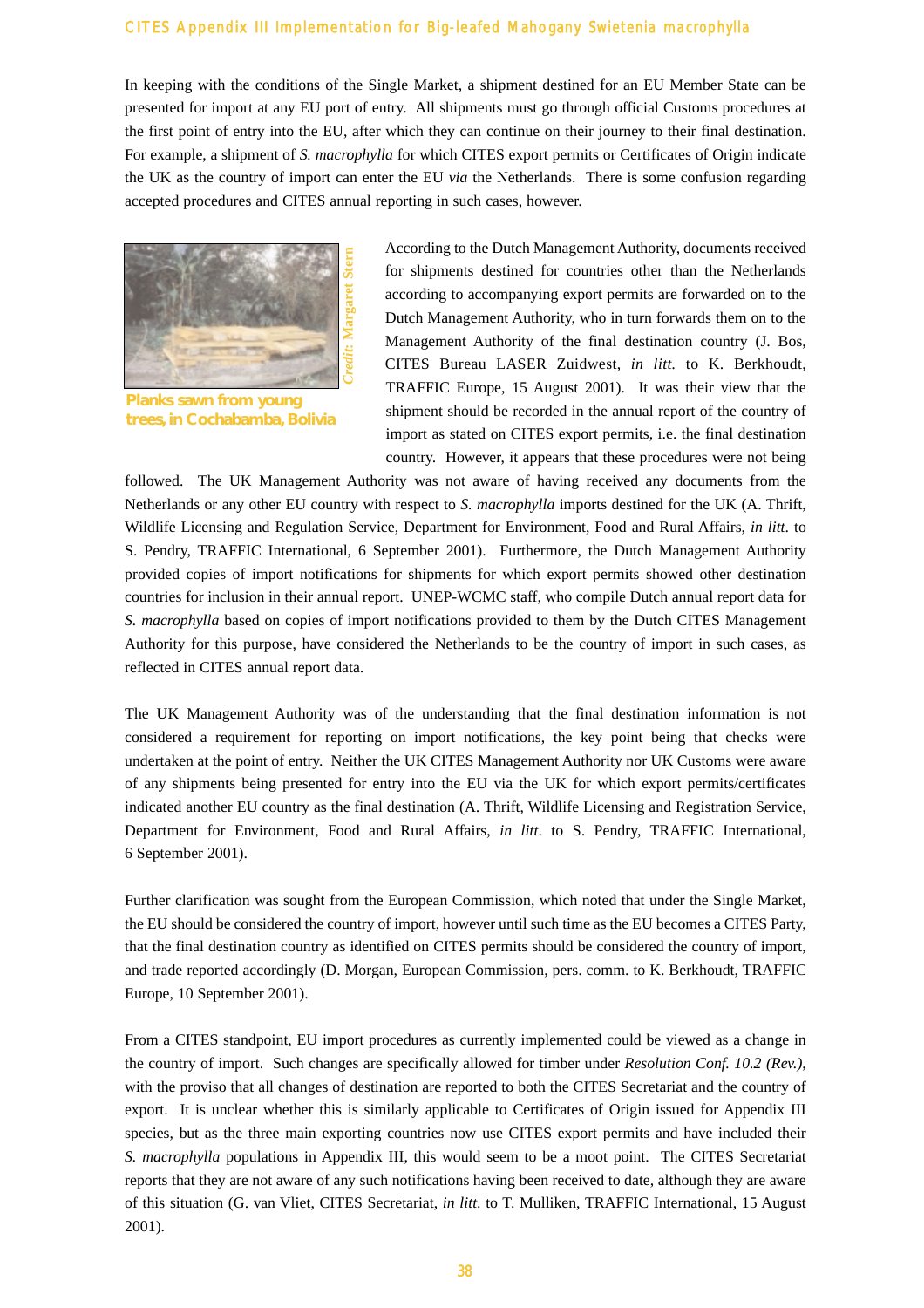A review of import notifications for the Netherlands also indicated the issuance of export permits for which the country of import was specified as the Netherlands, but for which the final destination was another country, e.g. Denmark. As will be discussed in more detail below, changes such as these and those noted above complicate CITES trade data analysis and assessment of European consumer markets for *S. macrophylla.*

CITES Appendix III implementation for *S. macrophylla* and other timber species will be discussed during the EU Enforcement Working Group meeting in December 2001.

#### **Re-exports**

In keeping with the conditions of the Single Market, reexports of *S. macrophylla* within the EU are not controlled or monitored, and there is no documentary evidence of this trade. Traders seeking to re-export timber to a country outside the EU must first acquire a CITES re-export certificate and such certificates are only issued following confirmation that the specimens to be re-exported were legally imported into



**Sign outside an unofficial carpenter's workshop in Puerto Aurora, Bolivia**

the EU. Re-exporters who were the original importers must present a copy of the import notification. If the re-exporter is not the original importer, the receipt showing proof of purchase has to be presented instead. If the re-exporter bought the specimens in another Member State, the Management Authority of the re-exporting country must contact the Management Authority of the country where the specimens were purchased in order to confirm that the specimens have been imported legally and to obtain the information necessary to issue a re-export certificate.

#### **Annual reporting**

CITES annual report data for *S. macrophylla* are compiled by Management Authorities in several ways. In the UK, information from import notifications is entered into an electronic database known as UNICORN. In Spain, the Management Authority maintains a database with the information on all import notifications presented (M. Núñez, CITES Management Authority of Spain, *in litt.* to K. Berkhoudt, TRAFFIC Europe, 20 August 2001). As noted above, the Netherlands provides copies of import notifications to UNEP-WCMC for entry into the CITES trade database and subsequent inclusion in the Dutch annual report (J. Bos, CITES Bureau LASER Zuidwest *in litt.* to K. Berkhoudt, TRAFFIC Europe, 15 August 2001).

#### **Trade volumes**

According to CITES trade data, the UK, the Netherlands and Spain imported over 5000m3 of *S. macrophylla* from 1997-1999 (**Table 11**). Comparison of these data with imports reported by, and exports reported to, individual EU Member States can be found in **Table 2**.

As explained in the methods section, gross trade data are somewhat misleading, as shipments exported in one year but not imported until the next will often be counted twice, as will those for which the country of import is other than that declared on export permits (see below).

Gross trade data indicate that imports into the EU are increasing, the most significant rise being from 1997 to 1998. It is possible that some of this increase represents more comprehensive trade reporting rather than an increase in actual import volumes, including the reporting of export destinations by Brazil, the main source of *S. macrophylla* imported into the EU, beginning in 1998.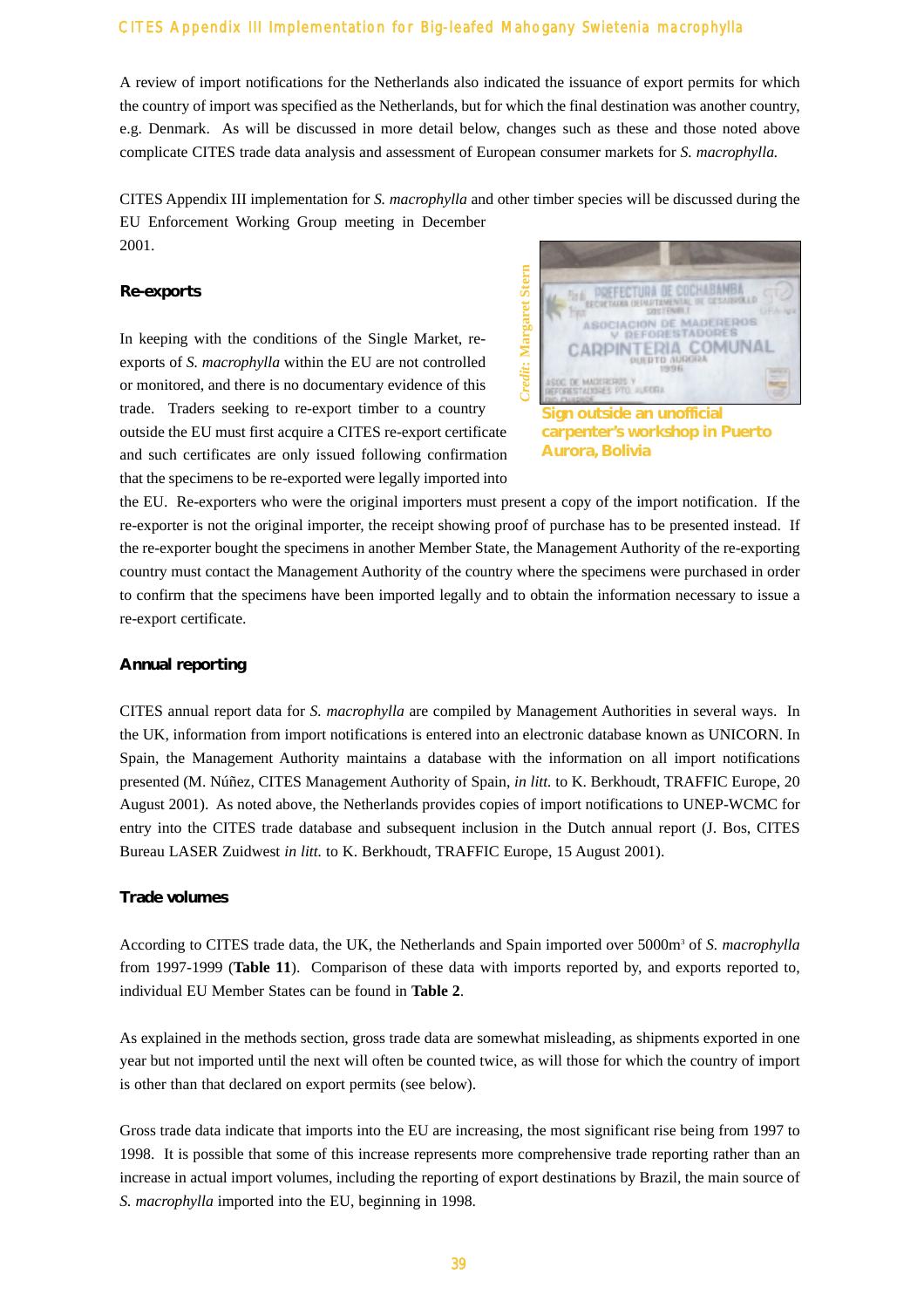#### **Table 11**

| 1997     | 1998           | 1999           | <b>Total</b> |
|----------|----------------|----------------|--------------|
|          |                |                |              |
| 1676     | 4 1 6 7        | 5 0 7 8        | 10 921       |
| 825      | 2 3 9 2        | 2 0 3 4        | 5 2 5 1      |
| 537      | 1685           | 2819           | 5 0 4 1      |
| 254      | 871            | 522            | 1 647        |
| 1 1 4 6  | 310            | 145            | 1 601        |
| 687      | 207            | 412            | 1 3 0 6      |
| 582      | 361            | 89             | 1 0 3 2      |
| 115      | 18             | 205            | 338          |
| $\theta$ | 315            | $\overline{2}$ | 317          |
| $\Omega$ | 140            | 129            | 269          |
| 201      | 32             | 32             | 265          |
| $\Omega$ | 34             | 182            | 216          |
| $\Omega$ | $\overline{0}$ | 54             | 54           |
| 6 0 23   | 10 532         | 11 703         | 28 25 8      |
|          |                |                |              |

#### **Gross imports of** *Swietenia macrophylla* **(m3 ) into the EU, 1997-1999**

*Source*: CITES annual report data compiled by UNEP-WCMC.

Although it appears that the role of the Netherlands as a consumer country is growing, the review of import data for 1999 provided below indicates that this country serves more as an entry point for *S. macrophylla* destined for elsewhere in the EU. On the other hand, UK imports may be higher than indicated by gross trade data, as numerous shipments exported to the Netherlands are apparently destined for the UK.

Reported exports of *S. macrophylla* to the Netherlands exceeded reported import volumes by that country during 1998 and 1999, possibly indicating that not all shipments are being declared and/or identified upon import, or that permits were issued in range States but not used. UK-reported imports of the species were higher than reported exports of the same to that country during 1998, possibly indicating the import in 1998 of shipments exported during 1997, although this requires further review. The situation is the reverse for 1999. Import volumes reported by Spain closely matched export volumes reported to this country during both 1998 and 1999. Higher gross trade figures for both years indicate reporting discrepancies, however. Neither Austria nor Finland, both reported destinations for relatively small amounts of *S. macrophylla*, recorded any imports from 1996-1999.

As indicated above and explained in more detail below, it is difficult to ascertain the import volumes of individual EU Member States from CITES trade data, owing to the fact that the country of entry into the EU, rather than the final import destination has been recorded in EU Member State annual reports in some cases. To get a clearer idea of trade volumes and routes, export permit data available for trade from Brazil for 1999 were compared with corresponding import permit data provided in the annual reports of Germany and the Netherlands. Permit number information was not included in UK CITES annual reports and therefore this could not be analysed in the same way. Exports from Bolivia to the EU were relatively small, and those from Peru to the EU were not recorded in Peru's CITES annual reports, precluding analysis of trade from these countries.

#### **Reported trade in** *S. macrophylla* **from Brazil to the EU**

A comparison of EU annual report data for 1999 with Brazil's export permit data and information contained on 1999 import certificates provided by the Dutch CITES Management Authority to UNEP-WCMC showed the following: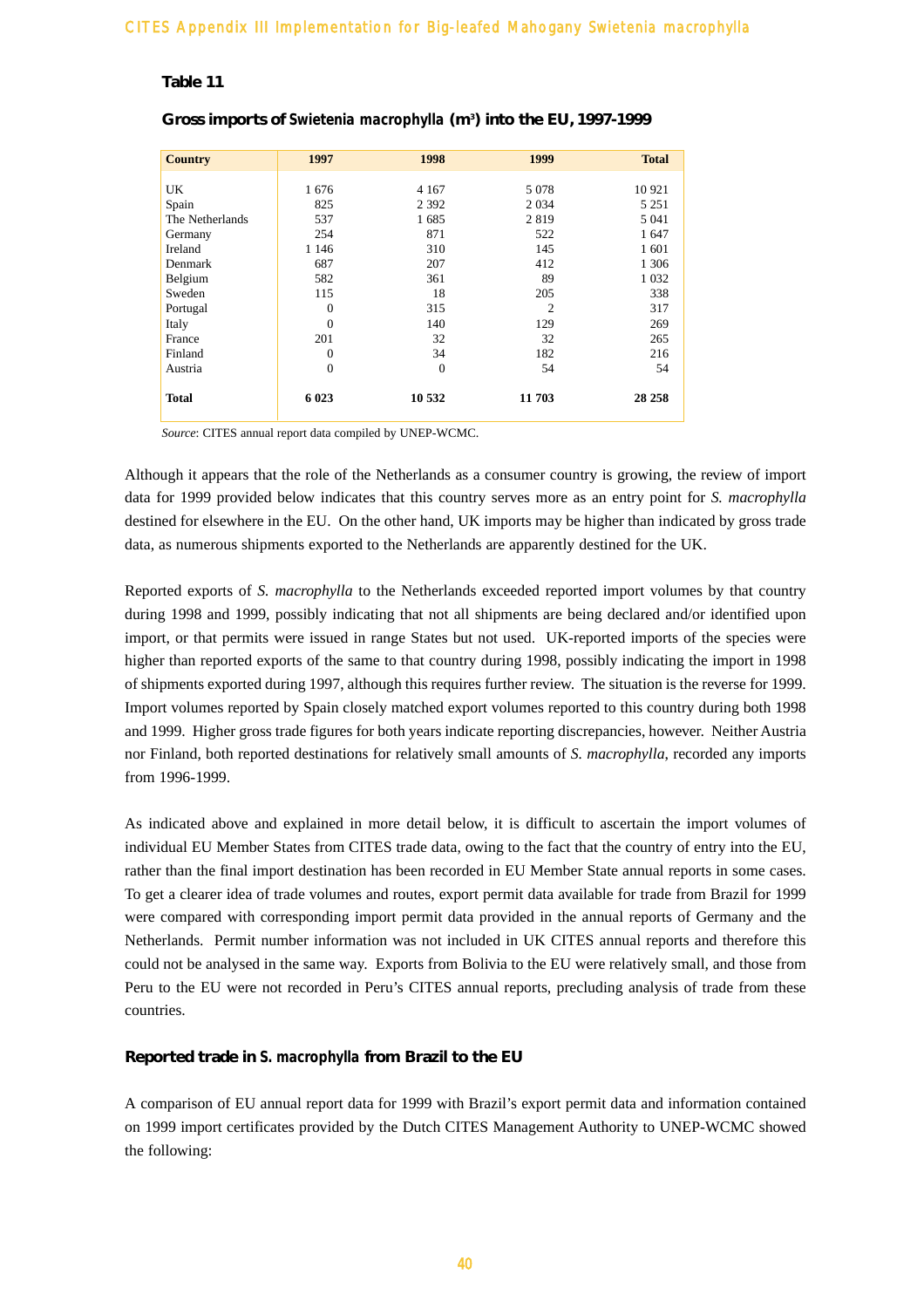- Importers for each of the shipments imported into the Netherlands appear to have been based in countries other than the Netherlands, i.e., the importer addresses were not in the Netherlands
- 11 shipments (111m<sup>3</sup>) reported by Brazil as exported to the UK were imported into the Netherlands, Dutch import certificates indicating they were imported by importers based in the UK
- three shipments  $(21m<sup>3</sup>)$  reported by Brazil as exported to Sweden were imported into the Netherlands
- · two shipments (280m3 ) reported by Brazil as exported to Belgium (in 1998) were imported into the Netherlands in 1999, Dutch import certificates indicating they were imported by importers based in the UK
- two shipments (25m<sup>3</sup>) reported by Brazil as exported to Germany were reported as imported by Denmark
- one shipment (76m<sup>3</sup>) reported by Brazil as exported to the Netherlands was reported as imported by Germany
- <sup>•</sup> 12 shipments (1342m<sup>3</sup>) reported by Brazil as exported to the Netherlands were imported into the Netherlands, Dutch import certificates indicating they were imported by importers based in the UK
- five shipments (176m<sup>3</sup>) reported by Brazil as exported to the Netherlands were imported into the Netherlands, Dutch import certificates indicating they were imported by importers based in Denmark

Total imports reported by the UK for 1999 amounted to 3638m<sup>3</sup>. Revised import figures for the UK and the Netherlands were calculated based on the assumption that the final destination for the *S. macrophylla* entering the EU via the Netherlands was the importer address included on import notifications. According to such an assumption, the amount of imports climbs to 5371m3 with the addition of the 1733m3 imported *via* the Netherlands. By contrast, subtracting the volume of *S. macrophylla* imported into the Netherlands but apparently destined for other countries (1909m<sup>3</sup>) from reported imports by the Netherlands (1909m<sup>3</sup>) indicates that all of the *S. macrophylla* reported into the Netherlands may have been destined for other countries.

#### **Conclusions**

The EU is a significant importer of *S. macrophylla*, although the role of individual Member States is unclear. Available trade data indicate that import reporting into the EU is not comprehensive. Information provided by Management Authorities of the two main countries of import indicating that physical inspection of shipments is not undertaken routinely. A more detailed review of CITES Appendix III implementation and trade within the EU will be required to determine the level of compliance and the size of markets within individual Member States. Issues that might be considered during discussions of EU Appendix III implementation scheduled for December include physical inspection rates, communication among Management Authorities and CITES annual reporting.

#### **D OMINICAN REPUBLIC**

The Dominican Republic has only recently assumed a major role in the international trade in *Swietenia macrophylla*. CITES annual report data indicate that the Dominican Republic surpassed the UK as the secondlargest importer of *S. macrophylla* in 1997, with the USA currently providing the only larger export market for this species.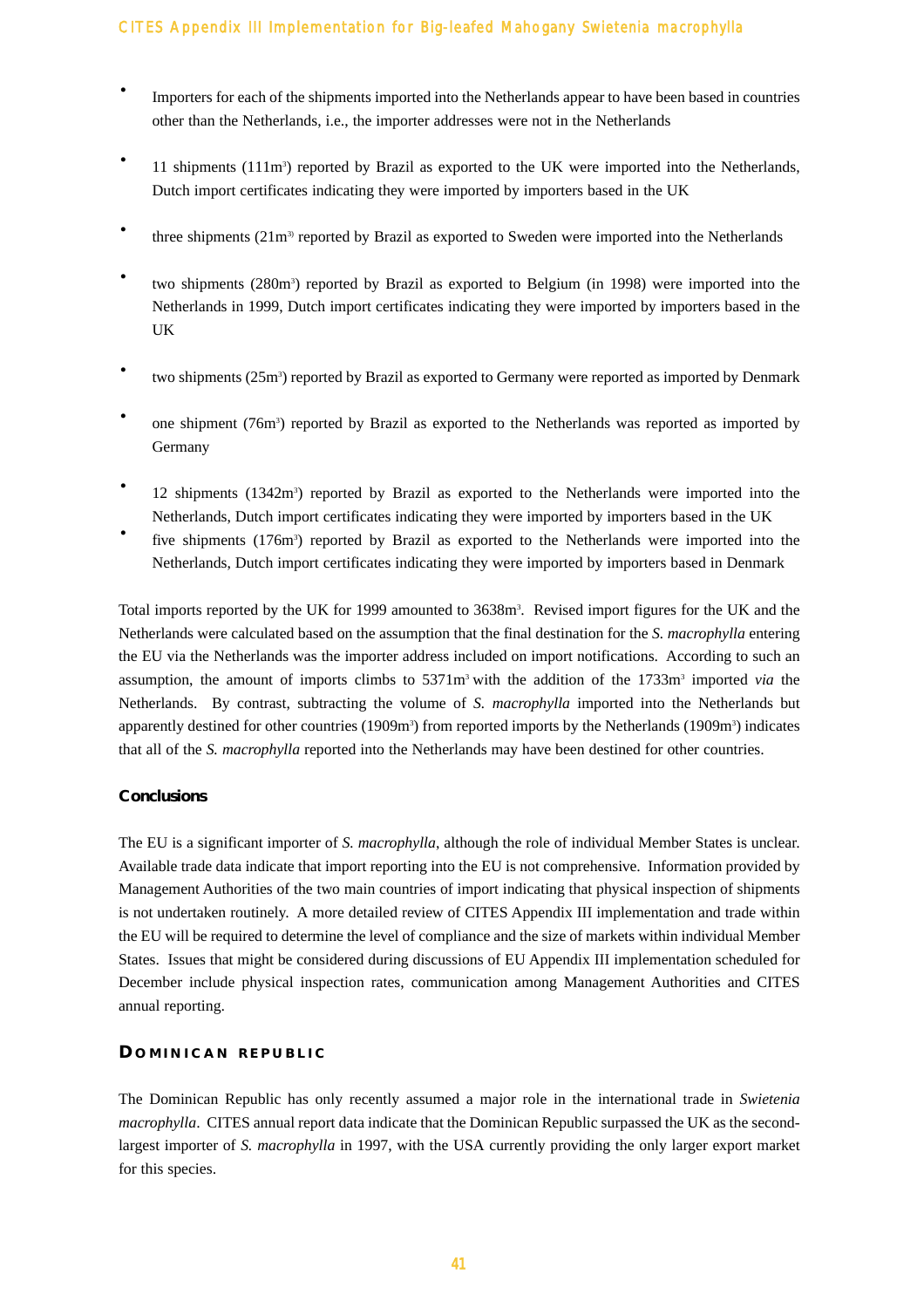Import trends can be analysed based on export data from Brazil, the main source of mahogany imported into the Dominican Republic. According to data provided by the Brazilian Institute for the Environment and Renewable Resources (IBAMA), Brazil's exports to the Dominican Republic increased from 130m<sup>3</sup> in 1992 to 10 693m<sup>3</sup> in 1996 and 19 818m<sup>3</sup> in 1999, a rise of approximately 85% during the four-year period. Brazilian exports to the Dominican Republic declined by approximately 75% in 2000, however, to 5188m3. Exports of *S. macrophylla* to the Dominican Republic to Peru followed a similar trend.

CITES is implemented under *Law 64* (2000), with the Wildlife and Biodiversity Directorate of the Ministry of the Environment and Natural Resources serving as the CITES Management Authority. It was not until 1999 that the Management Authority became aware of *S. macrophylla* imports (B. Santana, Ministry of the Environment and Natural Resources, *in litt.* to TRAFFIC South America, 2 September 2001). As a result, prior to 2000, import controls were limited to those required by port authorities, the Forestry General Directorate and the Department of Phytosanitary Inspection (Sanidad Vegetal), under the Ministry of Agriculture. These agencies were unaware of CITES requirements and did not require presentation of or review of CITES certificates of origin or export permits (B. Santana, Ministry of the Environment and Natural Resources, *in litt.* to TRAFFIC South America, 16 August, 2001).

TRAFFIC South America informed the CITES Management Authority that range countries were reporting exports of *S. macrophylla* to the Dominican Republic, and noting that corresponding imports were not appearing in the Dominican Republic's CITES annual reports in 1999 (X. Buitrón, TRAFFIC S.A., *in litt.* to Ramón Oviedo, Ministry of Agriculture, 14 September 1999). CITES authorities subsequently started communicating with port authorities and other institutions responsible for controlling trade in ports, and advising them of document requirements for *S. macrophylla* imports. Communications were also initiated with the Timber Importers Association (B. Santana, Ministry of the Environment and Natural Resources, *in litt.* to TRAFFIC South America, 16 August, 2001).

CITES certificates of origin and export permits were first reviewed by the Management Authority in 2000 (B. Santana, Ministry of the Environment and Natural Resources, *in litt.* to TRAFFIC South America, 2 September 2001). Shipments arriving in port are inspected occasionally. Trade volumes are recorded in cubic metres and board feet (B. Santana, Ministry of the Environment and Natural Resources, *in litt.* to TRAFFIC South America, 16 August, 2001), and trade data will be included in CITES annual reports as of 2000.

CITES trade data provided by exporting Parties show that 27 440m3 of *S. macrophylla* were exported to the Dominican Republic from 1997 to 1999. However, exports to the Dominican Republic recorded in data provided by Brazil's CITES Management Authority (IBAMA) for the same period reach 46 915m<sup>3</sup>. The discrepancy may reflect in part the lack of destination information provided in Brazil's CITES annual report for 1997.

Most of the imported mahogany is used for decorating luxurious houses and tourism infrastructure, as well as for carving high-value furniture (B. Santana, Ministry of the Environment and Natural Resources, *in litt.* to TRAFFIC South America, 20 August, 2001). Little information was available regarding re-exports, although there are indications that more highly processed mahogany products are exported. No CITES certificates of re-export have been issued thus far, however these would not be required for mahogany products not covered under the existing listing.

Illegal trade is not considered to constitute a major problem in the Dominican Republic, however, some irregularities have occurred according to CITES Authorities: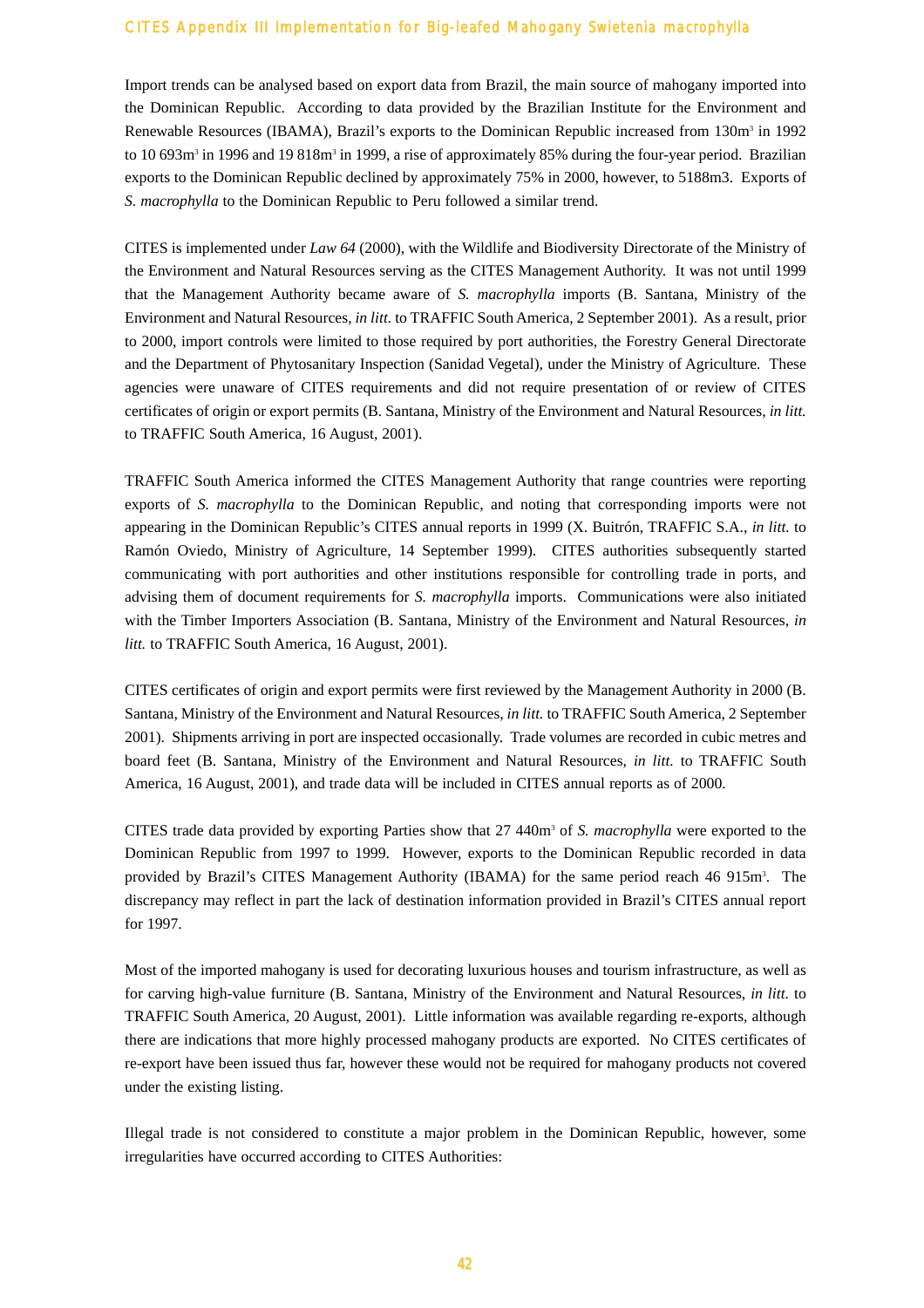- Foreign companies import mahogany directly to Dominican Republic ports without going through their countries
- Large mahogany loads arrive at Dominican Republic ports, only part of them is disembarked and the rest goes to another country
- · Shipments have arrived in the Dominican Republic without required CITES documentation; when CITES Authorities request them, companies argue that they were not informed about CITES and its requirements. CITES Authorities have denied imports in these cases.

(B. Santana, Ministry of the Environment and Natural Resources, *in litt.* to TRAFFIC South America, 16 August, 2001; B. Santana, Ministry of the Environment and Natural Resources, *in litt.* to TRAFFIC South America, 20 August, 2001).

The above is believed to indicate that the Dominican Republic may not be the final destination for some of the shipments reported as exported to this country by countries of export. National and foreign importing and exporting companies are involved in these irregularities (B. Santana, Ministry of the Environment and Natural Resources, *in litt.* to TRAFFIC South America, 16 August, 2001; B. Santana, Ministry of the Environment and Natural Resources, *in litt.* to TRAFFIC South America, 20 August, 2001).

CITES Appendix III has been difficult to implement due to importers resistance to this regulation. For them, Appendix III is considered a trade barrier in terms of time and additional costs. Nevertheless, management aspects have been improving and all sectors involved have been collaborating in this regard. More human resources are required for an effective and permanent trade control in ports (B. Santana, Ministry of the Environment and Natural Resources, *in litt.* to TRAFFIC South America, 16 August, 2001).

# **IMPLEMENTATION IN ARGENTINA, CHILE AND CUBA**

#### **A RGENTINA**

While not a range State for *Swietenia macrophylla*, as reported previously in Buitrón and Mulliken (1997), this species is both imported into and re-exported from Argentina, where it is used in furniture manufacture.

Appendix III is implemented by the Secretariat of Sustainable Development and Environmental Policy (*Secretaría de Desarrollo Sustentable y Politica Ambiental*), one of Argentina's two CITES Management Authorities, in conjunction with Customs (D. Ramadori, *Secretaría de Desarrollo Sustentable y Política Ambiental*, *in litt.* to TRAFFIC South America, 15 August, 2001).

Trade data for mahogany are included within general import/export statistics, and are recorded in cubic metres. Data for 1998 show the import of 7331 m<sup>2</sup> of laminated mahogany from Bolivia and 16.5m<sup>3</sup> of wood strips from Brazil (D. Ramadori, *Secretaría de Desarrollo Sustentable y Política Ambiental*, *in litt*. to TRAFFIC South America, 1999). Corresponding CITES export data for 1998 show the export to Argentina. CITES trade data similarly show exports to Argentina during 1997 and 1999 - of 755m<sup>3</sup> of sawn wood from Bolivia, and 261m3 of sawn wood plus 16m2 of veneer from Brazil. However, no imports were recorded in Argentina's CITES annual reports for these or any other years.

*S. macrophylla* imports into Argentina, mainly from Bolivia, are not controlled or recorded by the Management Authority. Customs offices are not providing documentation regarding *S. macrophylla* import volumes to the Management Authority. Illegal trade with neighbouring countries is considered a significant problem (D. Ramadori, *Secretaría de Desarrollo Sustentable y Política Ambiental*, *in litt.* to TRAFFIC South America, 15 August, 2001).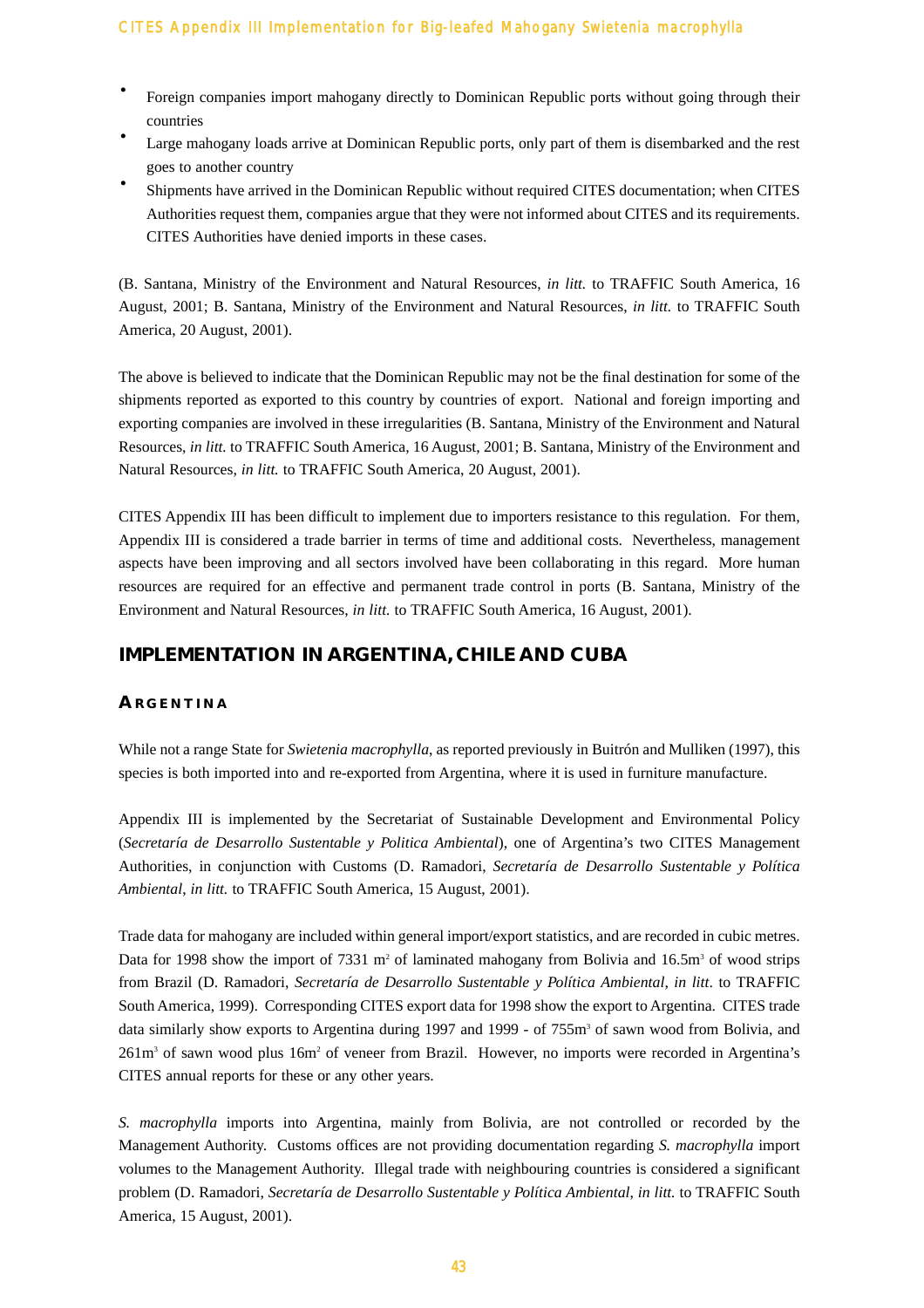# **C HILE**

CITES is implemented under *Decree No. 873*, 1975. The CITES Management Authority is the National Forestry Corporation (*Corporación Nacional Forestal*, CONAF). According to CONAF, there are no records of the import of *Swietenia macrophylla* timber or finished goods into Chile, nor of re-exports (F. Olave, CONAF, *in litt.* to TRAFFIC South America, 17 August 2001). CITES trade data indicate that *S. macrophylla* originating from Bolivia and Brazil was exported to Chile in 1997 (43m<sup>3</sup>), 1998 (77m<sup>3</sup>) and 1999 (58m<sup>3</sup>).



**Illegally produced mahogany planks in Puerto Villarroel, Bolivia**

Further research is required with regard to the trade between Chile and neighbouring countries.

### **C UBA**

Cuba was one of the top five export destinations for which no imports were reported for 1997 to 1999 according to CITES trade data. Exports to Cuba were reported by Mexico and Nicaragua, with exports of 832m<sup>3</sup>  $(1997)$ , 458m<sup>3</sup> (1998) and 225m<sup>3</sup>(1999), totalling 1515m<sup>3</sup> for the period analysed. No imports from Cuba were reported by other Parties.

The National Forestry Service, Servicio Estatal Forestal, within the Ministry of Agriculture, is responsible for managing and controlling

*Swietenia macrophylla* harvest and trade. The Centre of Environmental Management and Inspection, *Centro de Gestión e Inspección Ambiental*, at the Ministry of Science, Technology and the Environment, *Ministerio de Ciencia, Tecnología y Medio Ambiente*, Cuba's CITES Management Authority, has not been informed about any *S. macrophylla* imports and there are no trade data available regarding the species (S. Alvarez, Ministry of Science, Technology and the Environment, *in litt.* to TRAFFIC South America, 22 August 2001).

Further research is required to document Cuba's *S. macrophylla* imports, however based on present information, it would appear that CITES Appendix III is not yet being implemented for this species in this country.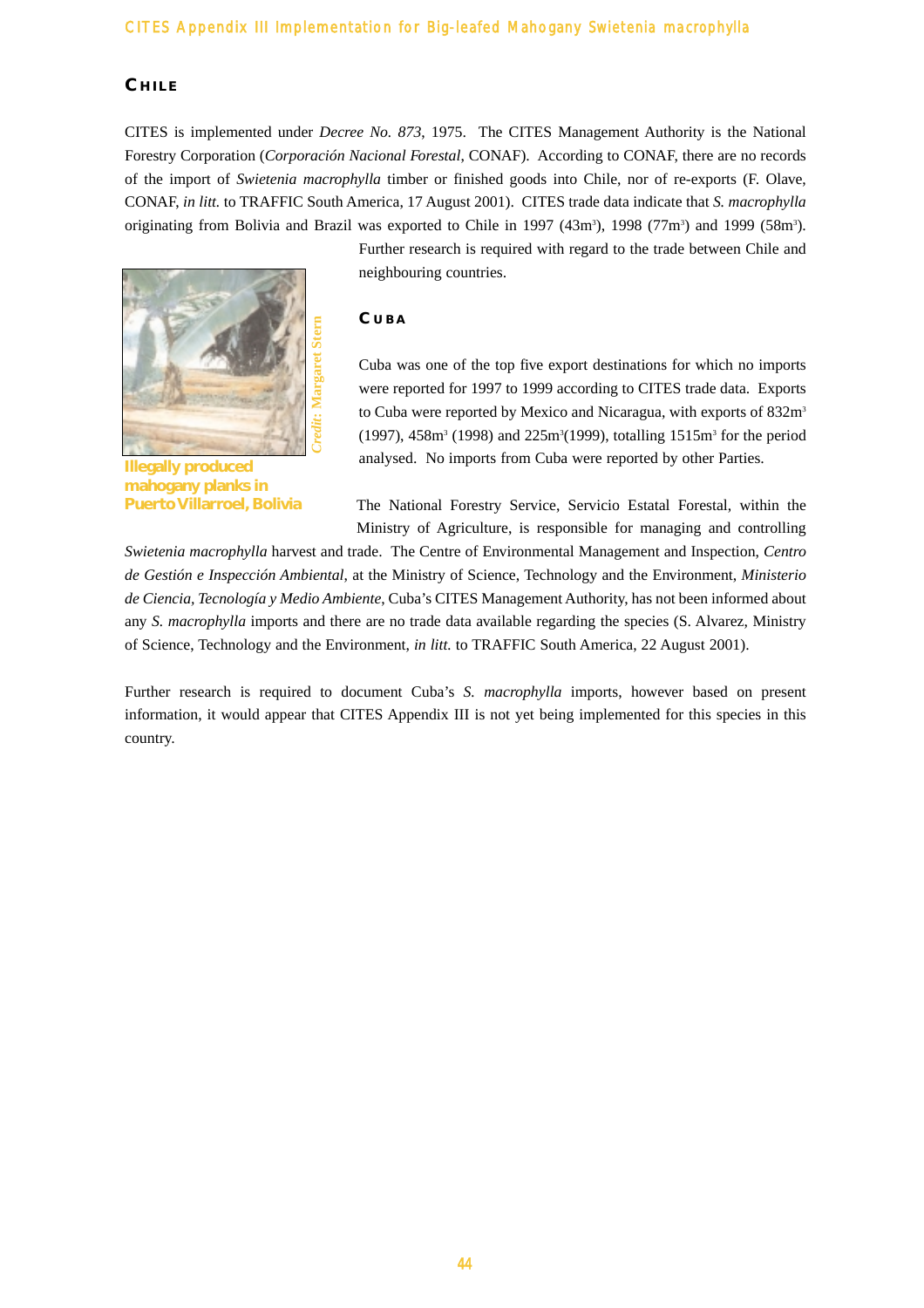# **CONCLUSIONS AND IDENTIFICATION OF AREAS MERITING FURTHER REVIEW AND/OR ACTION**

Big-leafed Mahogany *Swietenia macrophylla* has been included in CITES Appendix III for nearly six years. Much has changed with respect to the harvest and trade of this species and the implementation of the Appendix III listing since Costa Rica first included this species in Appendix III in 1995. Five other countries have joined Costa Rica in specifically listing their *S. macrophylla* populations in Appendix III. This includes the three

Parties historically exporting the largest volumes of timber of this species, Bolivia, Brazil and Peru, as well as Colombia and Mexico. Most if not all range States and several consumer countries have also taken specific steps to implement the listing.

The full impact of the CITES Appendix III listing itself is difficult to assess, as changes to legislative structures and control mechanisms governing the harvest and trade of *S. macrophylla* reflect a response to a combination of factors, of which the listing is just one. These include local and



**Workers at a mahogany sawmill**

national level concerns about the status of this species, and CITES processes other than Appendix III, e.g. government responses to Appendix II listing proposals, meetings of the CITES Timber Working Group and the first meeting of the Mahogany Working Group. Nevertheless, it is possible to draw some general conclusions about implementation of the listing thus far, to note the perceptions of the listing of several range State CITES Management Authorities, and to highlight areas where further research and/or actions might be warranted.

It is clear that the international trade in *S. macrophylla* is both better controlled and monitored in most range and consumer countries than it was prior to the listing of the species in Appendix III. Concerns remain regarding the impact of current trade volumes on remaining wild stocks and illegal harvests in range countries. Control of cross-border trade between range States and from range States to neighbouring countries lacking native stocks of *S. macrophylla* also continues to be problematic.

#### **CHANGES IN REPORTED TRADE VOLUMES**

The quality of CITES trade data have improved significantly since the Appendix III listing came into effect in 1995. However, the fact that conflicting information on trade volumes is being compiled by different government agencies within some individual range States and consumer countries calls into question the accuracy of these data. There are also significant gaps in CITES trade data, the most important of which are reports of exports by Peru, now the exporter of the largest quantities of *S. macrophylla* in international trade, and imports by the Dominican Republic.

As a result, CITES data do not allow an accurate analysis of overall trends with respect to global trade volumes. Available information indicates significant declines in exports from Bolivia and Brazil, and increases in exports from Peru. Nicaragua has emerged as the most important exporter of *S. macrophylla* from Central America and the fourth-largest source of this species in trade from 1997 to 1999. Exports from Nicaragua have declined since 1997, however, similar to those of Bolivia and Brazil.

There has similarly been a shift in the position of key consumer countries, and, as noted above the Dominican Republic is now the second-largest reported destination country for *S. macrophylla* after the USA. Although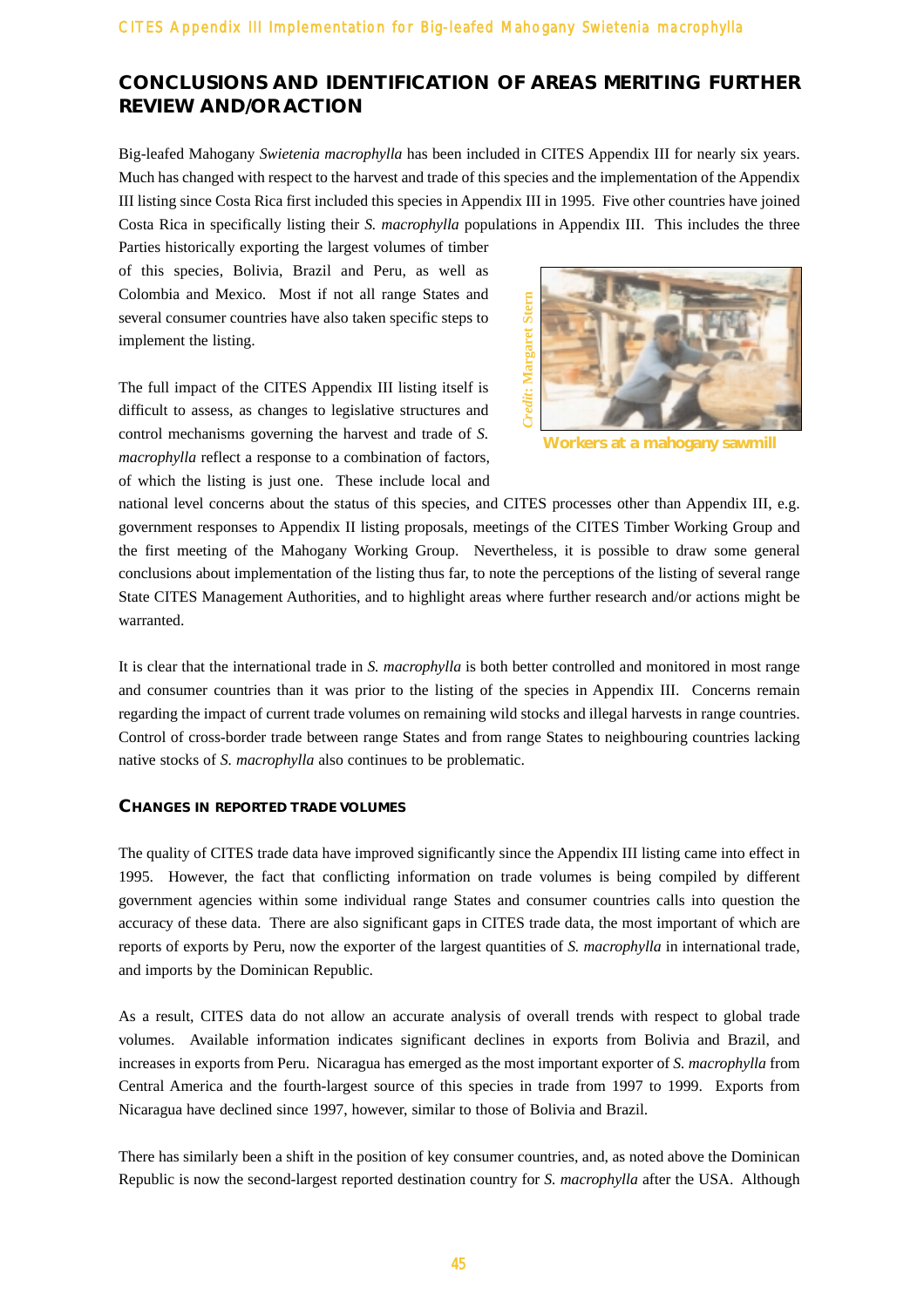the UK remains the third-most important consumer, the combined imports of the UK and all other EU countries were only slightly higher than those of the Dominican Republic from 1997 to 1999.

#### **IMPLEMENTATION IN RANGE STATES**

Each of the three main exporting countries for *S. macrophylla* - Bolivia, Brazil and Peru - has substantively increased harvest and trade controls since the Appendix III listing came into effect in November 1995 and since implementation of this listing was reviewed by Buitrón and Mulliken in 1997. This includes both specific actions directed at the trade in this species and implementation of the Appendix III listing, and more general actions aimed at better forestry management. These actions were prompted by concerns regarding declines in the species' wild populations and significant levels of illegal harvest rather than being a specific response to the Appendix III listing alone. However, CITES processes almost certainly served as a catalyst for increased actions on the part of these and other range States.

Increased harvest and trade controls have corresponded with declining export volumes from Bolivia and Brazil during the late 1990s. Further research is required to determine the extent to which these declines reflect the actions themselves, a decline in wild stocks and/or market shifts. In contrast, exports from Peru increased during the late 1990s, although a new forestry law and related harvest and trade restrictions introduced in 2000 may reverse this trend.

Difficulties with respect to implementation of harvest and trade controls within Bolivia, Brazil and Peru have been noted. Responsibility for controlling harvests, internal trade and exports of *S. macrophylla* is often vested with several different government agencies, as is management of trade information. Cross-agency communication and co-ordination is often limited, reducing the efficiency of trade controls and the potential for collaboration towards meeting mutual objectives. In some cases, resources available are insufficient for effective implementation of harvest and trade controls.

· Further efforts will be required to ensure that staff in the various agencies responsible for controlling mahogany harvests and trade fully understand CITES and related requirements, have the information and resources necessary to implement them, and can co-operate more fully in this regard.

Of the countries studied, only Ecuador appears to have reduced management restrictions for *S. macrophylla*, with a previous nation-wide harvest ban having been lifted in specific areas. An export ban on this species remains in place, however.

Although the majority of attention has focused on exports from South America, it is important to note that relatively small but nevertheless potentially significant quantities of *S. macrophylla* are also exported from Mesoamerica, and specifically Nicaragua. Of these, only Costa Rica, which bans exports, and Mexico have listed their populations in Appendix III.

Range States for *S. macrophylla* that have not listed their populations in Appendix III should consider whether such a listing would support implementation of domestic harvest and trade controls.

Many Management Authorities responding to the TRAFFIC South America questionnaire (August 2001) cited illegal harvest and trade as an ongoing area of concern, and most believed that the Appendix III listing had helped in the detection and reduction of illegal trade. Information indicating significant illegal harvest, e.g. in the Madre de Dios region of Peru, was also identified during the course of this and previous studies. The volume of illegally harvested timber entering international trade remains unknown. Several instances of illegal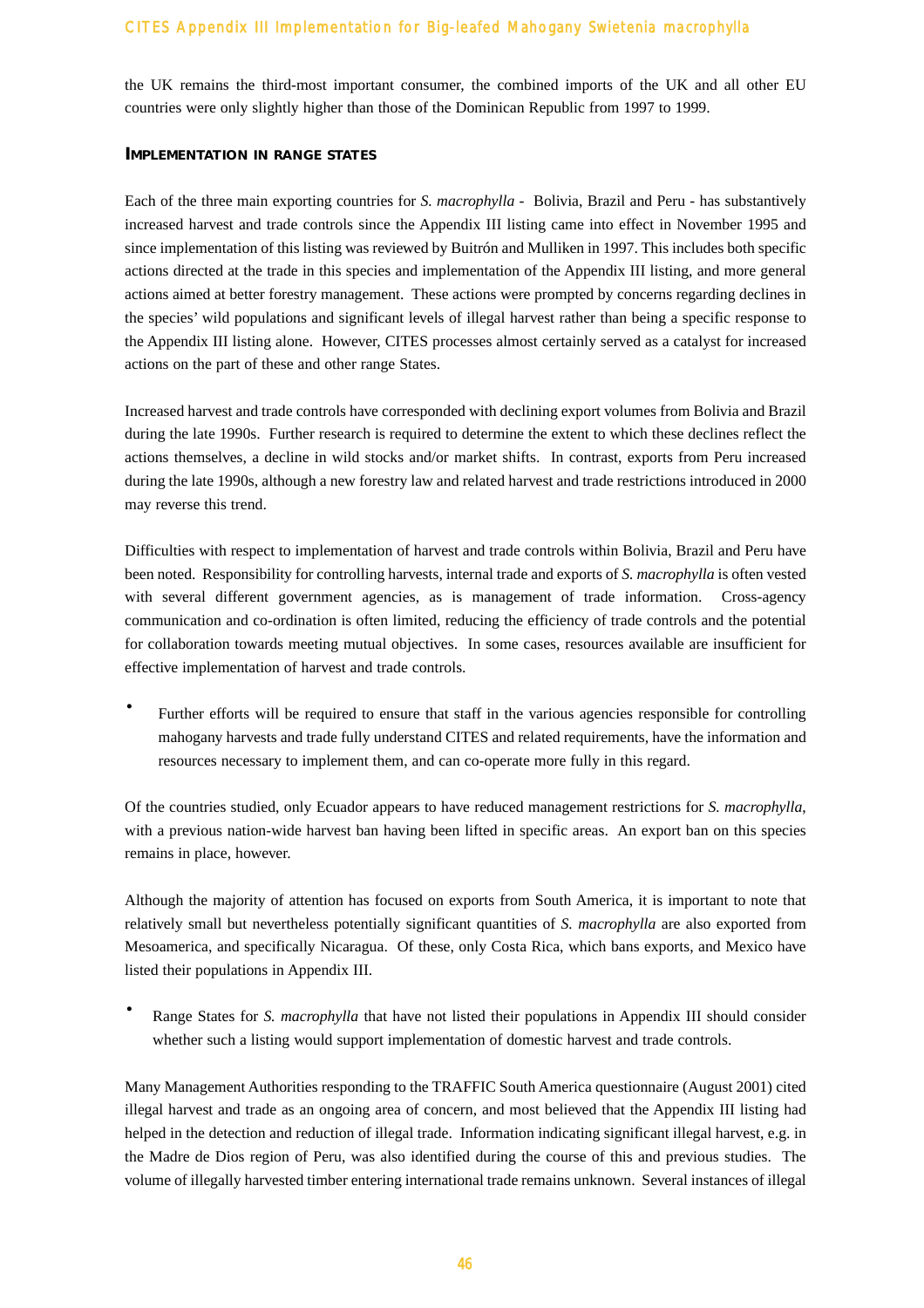cross-border trade were identified, as were movements of timber harvesters across borders in response to increasing harvest restrictions. Such intra-regional trade seems especially problematic and difficult to identify.

- · The allocation of additional resources would assist in reducing illegal harvest and trade, specific attention being needed with regard to unauthorized intra-regional trade.
- Further information is required regarding how those Parties that have listed their populations of *S. macrophylla* in Appendix III are interpreting and applying the Article V requirement that specimens to be exported must not have been "obtained in contravention of the laws of that State for the protection of fauna and flora".

In contrast to what was the case in 1997, most range States are now using standard CITES documents, e.g. CITES export permits, as CITES certificates of origin. However, numerous shipments were presented for import into the USA lacking such documents in 1998 and 1999. All Parties that have listed their populations in CITES Appendix III are using export permits in accordance with CITES Article V.

Those Parties that are not yet doing so should be encouraged to follow the recommended format for certificates of origin stipulated in *Resolution Conf. 10.2(Rev.)*.

Although *Resolution Conf. 10.2* recommends that certificates of origin can be valid for up to 12 months, there is no indication that any Party is issuing certificates with a validity exceeding six months, or that the six-month validity is causing difficulties. In fact, several Parties, e.g. Peru, have reduced the validity of export permits to under six months for exports of *S. macrophylla*.

· CITES implementation by importing Parties would be facilitated if those Parties that are issuing permits with other than the standard six-month validity informed the Secretariat accordingly, in order that such information could be made more widely available to the Parties.

Several range States, e.g. Peru, have sought to limit exports of raw timber and require that timber to be exported has undergone further processing. More highly processed products may not be covered by the current listing, which is annotated to cover only logs, sawn timber and veneer sheets.

The current annotation for *S. macrophylla* would bear reconsidering if there is a significant shift in the international trade to more highly processed products.

Parties such as Brazil and Peru have taken steps to ensure that international trade in *S. macrophylla* is or will be fully documented in CITES annual reports. However, a review of harvest and trade data made available by different government agencies within the same country, e.g. within Brazil and Bolivia documented significant discrepancies in reported trade volumes.

Further inter-agency co-ordination and information exchange would help ensure that mechanisms to document permitted exports accurately reflect trade volumes.

There is relatively little information on the volume of mahogany in internal trade, however such trade is known to be significant in some countries, e.g. Brazil. Knowledge of the dynamics of the relationship between internal and external markets is also lacking.

Further research regarding domestic markets for *S. macrophylla* would assist Scientific and Management Authorities with regard to setting and enforcing harvest and trade levels.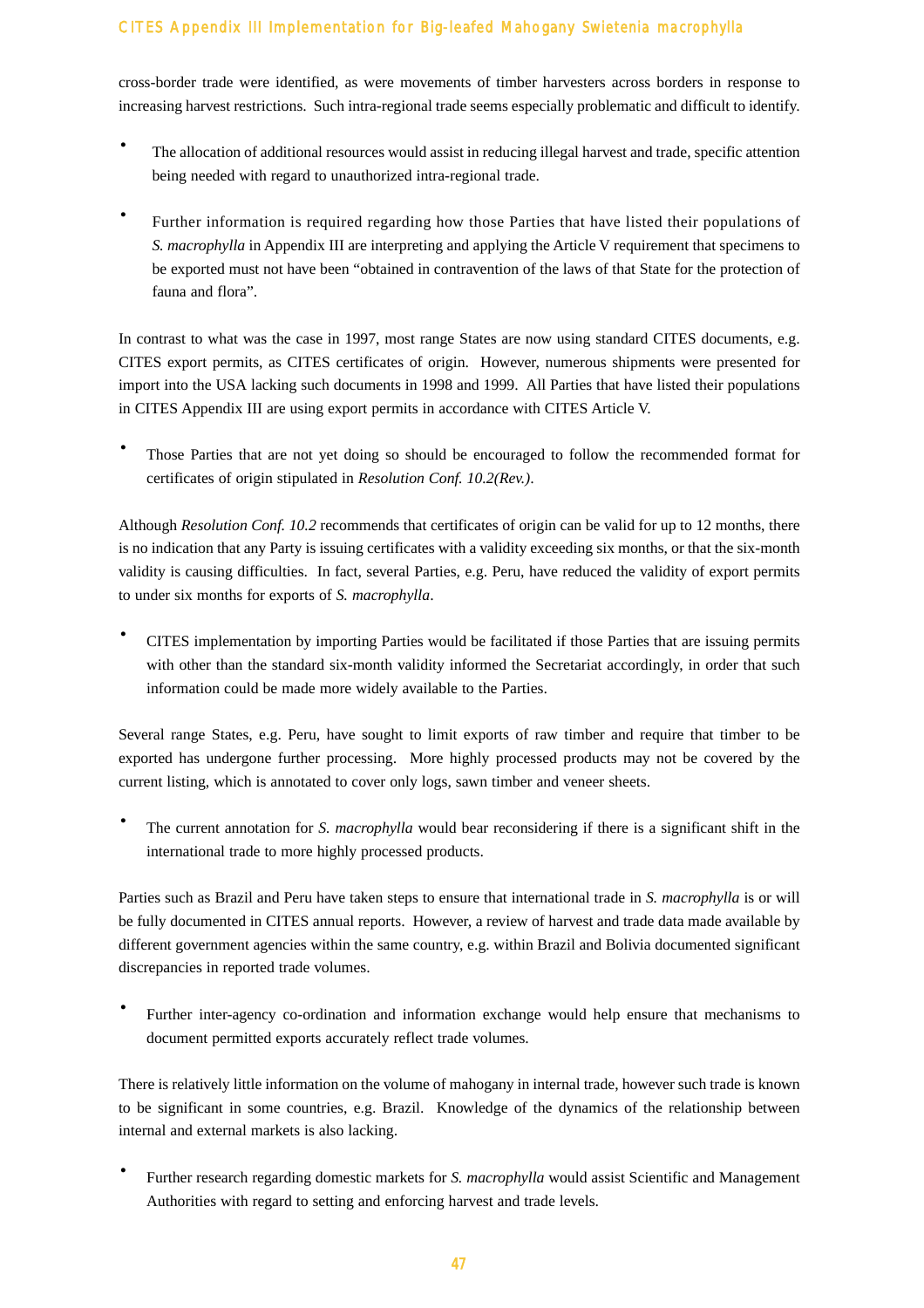#### **IMPLEMENTATION IN CONSUMER COUNTRIES**

CITES implementation for imports of *S. macrophylla* in the key importing countries of the USA and several EU Member States appears to be relatively comprehensive. However there are discrepancies in the import records for this species compiled by US Customs and the US CITES Management Authority, and possible confusion regarding the management of trade information for imports into Puerto Rico. There are also indications that CITES implementation for re-exports to Canada, and therefore possibly to other countries, is not comprehensive.

- Further analysis of the trade records for *S. macrophylla* imports into the USA is merited, including the management of information for imports into Puerto Rico.
- · A review of US CITES implementation for re-exports should be encouraged, and remedial measures adopted as necessary.

There appears to be some confusion regarding implementation of the listing in the EU, where shipments may be destined for one EU Member State but presented for entry into the EU in another. This appears primarily to affect trade reporting, but further review is required to assess whether there might be other areas of CITES implementation requiring further attention.

· Import procedures for *S. macrophylla* and other Appendix III species should be clarified and communicated to Customs and Management Authority personnel, including with respect to CITES annual reporting.

Unlike the USA and the EU, the Dominican Republic, identified as importing larger quantities of S. *macrophylla* than any country other than the USA, has only recently begun to implement CITES Appendix III for this species.

· Dominican Republic Management and Customs Authorities should be supported in their efforts to implement the CITES listing for *S. macrophylla*, with attention paid to re-exports as well as imports of this species.

The majority of Parties indicated as export destinations in the CITES annual reports of *S. macrophylla* range States have yet to report imports of this species in their CITES annual reports. This includes countries bordering CITES range States and even some range States themselves. This undermines the effectiveness of the listing as a trade monitoring tool. It is also likely to reflect a wider lack of implementation of the Appendix III listing, and the associated potential for illegally exported mahogany to find markets without being detected. The failure of many Parties to provide annual reports on a timely basis similarly undermines the effectiveness of this listing as a tool for trade monitoring.

- · CITES Management Authorities of those Parties identified as destination countries for *S. macrophylla* should be encouraged to review and improve CITES implementation for this species.
- · As noted above, the related issue of cross-border trade will also require further investigation and resources to ensure effective implementation of harvest and trade controls.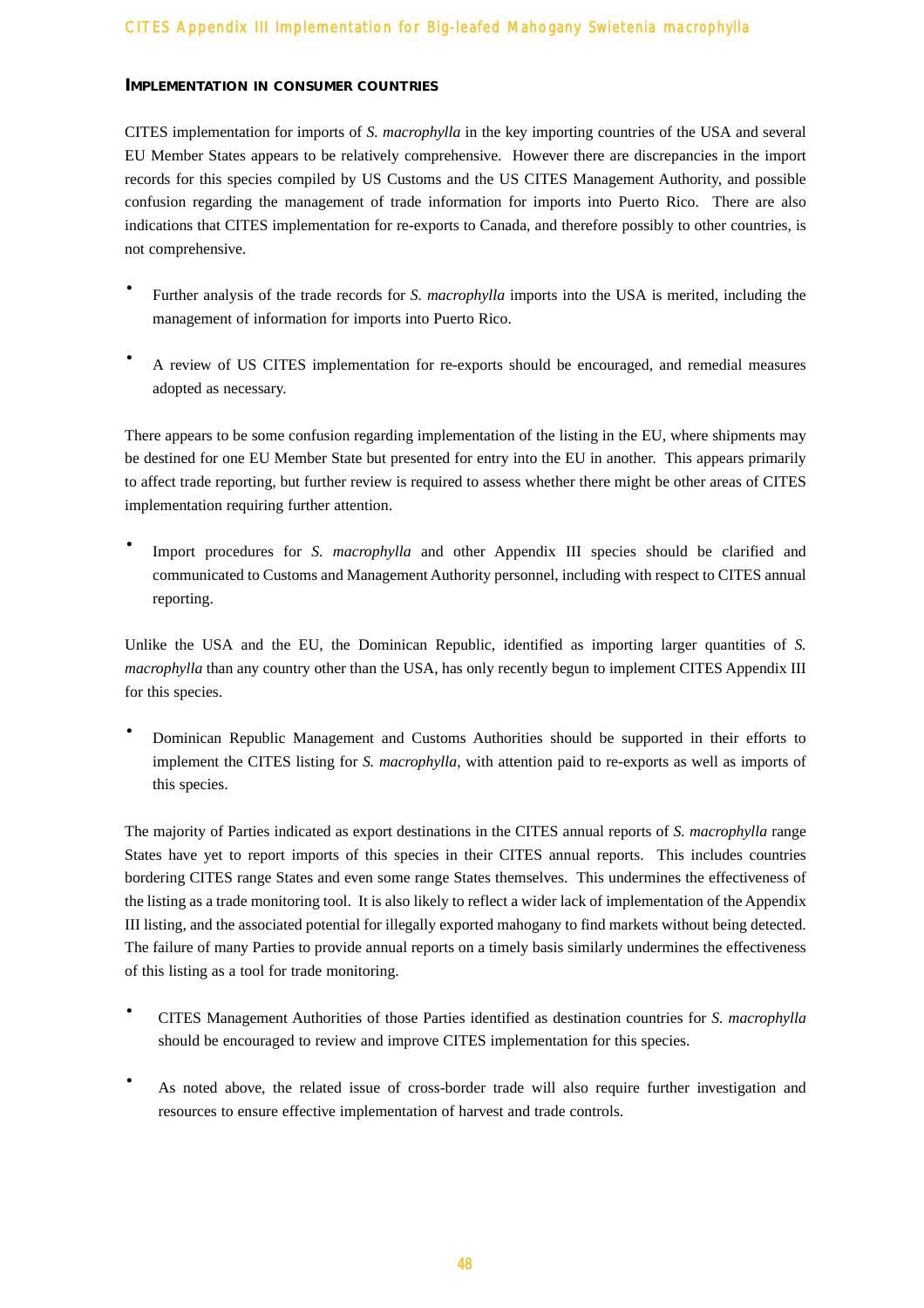#### **CITES ANNUAL REPORTING**

Most Parties are now using CITES-recommended terms and units of measurement for reporting on trade in *S. macrophylla*. The main exceptions involve export reporting by Honduras, which is primarily in terms of numbers of items (243 028 from 1995 to 1997), and US reporting of veneer re-exports, which is primarily in square metres.

- Those Parties not using standard terms and units should be encouraged to do so on CITES documents and in annual reports.
- Where trade is reported in square metres, the option of providing additional information on the thickness of the items (usually veneer) in trade might be considered.

A declining, but continuing problem is the differential use of commas (,) and full stops (.) to indicate either the separation of thousands or a decimal point in the trade quantities reported, with the result that trade volumes provided on CITES permits/certificates and in CITES annual reports can be misinterpreted. For example, the figure 4.000 can be interpreted as either four thousand or four. This is increasingly problematic with the rise in reporting in electronic format, as computer databases automatically interpret full stops in numbers as decimal points.

Reporting of trade data without using any punctuation to separate thousands, and with full stops used only as decimal points (i.e., any numbers appearing after a full stop being taken to be less than one) would reduce the potential for misinterpretation of CITES trade data by enforcement and other personnel as well as those compiling and reviewing CITES data.

The provision of permit numbers in CITES annual reports increases the ability to undertake detailed analyses of CITES trade data, e.g. a more accurate assessment of trade volumes by eliminating double counting of shipments for which an export permit is issued in one year but not presented until the next.

Increased provision of information on permit numbers in CITES annual reports should be encouraged, with attention paid to providing permit rather than security stamp numbers.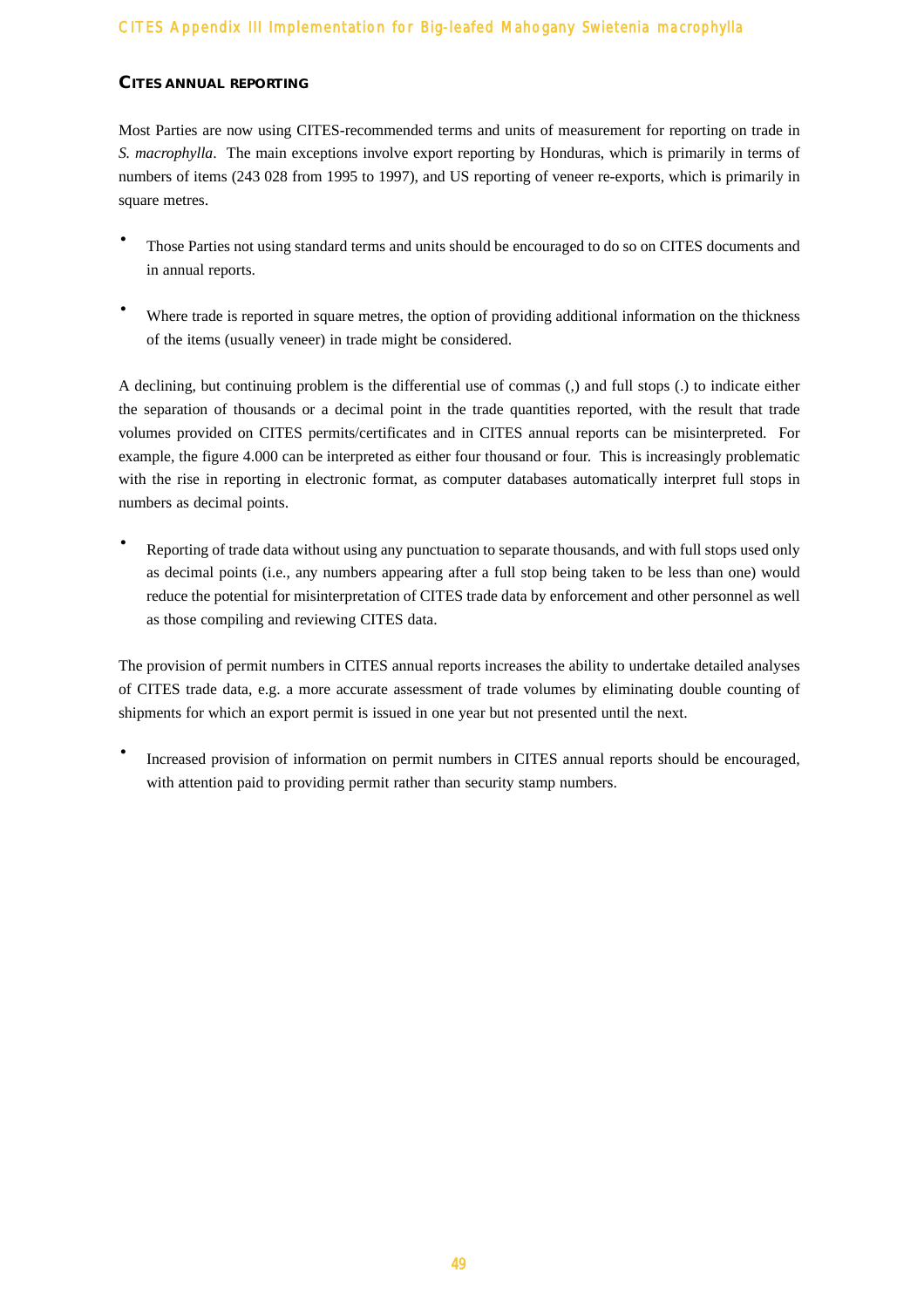# **REFERENCES**

Arce, J. (1999). Informe del estudio sobre legislación y controles de extracción, transporte y comercialización de la caoba en Perú. Unpublished report. TRAFFIC International

Arce, R. (2001). Balances y perspectivas de la nueva ley forestal y de fauna silvestre de Perú. Implicaciones para la Caoba. Conferencia. Reunión Institucional *Hacia un plan de acción estratégico institucional para la caoba: definiendo el rol de WWF - UICN-TRAFFIC y las prioridades para el trabajo futuro*. Quito, 28-29 Junio 2001.

Buitrón, X. and T. Mulliken (1997). *CITES Appendix III and the trade in Big-leafed Mahogany*. TRAFFIC International. Cambridge, UK.

Buitrón, X. (1997). 1996-1997: Key Years for the conservation of Big-leafed Mahogany. *TRAFFIC Bulletin* 16(3). TRAFFIC International, Cambridge, UK.

Buitrón *et al* (in prep.). Legislation and controls for harvest and trade of Big-leafed Mahogany *Swietenia macrophylla* in Bolivia, Brazil and Peru. TRAFFIC South America, Quito, Ecuador.

Canada Customs (2001). Canada investigates mahogany imports. *TRAFFIC North America* 4(1):4.

Centro Científico Tropical CCT (2000). Documentos Técnicos Anexos al Diagnóstico de Caoba (*Swietenia macrophylla,* King) en Mesoamérica. CCT, San José.

De Oliveira, J.O. (1999). Mogno no Brasil. LifeBrasil TM. Documento no publicado elaborado para TRAFFIC International. Brasília.

Gerson, H. (2000). *An Investigation of the Tropical Timber Trade in Canada with Emphasis on the Compliance, Reporting and Effectivenes of Legislation and Regulatory Procedures for CITES-listed Timber Species*. Compliance Verification, Customs; London Office, Southern Ontario Region, Canada Customs and Revenue Agency, Canada.

IBAMA/DIREN/DECOM (2001). *Perfil Mercadológico Da Madeira*. Instituto Brasileiro do Meio Ambiente e dos Recursos Naturais Renovaveis, Brasilia, Brazil.

Mansilla, R. (1999). Informe del comercio y mercados de la mara en Bolivia. Obstáculos y oportunidades. Documento no publicado elaborado para TRAFFIC International. Santa Cruz, Bolivia.

Mansilla, R. (1999). Informe de la legislación y controles de extracción y comercio para la mara. Documento no publicado elaborado para TRAFFIC International. Santa Cruz, Bolivia.

Mansilla, R. (2001). Control del aprovechamiento forestal y herramientas de monitoreo en Bolivia. Conferencia. Reunión Institucional *Hacia un plan de acción estratégico institucional para la caoba: definiendo el rol de WWF - UICN-TRAFFIC y las prioridades para el trabajo futuro*. Quito, 28-29 Junio 2001.

Palacios, W. and Zuleta, J. (1995). Ahuano (*Swietenia macrophylla,* King), evidencias de su existencia y necesidades de conservación en Ecuador. In: Palacios, W. and Zuleta J. Existencias de *Swietenia macrophylla,* King en Ecuador. *Ciencias Agricolas* 26(1-2). Ecuador.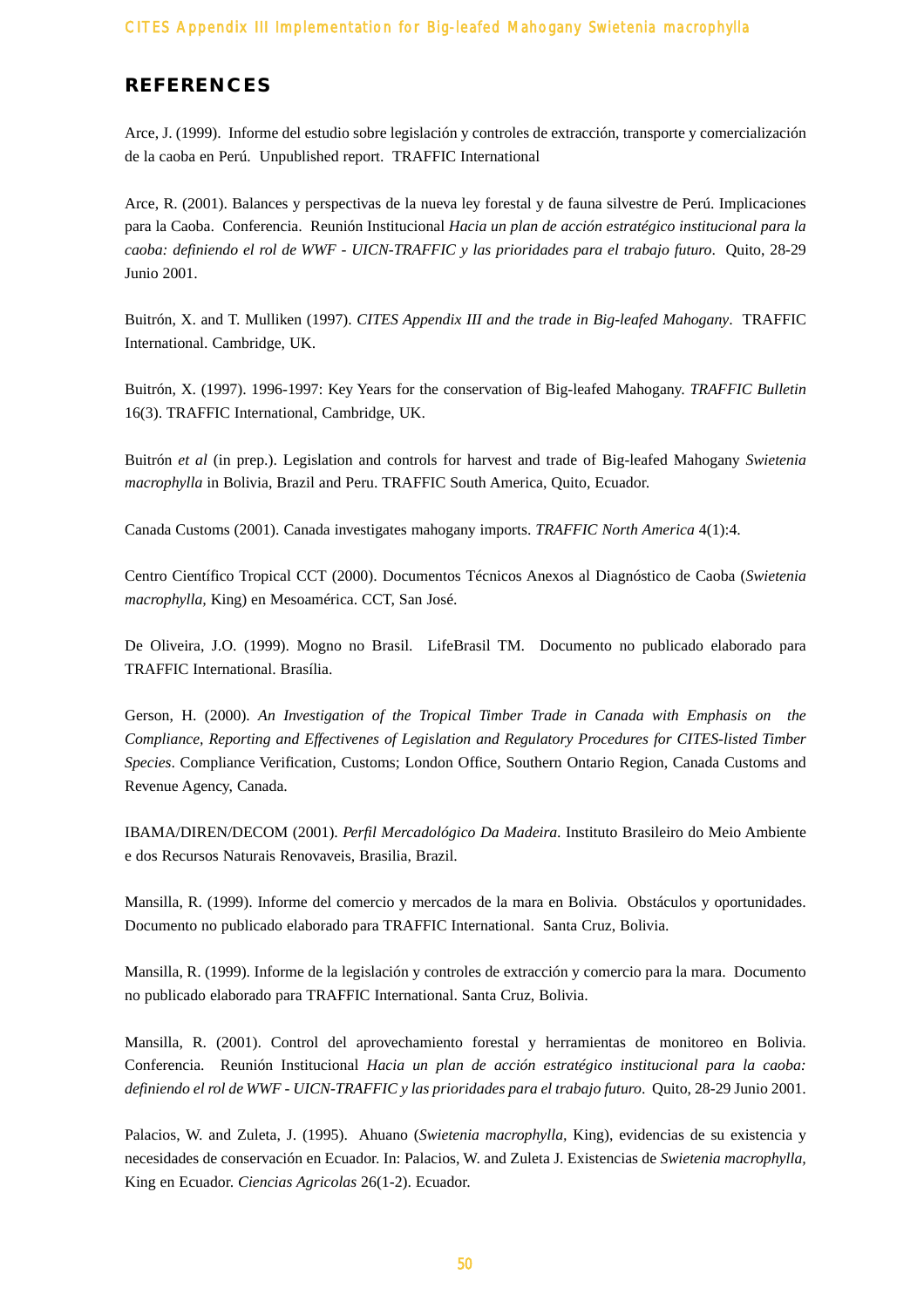Robbins, C. (2000). *Mahogany Matters: The US market for Big-leafed Mahogany and its implications for the conservation of the species*. TRAFFIC North America, Washington, DC, USA.

Rosetti, C.F. (1997). Pesquisa sobre o mogno no Brasil: monitoramento da implantação da inclusão de mogno no Apêndice III da CITES. Documento no publicado elaborado para TRAFFIC International. Brasília.

Visinoni, A. and C. Silva (1994). *Manual para la conservación de la mara o caoba. Una guía para conocer y contribuir a salvar el más precioso árbol boliviano*. Foro Boliviano sobre Medio Ambiente y Desarrollo. Santa Cruz de la Sierra, Bolivia.

Wijnstekers, W. (2001). *The Evolution of CITES, 6th edn*. CITES Secretariat, Geneva, Switzerland.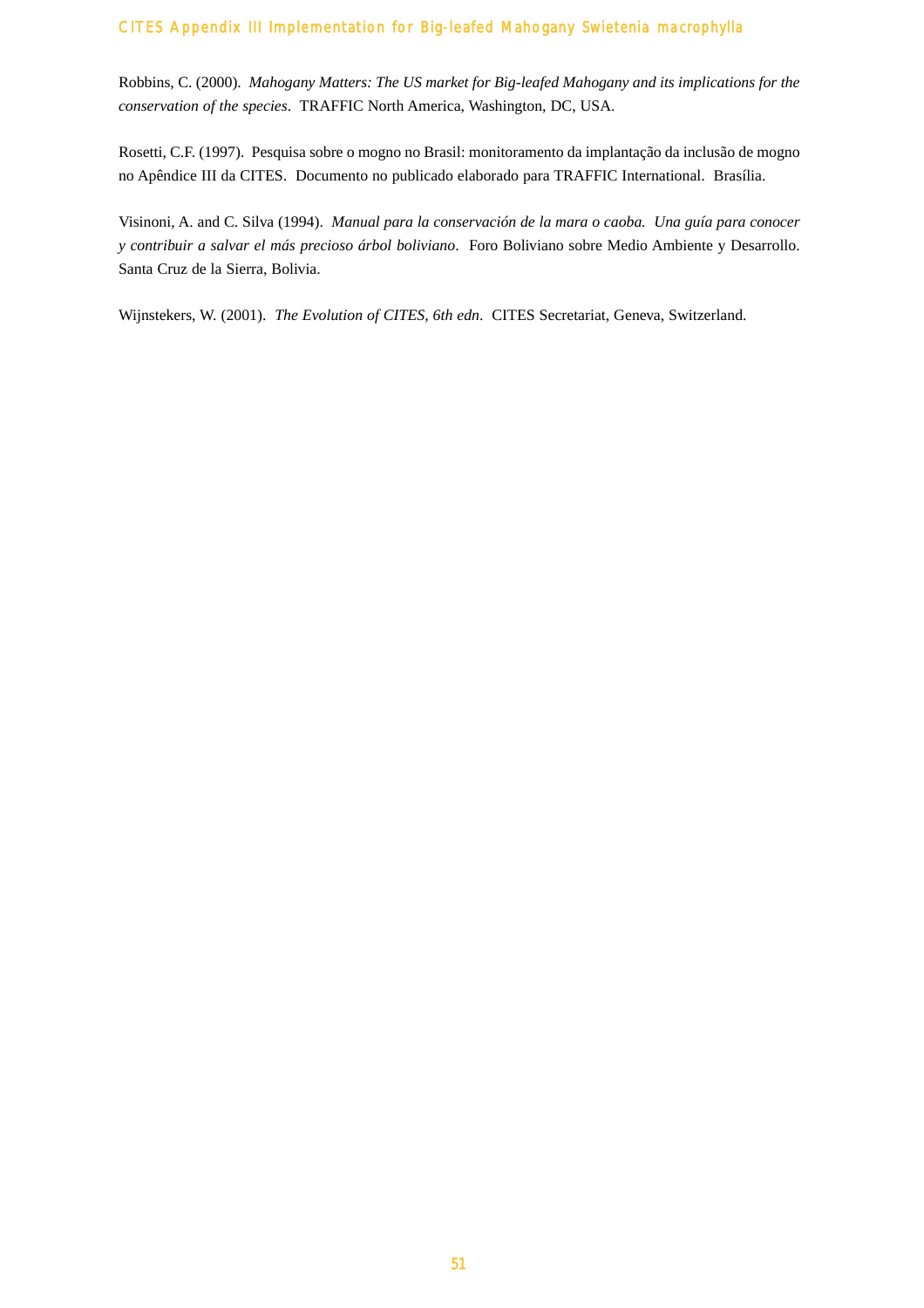# **APPENDIX**

# Respondents to the TRAFFIC South America questionnaire on CITES Appendix III implementation for *Swietenia macrophylla*

| <b>COUNTRY</b>                      | <b>CITES MANAGEMENT AUTHORITIES</b>                                                                                                                                                                                                                                                  | <b>OTHER INSTITUTION</b>                                                                                                                                              |
|-------------------------------------|--------------------------------------------------------------------------------------------------------------------------------------------------------------------------------------------------------------------------------------------------------------------------------------|-----------------------------------------------------------------------------------------------------------------------------------------------------------------------|
| <b>ARGENTINA</b>                    | Natural Resources and Human Environment<br>Subsecretary SERNAH - CITES Authority Flora<br>Secretaria del Recursos Naturales y Ambiente<br>Humano, Autoridad CITES Flora                                                                                                              |                                                                                                                                                                       |
| <b>BELIZE</b>                       | Ministry of Natural Resources, Environment<br>and Industry - Forestry Director<br><b>Forestry Department</b>                                                                                                                                                                         |                                                                                                                                                                       |
| <b>BOLIVIA</b>                      | Ministry of Sustainable Development and Planning<br>Ministerio de Desarrollo Sostenible y Planificación<br>Vice-Ministry of the Environment, Natural Resources<br>and Forestry Development VMARNDF<br>Vice-Ministerio de Medio Ambiente, Recursos<br>Naturales y Desarrollo Forestal |                                                                                                                                                                       |
| <b>BRASIL</b>                       | Brazilian Institute for the Environment and<br>Renewable Resources IBAMA<br>Instituto Brasileiro do Meio Ambiente e dos<br>Recursos Naturais Renovaveis                                                                                                                              |                                                                                                                                                                       |
| <b>COLOMBIA</b>                     | Ministry of the Environment -MMA<br><b>Ecosystem Technical Directorate</b><br>Ministerio del Ambiente<br>Dirección Técnica de Ecosistemas                                                                                                                                            |                                                                                                                                                                       |
| <b>COSTA RICA</b>                   | Ministry of the Environment and Energy (MINAE)<br>Council of Costa Rica CITES Authorities<br>Ministerio del Ambiente y Energía<br>Consejo de Autoridades CITES de Costa Rica                                                                                                         |                                                                                                                                                                       |
| <b>CHILE</b>                        | National Forestry Corporation CONAF<br><b>Forestry Regulations Directorate</b><br>Corporación Nacional Forestal<br>Dirección de Normativas Forestales                                                                                                                                |                                                                                                                                                                       |
| <b>CUBA</b>                         | Ministry of Science, Technology and the<br>Environment<br>Ministerio de Ciencia, Tecnología y Medio Ambiente                                                                                                                                                                         |                                                                                                                                                                       |
| <b>DOMINICAN</b><br><b>REPUBLIC</b> | Ministry of Agriculture - Wildlife Department<br>Ministerio de Agricultura - Departamento de Vida<br>Silvestre                                                                                                                                                                       |                                                                                                                                                                       |
| <b>ECUADOR</b>                      | Ministry of the Environment<br>Green Watch Coordination Programme<br>Ministerio del Ambiente<br>Programa de Vigilancia Verde                                                                                                                                                         |                                                                                                                                                                       |
| EL<br><b>SALVADOR</b>               |                                                                                                                                                                                                                                                                                      | Ministry of the Environment and Natural<br><b>Resources-Natural Capital Directorate</b><br>Ministerio del Ambiente y Recursos Nat.<br>Dirección de Patrimonio Natural |
| <b>HONDURAS</b>                     | Ministry of Agriculture and Cattle Farming<br>Ministerio de Agricultura y Ganadería                                                                                                                                                                                                  | Honduran Corporation of Forestry<br>Development AFE COHDEFOR<br>Corporación Hondureña de Desarrollo<br><b>Forestal AFE-COHDEFOR</b>                                   |
| <b>MEXICO</b>                       | <b>Environment and Natural Resources Secretariat</b><br>Sub-secretariat of Environmental Protection<br>Wildlife Directorate<br>Secretaría de Medio Ambiente y Rec. Naturales<br>Subsecretaría de Protección Ambiental<br>Dirección de Vida Silvestre                                 |                                                                                                                                                                       |
| <b>NICARAGUA</b>                    | Ministry of the Environment and Natural Resources<br>Ministerio del Ambiente y Rec. Naturales MARENA                                                                                                                                                                                 | Forestry National Institute INAFOR<br><b>Instituto Nacional Forestal INAFOR</b>                                                                                       |
| <b>PANAMA</b>                       | National Authority of the Environment ANAM<br>Autoridad Nacional del Ambiente ANAM                                                                                                                                                                                                   |                                                                                                                                                                       |
| <b>PERU</b>                         | Ministry of Agriculture INRENA<br>Ministerio de Agricultura INRENA                                                                                                                                                                                                                   |                                                                                                                                                                       |
| <b>VENEZUELA</b>                    | Ministry of the Environment and Renewable<br><b>Resources MARNUR</b><br>Ministerio del Medio Ambiente y los Recursos<br>Renovables MARNUR                                                                                                                                            |                                                                                                                                                                       |